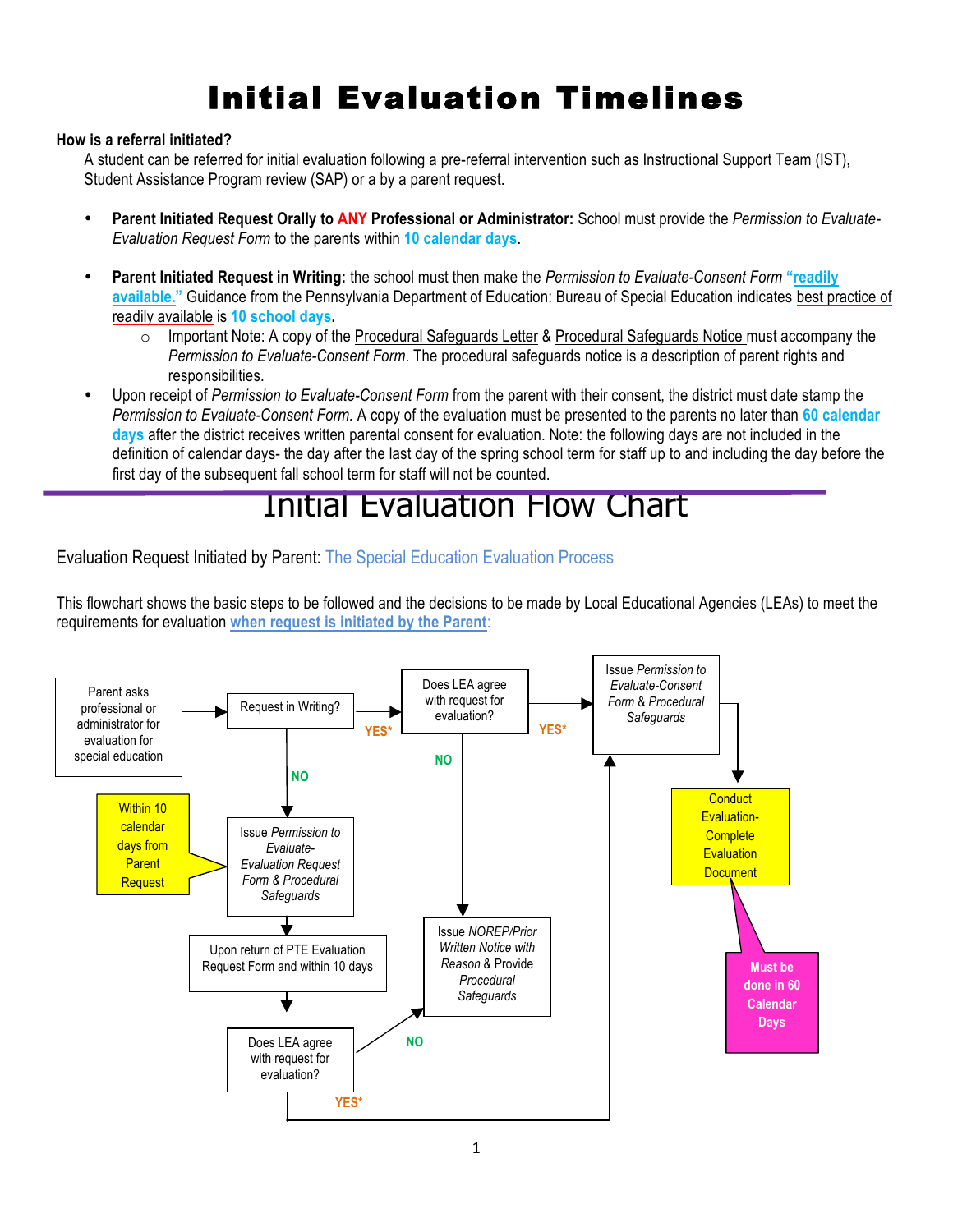Note: If the District does not receive a signed PTE back from the parent, a second notice should be sent via regular and certified mail. If this is not received back, a third notice should be sent regular and certified mail. Prior to sending third notice, contact parent by phone or home visit to discuss PTE and purpose. Send cover letter with third PTE providing an overview of district efforts to date to obtain a signed PTE.

### Evaluation Request Initiated by School District:

The Special Education Evaluation Process

This flowchart shows the basic steps to be followed and the decisions to be made by Local Educational Agencies (LEAs) to meet the requirements for **when request is initiated by the LEA**.

![](_page_1_Figure_4.jpeg)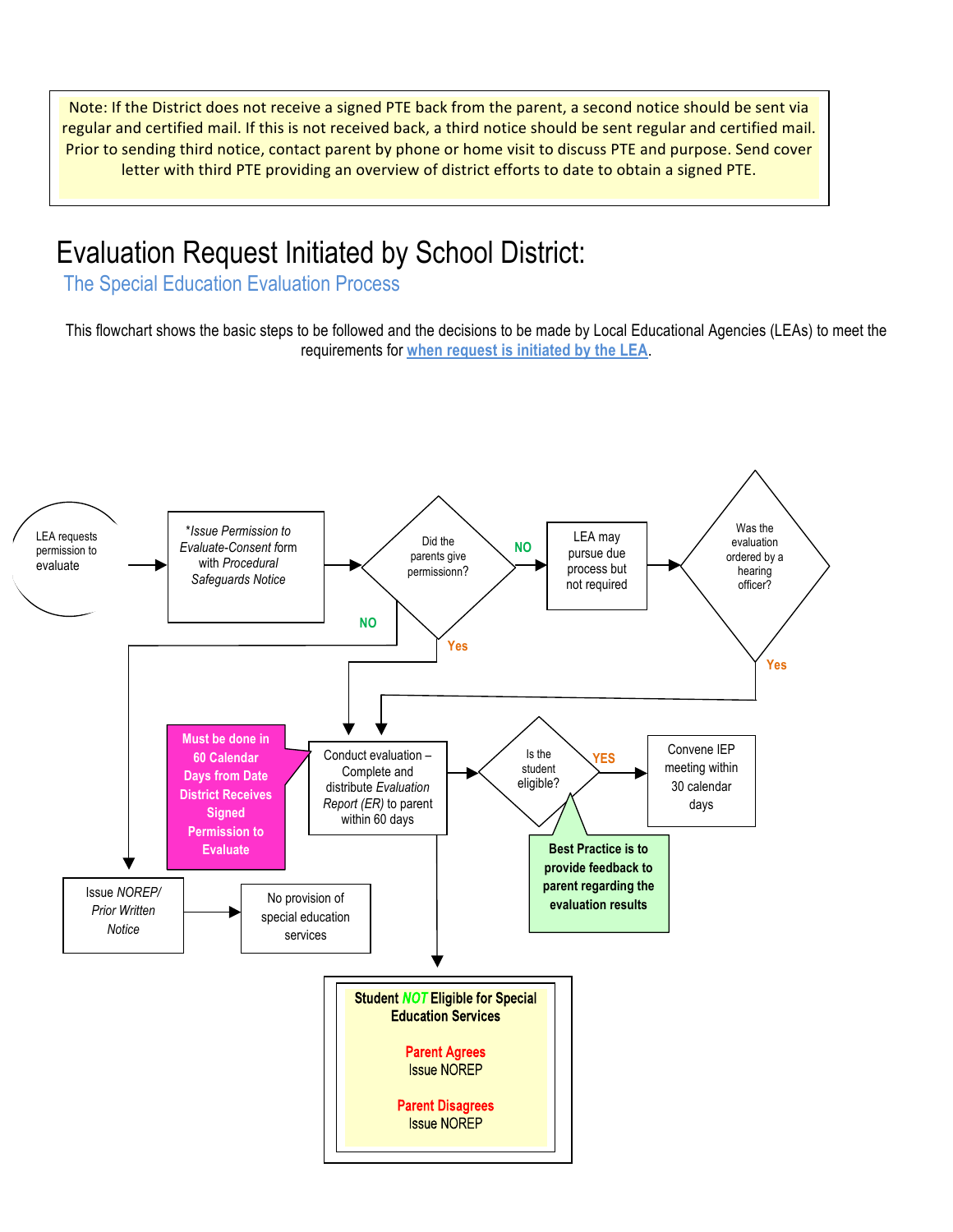## **Initial Evaluation Overview**

#### **Composition of the Evaluation Team**

A team of qualified professionals and the parent of the student [§614(4)(A)] shall make the determination of whether the student is a student with a disability. Evaluation teams may vary among school districts, Pa. Code 22 § 14.123(a) requires that a certified school psychologist participate when evaluating/considering students for autism, emotional disturbance, intellectual disability, multiple disabilities, other health impairments, specific learning disabilities, and traumatic brain injury.

When evaluating students, the evaluation team should include the following:

- 1. The student's regular education teacher;
- 2. If the student does not have a regular education teacher, a regular classroom teacher qualified to teach a student of his or her age:
- 3. For a student less than school age, an individual qualified by the state education agency to teach a student of his or her age:
- 4. At least one person qualified to conduct individual diagnostic examinations of student, such as a speech-language pathologist, school psychologist or remedial reading teacher.

In addition to personnel who are required to participate in all district evaluations (e.g. , school psychologists, special education instructors), consideration for additional specialists that are needed to determine the student's need for related services should also be planned at this time. Related services are developmental, corrective, or supportive services that are needed by some students in order to benefit from their education program. Related services may include the following: occupational therapy, physical therapy, speech & language support, psychological services, vision or hearing support, social work services, orientation and mobility, and others. The LEA representative who is responsible for designing the evaluation must be familiar with the unique knowledge that specific related service providers bring to the evaluation process. Many students involved in special education evaluations have educationally related needs involving motor skills, sensory performance, communication/language performance, assistive technology, cognitive performance, and behavioral functioning. Such issues will require the inclusion of specific related service providers during the assessment process so that specific student strengths and needs can be appropriately addressed during the identification/evaluation process.

Fundamentally, the evaluation functions to assist the evaluation team in answering two questions that are necessary to determine if a student qualifies for special education services and supports. For special education, both answers must by "**YES**":

- *1. Does the student have a disability as defined under IDEA & Chapter 14?*
- *2. Does the student need specially designed instruction and related services?*

Question one is answered in terms of the definitions for each category of disability according to IDEA regulations and PDE Chapter 14. The second question is answered in terms of the student's educational needs. Special education is specially designed instruction to meet the needs of a student with a disability. It is only when a student with a disability needs specially designed instruction that she or he becomes a candidate for receiving special education services and programs. The fact that a student has a disability does not automatically determine that the student is eligible for special education. These students may qualify for services and accommodations under Chapter 15, Section 504 of the Rehabilitation Act of 1973 or under the Americans with Disabilities Act (ADA).

The evaluation for special education services must be comprehensive. According to IDEA & PDE Chapter 14, when conducting an evaluation, the LEA "shall use a variety of assessment tools and strategies to gather relevant functional, developmental, and academic information, including information provided by the parent; shall not use any single measure or assessment as the sole criterion for determining whether a student is a student with a disability or determining an appropriate educational program for the student; and shall use technically sound instruments that may assess the relative contribution of cognitive and behavioral factors, in addition to physical or developmental factors [§ 614(b)(2)(A-C)]." As in the past, evaluation tools and materials used to assess a student need to be selected so as not to be discriminatory on a racial or cultural basis, are used for purposes for which the assessments or measures are valid and reliable, are administered by trained and knowledgeable personnel, and are administered in accordance with any instructions provided by the producers of such assessments. New language in IDEA further states that the assessments "are provided and administered in the language and form most likely to yield accurate information on what the student knows and can do academically, developmentally, and functionally, unless it is not feasible to so provide or administer [§ 614(b)(3)(A)(ii)]." Consequently, native language may not be the form that yields the most accurate information.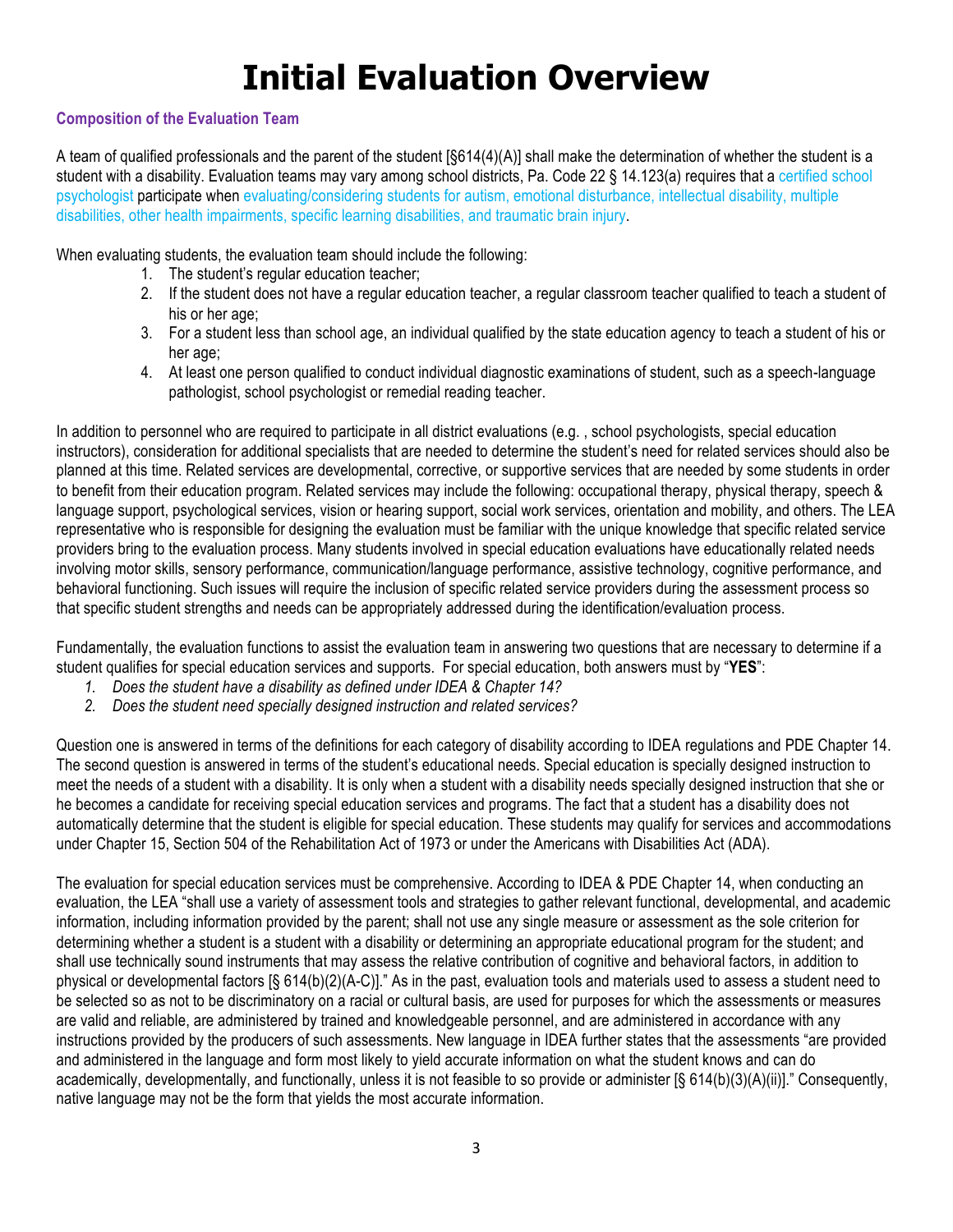Upon completion of the evaluation process, a team of qualified professionals and the parent of the student shall determine whether the student is a student with a disability and the student is in need of specially designed instruction. Consequently, it is the responsibility of the evaluation team to utilize sufficient procedures not only to make decisions regarding eligibility, but also to make substantive recommendations regarding the student's program. A copy of the evaluation report and the documentation of determination of eligibility shall be given to the parent, guardian, or surrogate.

The evaluation report needs to address the following topics:

- Reason(s) for referral;
- Sources of Evaluation Data: results including physical, social, or cultural background information relevant to the student's disability and need for special education; parent input; current classroom based assessments and observations; local and/or state assessments; observations by teachers and/or related service providers; aptitude and achievement levels; involvement in and progress in the general education curriculum; relevant functional and developmental evaluation (ecological evaluation); vocational technical education and assessment results; interest, preferences, aptitudes (for secondary transition); and functional behavior assessment results;
- If Assessment is not conducted under standard conditions, describe the extent to which it varied from standard conditions;
- Determining factors;
- Summary of findings/interpretation of assessment results;
- The criteria used if evaluation determines the disability of Specific Learning Disability; and
- Conclusions Determination of eligibility and educational needs.

The following link (http://www.pattan.net/files/Forms/English/ER-ANN070108.pdf) is the annotated Initial Evaluation Report from PaTTAN. This provides an overview of the contents for the Evaluation Report.

The official review of the results of an initial evaluation is conducted either by convening a meeting to discuss the findings or by sharing the results without conducting a meeting.

#### *1. Initial Steps to Evaluate:*

- Issue the **Permission to Evaluate Consent Form**. Parental consent must be obtained for an initial evaluation. If permission is not given or the parent does not respond, an LEA may request a due process hearing to obtain the permission to evaluate.
- Complete the assessments procedures including the meeting (60 calendar days to complete the evaluation process) and provide the ER to the parent.
	- o Obtain input from all team members (e.g., teachers, parents, nurse)
	- o Conduct observations
	- $\circ$  Gather all data necessary to answer the reason(s) for the referral

#### *2. Evaluation Report Meeting:*

• Team may conduct this meeting at the same time as the IEP, if the student is found to be eligible.

#### **Evaluation of Students Who Are Culturally and Linguistically Diverse**

IDEA indicates that each local educational agency shall ensure that tests and other evaluation materials used to assess a student are selected and administered so as not to be discriminatory on a racial or cultural basis. Additionally it mandates that the "assessments and other evaluation materials must be provided and administered in the language and form most likely to yield accurate information on what the student knows and can do academically, developmentally, and functionally, unless it is not feasible to so provide and administer" [§614(b)(3)(a)(i-iii)]. Native language may not be the form that yields the most accurate information. Materials and procedures used to assess a student with limited English proficiency are selected and administered to ensure that they measure the extent to which the student has a disability and needs special education, rather than measuring the student's English language skills.

These provisions reflect a concern that students who have linguistic, cultural, or racial differences from the majority may be erroneously identified as eligible for special education due to features of their language or culture that are mistaken for indicators of the presence of a disability. Students with limited English proficiency are candidates for special education services only when it is determined that their disability is unrelated to the student's limited language proficiency in English. The disability must be present in the student's native language. Speaking a language other than English is not a language disability. For many of these students, academic problems are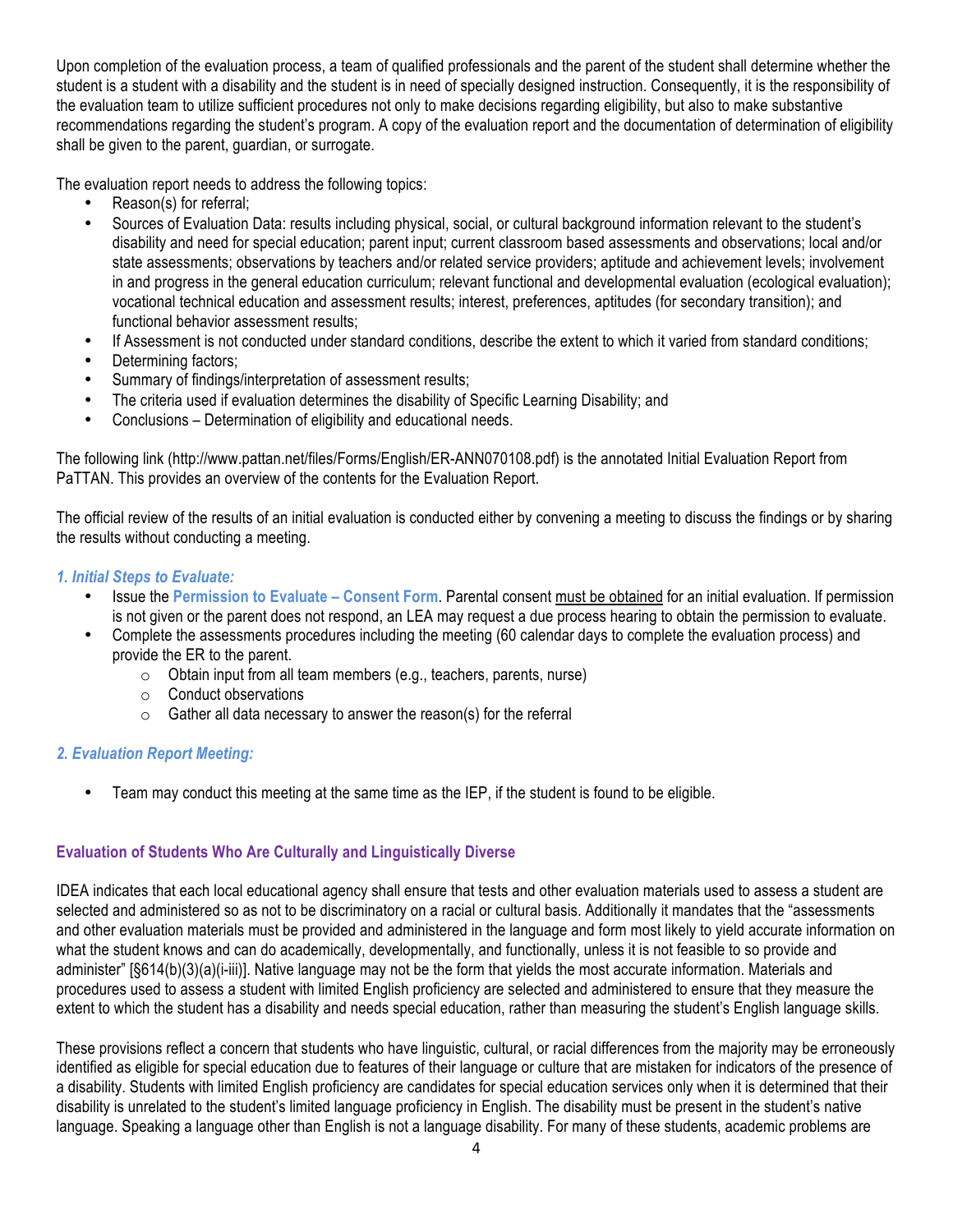related to the student's lack of academic language proficiency, not to cognitive deficits or learning disabilities. If English language development programs have not been provided (e.g., bilingual education, English as a second language), students may experience communication or achievement problems. These problems are typically related to inappropriate instruction, not to a disability. While these students may pose difficulties for the regular education program, it is inappropriate to designate them as disabled in order to obtain extra services.

Under Title VI of the Civil Rights Act of 1964, in order to properly evaluate a student who may be limited English proficient (LEP), the public agency must first determine the student's proficiency in English and the student's native language. Under Title VI, an accurate assessment of the student's language proficiency must include objective assessment of reading, writing, speaking, and understanding. Information about the student's language proficiency must be considered in determining how to conduct the evaluation of the student to prevent misclassification. The public agency has a responsibility to ensure that students with limited English proficiency are not evaluated based on criteria that essentially measure English language skills.

If a staff member believes a student is in need of an evaluation in a language other than English, it is essential that the Special Education Office is contacted immediately.

#### **Quick Tips of Initial Evaluations**

![](_page_4_Figure_4.jpeg)

![](_page_4_Figure_5.jpeg)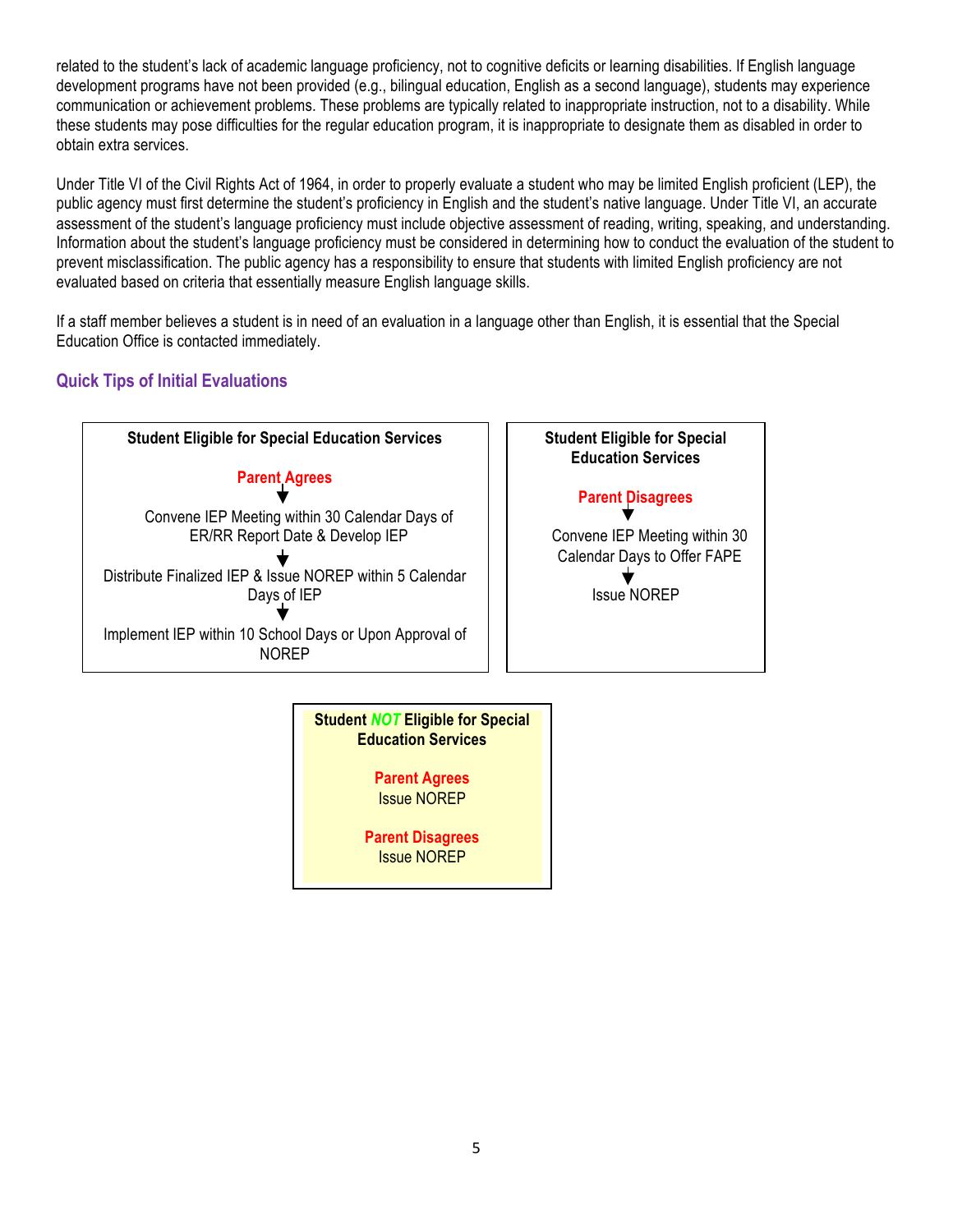## **Reevaluation Timelines**

- Reevaluations are required **once every 3 years***, unless the parent and the public agency agree that a reevaluation is unnecessary*. In this instance, the "Agreement to Waive" form should be utilized. PARC Consent Decree requires students with intellectual disability to be reevaluated every **2 years.** Reevaluation for students with intellectual disability may not be waived.
- The reevaluation still must be completed and presented to the parents within **60 calendar days** (not including summer days) **of parental consent** and **by the anniversary date of the previous Evaluation/Reevaluation Report**.
- A copy of the reevaluation report must be given to the parent **at least 10 school days prior to the meeting**
- Student's IEP must be reviewed and revised within **30 calendar** days of the completion of the reevaluation report.

## **Tips of the Revaluation Process**

- **LEA & Parent agree to waive reevaluation process:** Signed Agreement to Waive Reevaluation form is included in student's educational record.
- **Parent orally requests reevaluation:** 
	- $\circ$  Send parent Permission to Reevaluation Revaluation Request form within 10 calendar days (not including summer days) of oral request;
	- $\circ$  If LEA agrees to conduct reevaluation, send parent Permission to Reevaluate- Consent Form within reasonable time of receipt of Permission to Reevaluate – Reevaluation Request Form. Best practice identifies reasonable time as 10 school days;
	- $\circ$  If LEA does not agree to conduct reevaluation, send parent Notice of Recommended Educational Placement/Prior Written Notice (NOREP/PWN) within reasonable time of receipt of Permission to Reevaluate – Reevaluation Request Form. Best practice identifies reasonable time as 10 school days.
- **Parent requests reevaluation in writing:** If LEA agrees to conduct reevaluation, send parent Permission to Reevaluate Consent form within reasonable time of receipt of parental request; If LEA does not agree to conduct reevaluation, send parent Notice of Recommended Educational Placement/Prior Written Notice (NOREP/PWN) within reasonable time of receipt of parental request. Best practice identifies reasonable time as 10 school days.
- **LEA proposes reevaluation process and team determines no additional data are needed:** Complete and send a copy of the reevaluation report to parent; and a newly revised IEP must be developed within 30 calendar days after completion of the reevaluation report. Copies are included in the student's educational record. No permission to re-evaluate is needed if no additional data have been requested.
- **LEA proposes reevaluation process and team determines additional data are needed:**
	- o **Issue Permission to Reevaluate-Consent Form and included in the student's educational record and:**
	- o Reevaluation must be completed within the **2 or 3 year timeline**;
	- o The completed reevaluation report is conducted within **60 calendar days;**
	- o The reevaluation report is provided to the parent at least **10 school days** prior to the IEP meeting;
	- o A newly revised IEP is developed within **30 calendar days** after completion of the reevaluation report; and
	- o Copies are included in the student's educational record.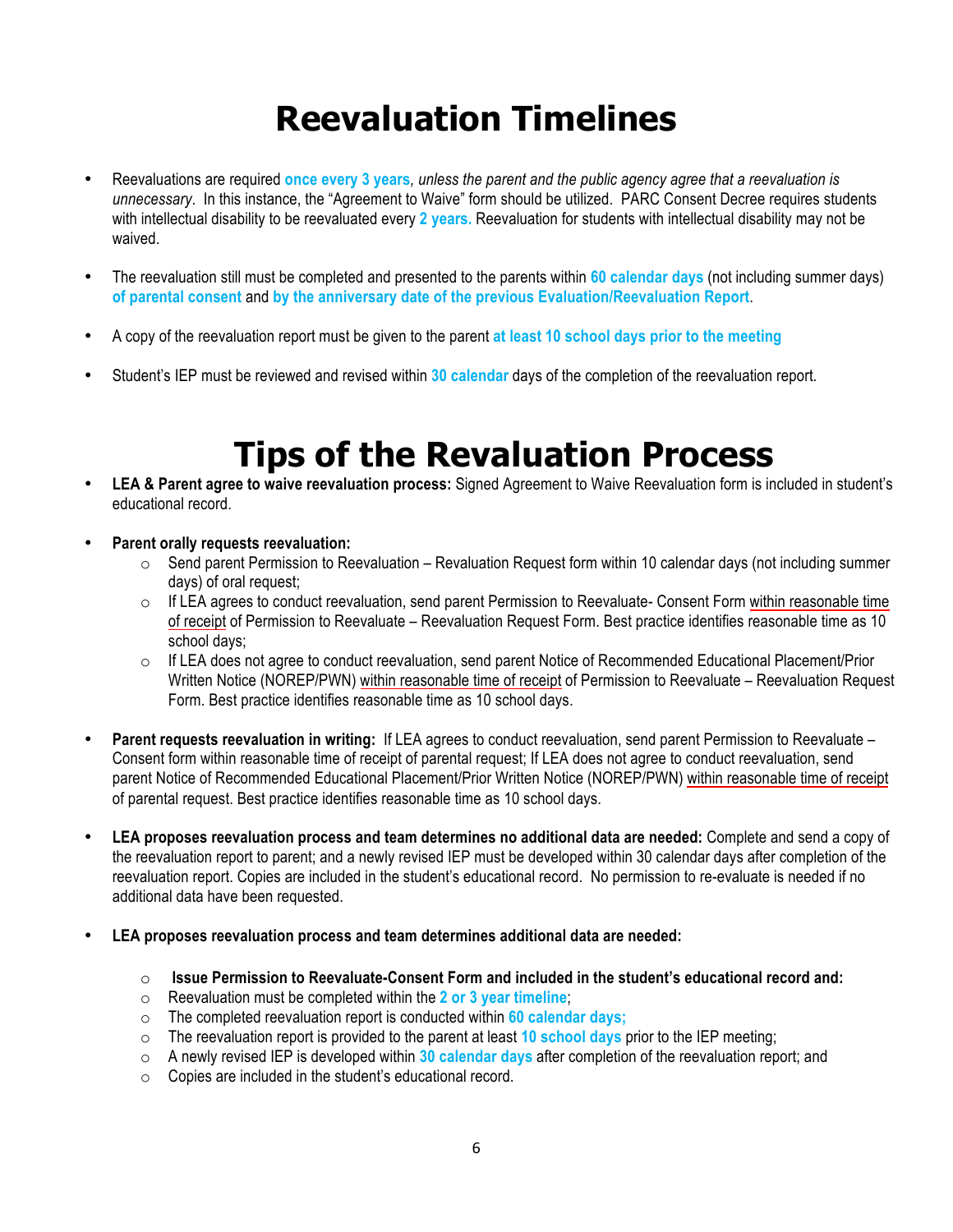# **Reevaluation Flow Chart**

### Reevaluation Request Initiated by School District: The Special Education

Reevaluation Process

**The Special Education Reevaluation:** This flowchart shows the basic steps to be followed and the decisions to be made by Local Educational Agencies (LEAs) to meet the requirements for reevaluation. Reevaluation is required every 3 years unless it is waived by both LEA and parent(s). In Pennsylvania, a reevaluation for students with intellectual disability is required every 2 years and cannot be waived.

![](_page_6_Figure_4.jpeg)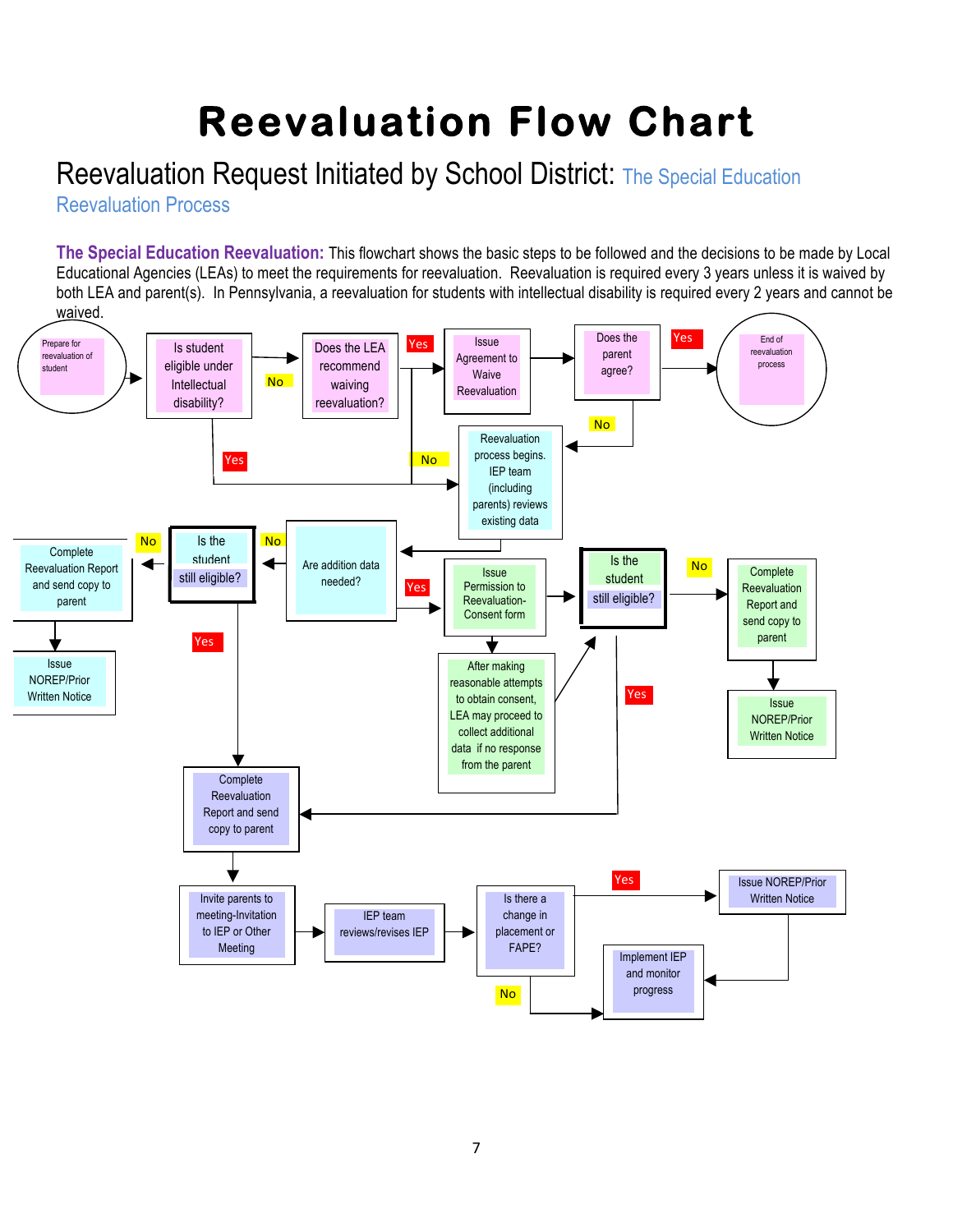## **Reevaluation Flow Chart**

### Reevaluation Request Initiated by Parent:

**The Special Education Reevaluation:** This flowchart shows the basic steps to be followed and the decisions to be made by Local Educational Agencies (LEAs) to meet the requirements for reevaluation. Reevaluation is required every 3 years unless it is waived by both LEA and parent(s). In Pennsylvania, a reevaluation for students with intellectual disability is required every 2 years and cannot be waived.

![](_page_7_Figure_3.jpeg)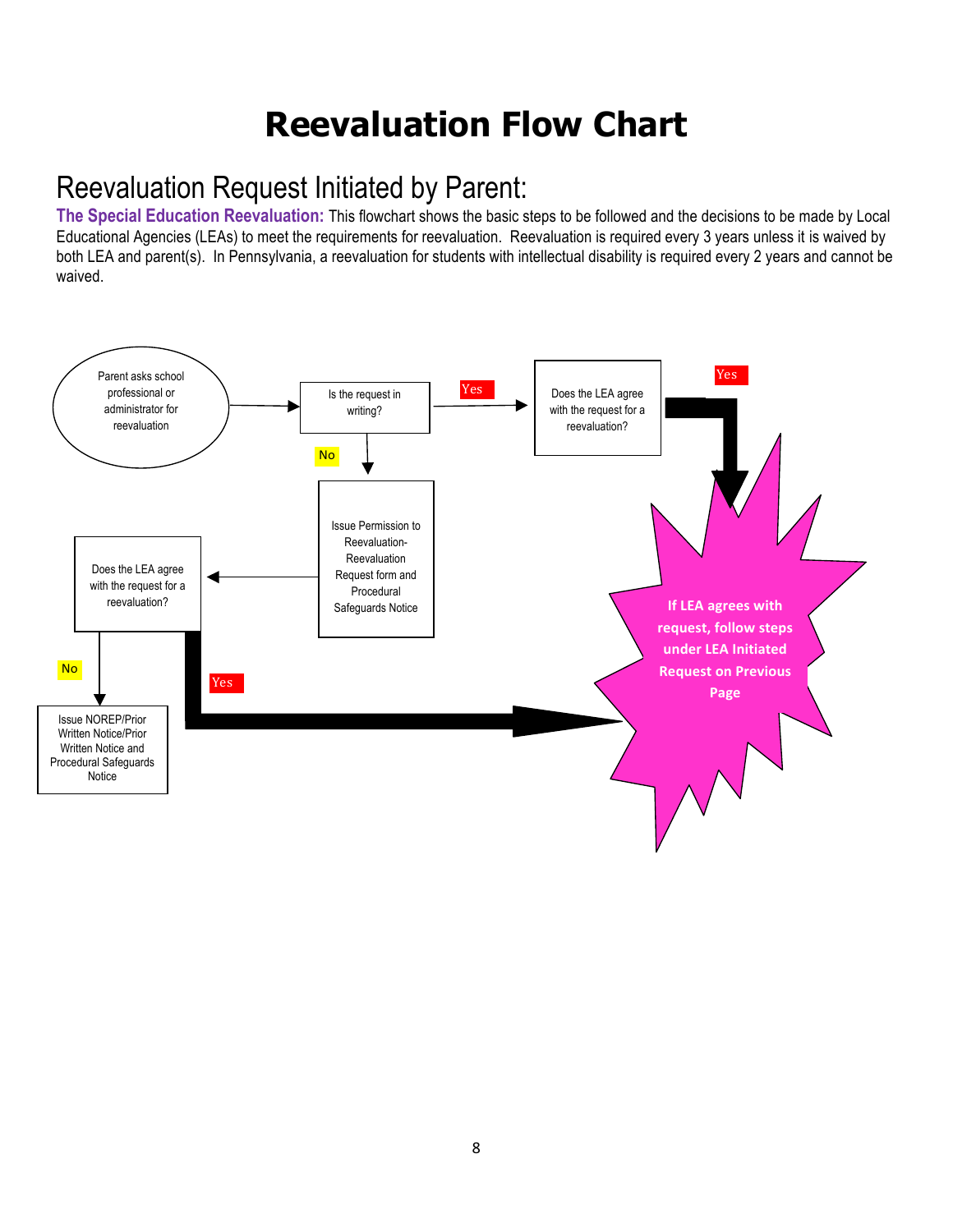## **Reevaluation Overview**

IDEA Reevaluations state "reevaluation *for students with disabilities must occur once every 3 years, unless the parent and the public*  agency agree that a reevaluation is unnecessary." §300.303(b)(2). However, under the PARC Consent Decree, students with intellectual disability must be reevaluated every 2 years in Pennsylvania, and neither the IEP Team nor the parents can waive the reevaluation for students with intellectual disability. There are no exceptions.

One purpose of a reevaluation is to decide if the student continues to have a disability and needs special education and related services. The reevaluation should also help the IEP Team decide whether the student is making reasonable progress towards IEP goals and, if reasonable, progress is not being made, what changes are needed.

The reevaluation process begins with a review of existing data about the student (i.e., PSSA scores, report cards, progress monitoring reports, and other relevant data) by the student's IEP Team. The Team must decide if any additional information is needed to determine: 1) if the student **continues** to have a disability and what are the student's **educational needs**; 2) the **present levels** of academic achievement and related developmental and functional needs; 3) whether the student **continues** to **need special education** and related services; and 4) whether any **additions or changes** to the special education and related services are needed to allow the student to meet the **measurable annual goals** in the IEP and **to participate,** as appropriate, in the **general education curriculum**.

There might be a condition that warrants a reevaluation be completed more frequently than every three or two years. This occurs when an IEP Team believes additional information is required to determine educational or related services needs of a student, or to try and determine why a student is not making academic or functional progress. Furthermore, a reevaluation is also required if:

- A student's educational placement and/or services is being proposed to change to a more restrictive placement;
- A student is thought to no longer be in need of special education supports and services;
- A parent requests a reevaluation;
- A member of the student's educational team requests a reevaluation.

If the student's eligibility is not in question, but a parent requests a reevaluation to determine educational needs of the student, the LEA must respond to the parent's request to conduct a reevaluation by: (1) conducting a review of data; (2) conducting a full reevaluation; or (3) declining to conduct the reevaluation. If the LEA declines to conduct the reevaluation, the LEA must issue a NOREP/PWN to the parent. The LEA must provide notice to the parent if the LEA refuses to initiate or change the identification, evaluation, or education placement of the student or the provision of FAPE to the student.

A reevaluation must be conducted prior to implementing a change in level of support and/or change in service on a student's IEP (i.e., a change from full time learning support to itinerant learning support). One of the purposes of the reevaluation is to determine the educational needs of the student, including whether any additions or modifications to the specially designed instruction and related services are needed to enable the student to meet his/her IEP goals and/or to participate in the general education curriculum. Because the evaluation/reevaluation report outlines the unique needs of the student, the IEP Team develops an IEP based on the needs described in the evaluation/reevaluation. For example, if a student is in a full-time special education placement, that placement decision was based upon the needs described in the evaluation/reevaluation report. When the student's placement is changed from full time to itinerant, there should be a basis for the change in educational placement. It is unlikely that that the student's IEP developed for the full-time level of support could be implemented in the itinerant setting because the educational program in the itinerant setting is likely to be substantially and materially different from the educational program in the full-time setting. Therefore, the IEP Team will need new information available through the reevaluation process to support the change in type of support.

#### **Reevaluation Process:**

For all students (including those with intellectual disability), the reevaluation begins with a review of existing data by the IEP Team, including the parent. If a student has a disability category of autism, emotional disturbance, intellectual disability, multiple disabilities, other health impairment, specific learning disability, or traumatic brain injury , the school psychologist must be involved in the process. This review does not require permission from the parent nor is a meeting required. ("The group may conduct its review without a meeting."§300.305 (b)). However, the parent must be included in the review.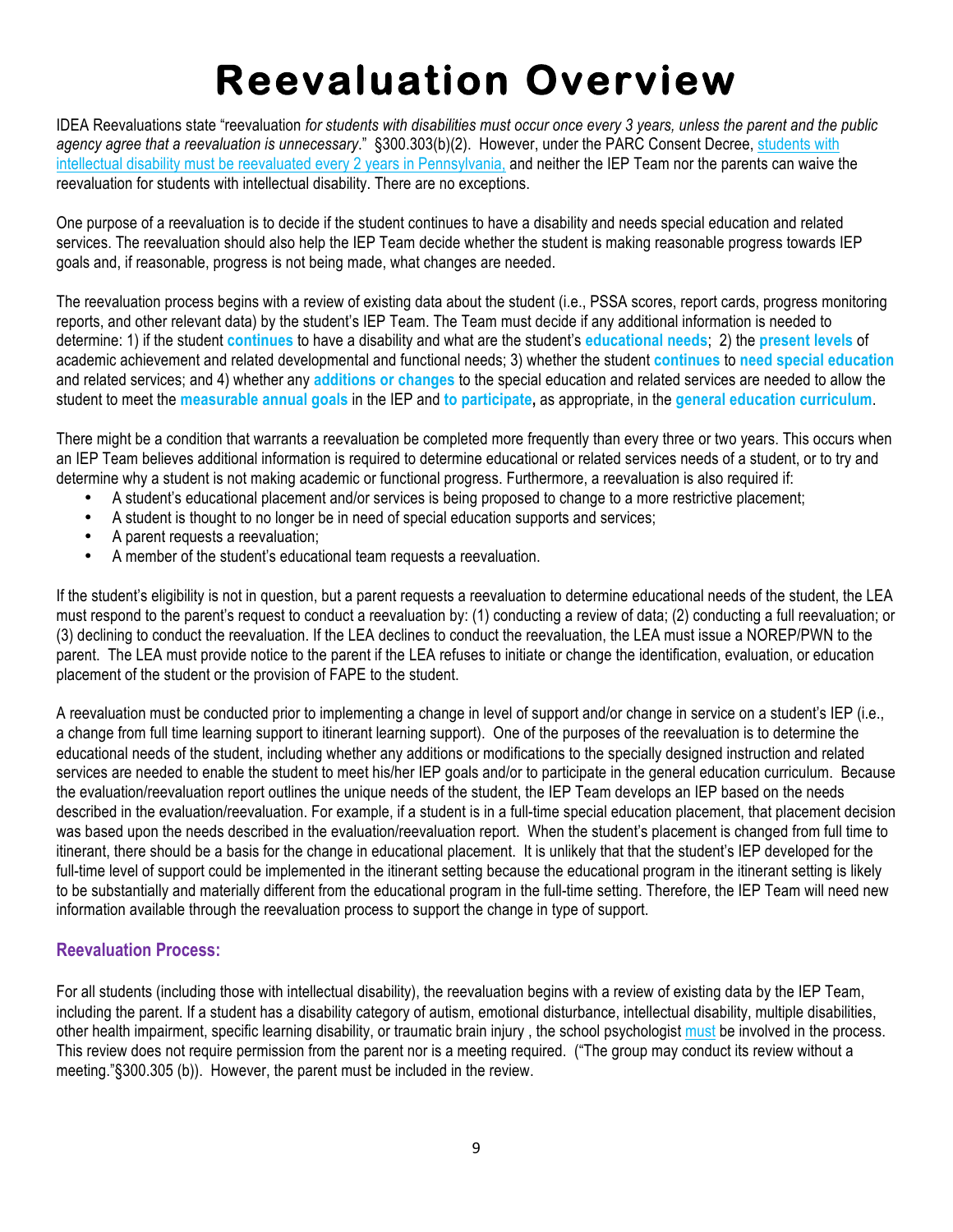The data review is documented in the section titled **Summarize Information Reviewed** of the reevaluation report. Next, the IEP Team determines whether there is a need for additional data. If the IEP Team determines that no additional data are needed:

- The appropriate box on the reevaluation report is checked and the reason(s) written on the reevaluation report. Findings (based upon existing data) are summarized and conclusions regarding eligibility are made.
- A copy of the reevaluation report is given to the parent and the reevaluation report becomes part of the student's educational record. Please note, if additional data are not needed, the Permission to Reevaluate-Consent Form is not needed and, therefore, is not part of the student's educational record.
- The student's IEP must be reviewed and revised within **30 calendar** days of the completion of the reevaluation report.
- Reevaluation is not required for another **2 years for students with intellectual disability** and for **3 years for all other students with disabilities**.

If the IEP Team determines that additional data are needed:

- The appropriate box on the reevaluation report is checked
- The Permission to Reevaluate-Consent Form is provided to the parent. The LEA must indicate the reason for the reevaluation and the specific types of assessment tools, tests, and procedures that will be used. The Permission to Reevaluate-Consent Form is part of the student's educational record.
- The reevaluation still must be completed and presented to the parents within **60 calendar days** (not including summer days) **of parental consent** and **by the anniversary date of the previous Evaluation/Reevaluation Report**.
- After the additional data are collected and analyzed, the findings and interpretation of the additional data are written into the reevaluation report and conclusions regarding eligibility are made.
- A copy of the reevaluation report must be given to the parent **at least 10 school days prior to the meeting of the IEP team**. The reevaluation report becomes part of the student's educational record.
- The student's IEP must be reviewed and revised within **30 calendar days** of the completion of the reevaluation report.
- Reevaluation is not required for another **2 years for students with intellectual disability** and for **3 years for all other students with disabilities.**

#### **Waiving a Reevaluation**

If the Local Educational Agency (LEA recommends that the reevaluation is not necessary, the form titled Agreement to Waive Reevaluation must be provided to the parent. The LEA must indicate on the form the reasons it has made this determination. The parent has the option to agree to waive reevaluation or proceed with the reevaluation. A waiver of reevaluation requires written parental consent. Important reminder: waiving a reevaluation is not an option for a student who has a diagnosis of intellectual disability.

If the parent agrees to waive reevaluation,

- No reevaluation report is written.
- No Permission to Reevaluate-Consent Form is issued.
- The signed Agreement to Waive Reevaluation is included in the student's educational record.
- A reevaluation is not required for 3 years from the date of the parent signature on the Agreement to Waive Reevaluation.<br>• There is no requirement to revise the Individualized Education Program (IEP) as part of this proc
- There is no requirement to revise the Individualized Education Program (IEP) as part of this process unless the IEP is due for its annual review.

#### **Students Transfers from Out-of-State**

If a student with an IEP transfers from out-of-state into Pennsylvania, the school district must issue a NOREP indicating that they will implement the current IEP (to the best ability). The district should issue a PTE. This evaluation would be considered an initial evaluation. The evaluation is conducted to determine eligibility for special education programs and services in Pennsylvania. During this process, the LEA must implement the existing IEP until the evaluation is completed.

If by chance the parent refuses to provide consent for the initial evaluation, the LEA may go to due process to override the parent's refusal to consent to the initial evaluation. If the LEA does not decide to go to due process, the LEA would not be in violation of FAPE. The LEA has a Child Find responsibility and would meet this responsibility by issuing the Permission to Evaluate. Since the purpose of the evaluation is to determine eligibility in Pennsylvania and the parent refuses consent, the LEA met its child find responsibility. Because the initial evaluation to determine eligibility in Pennsylvania cannot be conducted, the student is not considered eligible for special education programs and services.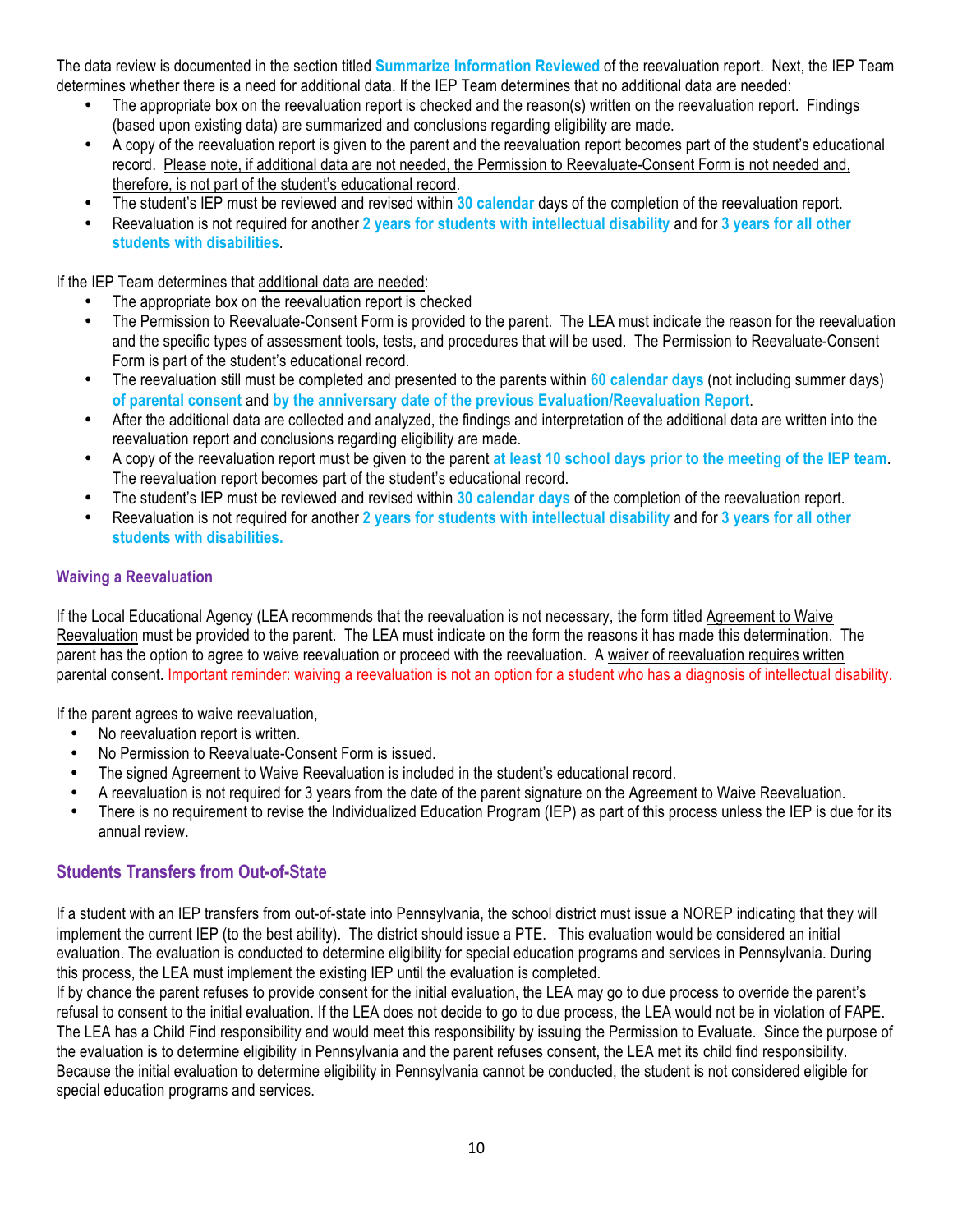## IEP Timelines

- IEP must be developed with the parents within **30 calendar days** after the evaluation report is issued (or) IEP must be developed with the parents on an **annual basis** based on the annual IEP review date
- IEP must be implemented no later than **10 school days** after the parents have approved the IEP and Notice of Recommended Educational Placement (NOREP).
- If no annual Notice of Recommended Educational Placement (NOREP) is issued, the IEP must be implemented **10 school days** after it is developed.
- **Prior to implementation** of IEP in 10 school days, the IEP must be completed and distributed to the parents, student file, and teachers who must implement the IEP.

If Parent(s) do not approve the IEP, see Procedural Safeguards and Dispute Resolution process and timelines.

![](_page_10_Figure_6.jpeg)

NOTE: if at any point in the IEP process, the parent rejects the IEP or indicates serious concerns about the IEP, contact your administrator in charge of Special Education. There are additional legal issues that must be addressed in preparation for the dispute resolution process.

**IEP Flow Chart**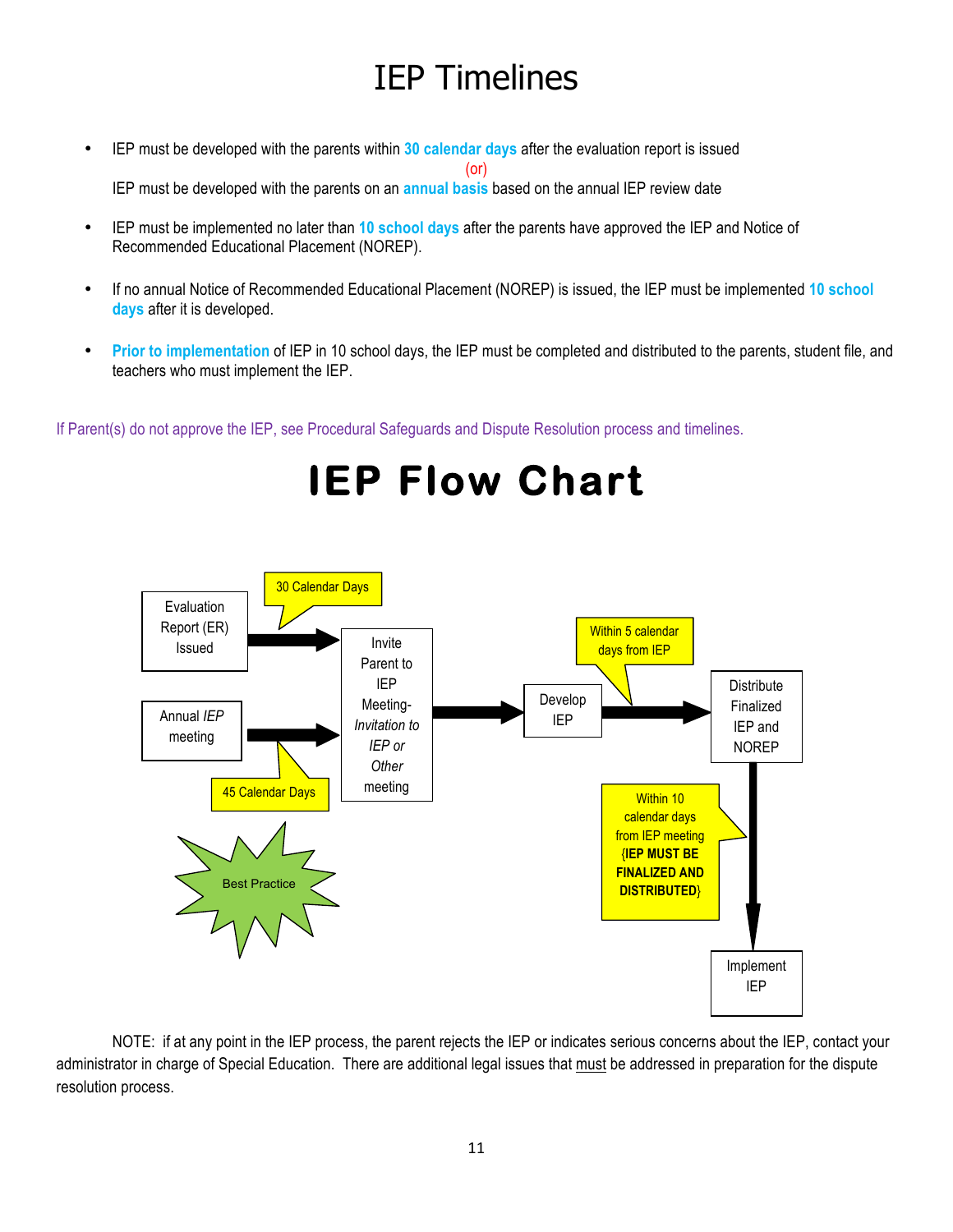## IEP Overview

An IEP, or **"Individualized Education Program"** is a written plan that describes the unique needs of a student who is eligible for special education and explains the specific services that the school will give the student.

The IEP lists the special education, related services, and other supports the student needs to make meaningful progress in school. The IEP should explain *when* the services will begin, and *how frequently* and for *how long* they will be given (for example, two half-hour sessions of physical therapy every week). The IEP must also state *where* the services will be provided (for example, in a regular or special education classroom or a special school), and tell you what special training and equipment will be given to the school staff (teachers and aides) who work with the student. The IEP also tells how much of the school day the student will spend with classmates who do not have disabilities.

The IEP is written by a team of people, including the parents. School districts *must* give the student all of the special education, related services, and other supports listed in the IEP. The IEP is the "**contract**" between the parent and student and the school for the services a student needs to make progress. If the school does not follow the IEP, a parent can file a complaint with Pennsylvania's Bureau of Special Education (BSE).

#### **IEP Development:**

The IEP is written by a team of people. The IEP Team *must* include:

- The student's parents:
- At least one special education teacher or special education provider (for example, the student's learning support teacher or speech therapist);
- At least one regular education teacher (if the student is, or may be, in any regular education classes);
- An LEA (a school official qualified to provide or supervise specially designed instruction, who knows about the school's resources, and who is familiar with the general education curriculum (usually this is the building principal, assistant principal, special education director or designee such as guidance counselor or school psychologist);
- Someone who can interpret the student's evaluations (this does not have to be a separate person, so the student's case manager could fill this role – if it is a separate person, it is usually the school psychologist);
- A gifted education teacher if the IEP is being written for a student with a disability who is also gifted; and
- The student, when appropriate. The student *must* be invited to the meeting if postsecondary goals and transition needs are discussed at the meeting **(this is required if the student will be 14 during the course of an IEP.)** If transition needs are not going to be discussed, then it is up to the parent to decide whether the student should attend the meeting.

While the people listed above *must* attend IEP meetings (unless they are excused by the parent), **other people** *can* come to the meetings. The IEP Team can include *anyone* the parent or the school believes has knowledge or expertise about the student. This means that a parent can invite an advocate (either a lawyer or a non-lawyer. If a parent elects to bring an attorney to an IEP meeting, the District may choose to reconvene the meeting at a time where the District's attorney is available to attend the IEP meeting). In addition, the school or the parent can ask an occupational therapist (OT), physical therapist (PT), or speech therapist who is working with the student to attend the IEP meeting.

#### **IEP Members Excused from IEP Meeting:**

A parent can agree *in writing* to excuse one (or more) of the IEP Team members listed above. If the IEP Team member's area of expertise *will not* be discussed at the meeting, then the parent and school may sign an agreement that the Team member can miss the meeting. If the Team member's area of expertise is going to be discussed at the IEP meeting, before that Team member can miss the meeting: (1) a parent must agree in writing and (2) the Team member must give the **parent and IEP team written input** about the student **before the IEP meeting**.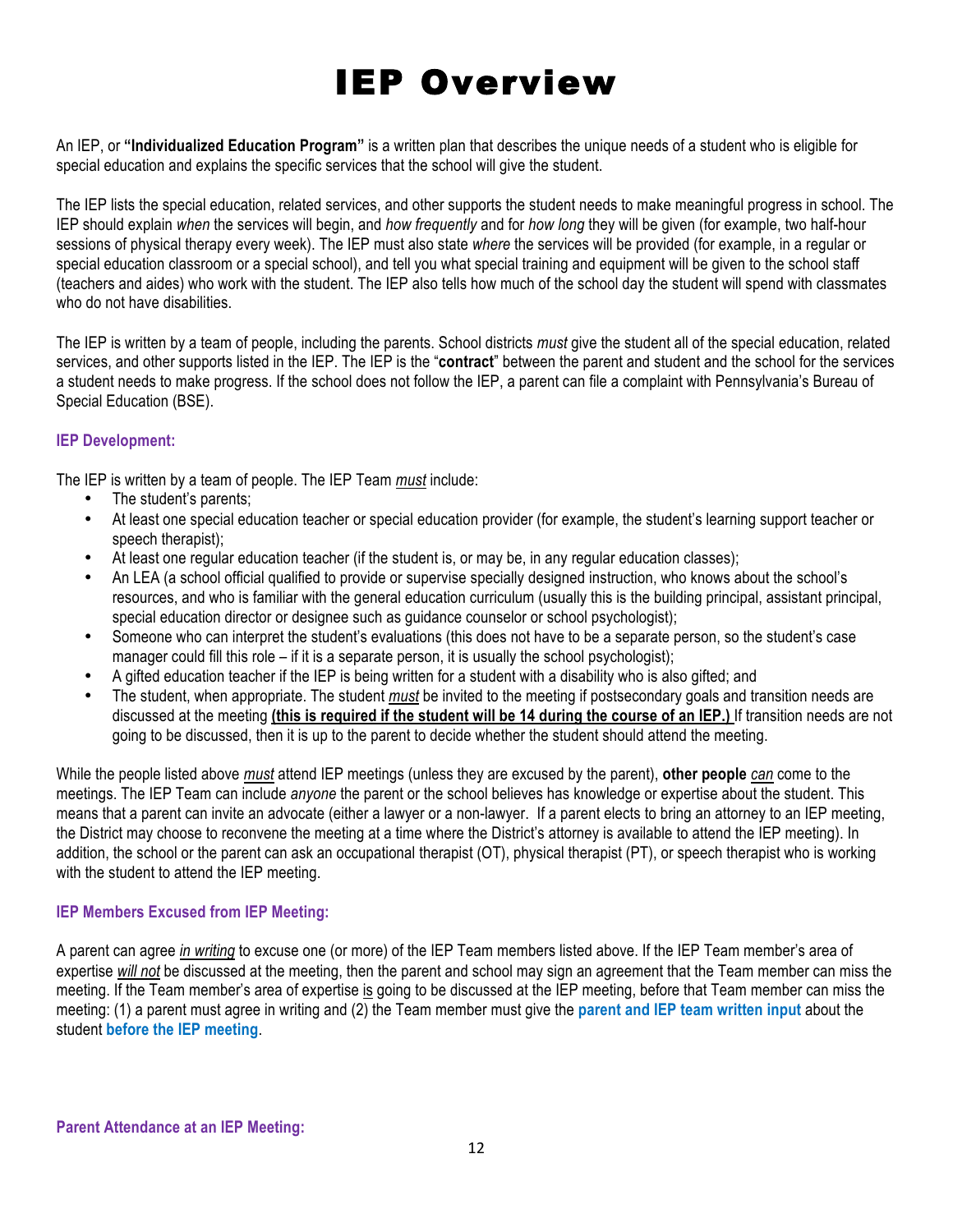*The law places great emphasis on parents' participation in the IEP Team meeting. The school must take steps to get one or both of the student's parents to attend the IEP meeting. That means the school must notify both parents of the meeting early enough so that they can attend, and schedule the meeting at a time and place that is convenient. The notice of the meeting must tell the parent the time, date, location, and purpose of the meeting. The Invitation to Participate in the Individualized Education Program (IEP) Team Meeting or Other Meeting form also informs the parent that one can bring other people to the meeting who have knowledge or expertise regarding the student.*

There are times when an interpreter is needed for parents with deafness or parents whose native language is not English. The parents should let the school principal and the Special Education administrator know as soon as possible that an interpreter is needed for the IEP Team meeting. If the parents cannot attend the meeting in person, the school must offer the family other ways of participating in the meeting, including conference calls. **If the family does not participate in person or by phone, the school can hold the meeting without the parent – but it must keep a detailed record of its efforts to get the parent to attend. These efforts should include three attempts at contacting the parents.** 

#### **IEP Team Meeting:**

School Districts are permitted to give parents a *draft* IEP at the meeting (or before the meeting); however, the IEP is a working document and must include the parents' input. When the IEP is finished, it should reflect the information discussed and decided by the IEP Team at the meeting. During the meeting, the IEP team must consider the student's strengths, the parents' concerns for enhancing the education of their child, the results of the most recent evaluation, and the student's academic, developmental, and functional needs in determining what services and placement are appropriate for the student.

[TIP: Notes should be taken at the IEP team meetings and retained by the case manager for future reference.]

It is important to ask everyone who attended the team meeting to sign the IEP signature page**. By signing the IEP signature page, it**  *only* **shows who attended the meeting**. It does *not* mean that one agrees with the IEP. If someone participated via telephone or other electronic means, the signature section of the IEP should indicate how the team member participated.

#### **Audio Recording of IEP Meetings:**

Audio recording of IEP meetings is permissible but there is **no express right to record**. However, the LEA cannot have blanket prohibition denying audio recording. This is inappropriate under Law. Contrary to what many parents claim, neither the IDEA nor any other law provides a parent with an absolute right to record meetings. The "Parent Participation" provision, of the IDEA, found within 34 CFR 300.322(e), provides that "[t]he public agency must take whatever action is necessary to ensure that the parent understands the proceedings of the IEP Team meeting, including arranging for an interpreter for parents with deafness or whose native language is other than English." Section 504 and the ADA also require that individuals with disabilities be afforded reasonable accommodations for their disabilities. Under all three laws, however, it is the District's right and responsibility to determine what accommodations are appropriate. However, while there are circumstances under the ADA, Section 504, and the IDEA where accommodations must be made to ensure full participation by parents in special education meetings, public schools and intermediate units may reserve audio and video recording of such meetings as an accommodation of last resort, to be used only where there are no other appropriate accommodations. Rarely is permitting recording of a meeting the only viable accommodation available. If a parent wishes to audio record any meeting, contact the Special Education Office for guidance. Written request to record a meeting should be given at least 5 days prior to the meeting.

#### **IEP Components:**

The Pennsylvania Department of Education's Bureaus of Special Education has developed an annotated IEP form to help individuals understand the contents of the document. This document can be found by accessing http://www.pattan.net/files/Forms/English/IEP-ANN110409.pdf. 

An IEP can be of any length and can contain any amount of information. However, what is really important is the information in the IEP needs to be useful to parents and school staff in guiding the student's educational program so the student can make meaningful educational progress.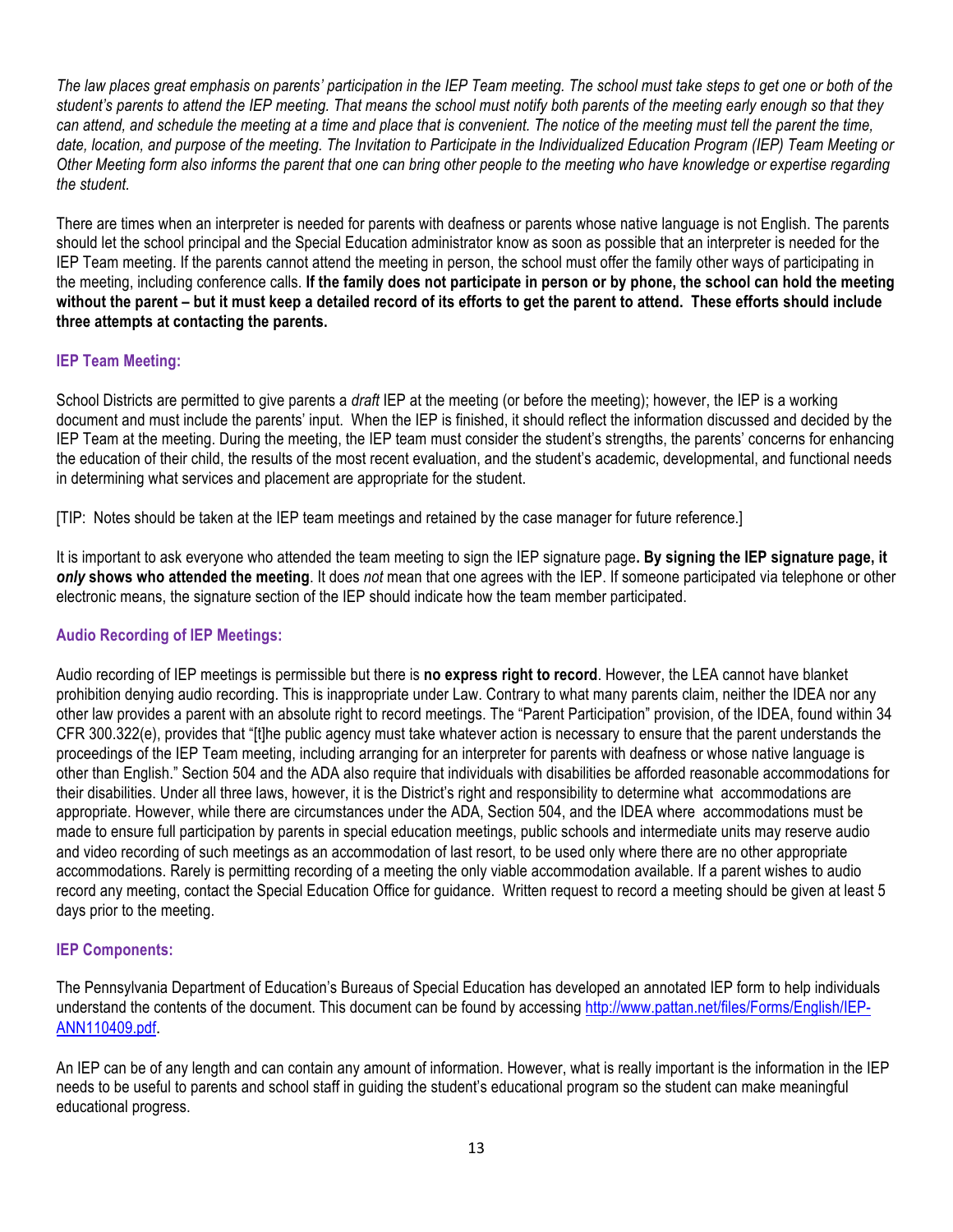#### **Overview of IEP:**

The following is a breakdown of the various sections of an Individualized Education Plan.

**Special Considerations:** In the first section of the IEP, the IEP team must ask whether the student is blind or visually impaired, deaf or hearing impaired, if the student has needs in the areas of communication, if the student needs assistive technology (AT) devices and/or services, if the student has limited English proficiency, or if the student has behaviors that get in the way of his/her learning or that or others. The Team should keep these "special considerations" in mind when it writes the student's IEP. PDE's annotated IEP form explains these considerations in detail.

- **Deaf or Hard of Hearing –** IEP team must complete a communication plan (Input statement from IEP)
- **Assistive technology** includes devices or special equipment that improve the student's functional or communication skills. Assistive technology services may include help in determining the need for a specific service (usually through the SETT process) and training for the student, school staff, and possibly the student's family on how to use the device.
- **Behavior** that impedes the student's learning or the learning of others a FBA must be completed
- **Positive Behavior Supports (PBS)** addresses a student's behavior. These strategies must reflect individual student's needs and be based on **positive** – not punitive approaches. This could mean that behavior goals and support services are included in sections 5 and 6 of the IEP. Or, the IEP Team might write a positive behavior support plan as part of the IEP. Defensible behavior plans are developed following the completion of a functional behavior assessment (FBA) – [See section on Discipline and Behavior Support]

**CURRENT EDUCATIONAL LEVELS:** The second section of the IEP contains information on the student's **present levels of academic achievement** and **functional performance** (including social and daily living skills). It is important for this section to be completed because knowing where the student is currently helps the Team decide where the student should be going – meaning what goals should be written for the student. Questions that this section of the IEP should answer include: What can we learn about the student's strengths and needs from the latest school district and other evaluations? What insight can the parents or the other Team members contribute from their experiences or training? This section should include the student's present levels related to current postsecondary transition goals (such as results of vocational evaluations, career surveys, etc.) Information from any Functional Behavioral Assessment (FBA) should also be part of this section. This section should include information on how the **student's disability affects involvement and progress** in the **general education curriculum**. Furthermore, with passage of Chapter 14, other specific questions need to be answered specific to the disability category of a student. These questions are as follows:

- *Autism:* Services for students with the disability of autism who require services to address needs primarily in the areas of communication, social skills, or behaviors consistent with those of autism spectrum disorders. The IEP for these students must address needs as identified by the team which may include the verbal and nonverbal communication needs of the student; social interaction skills and proficiencies; the student's response to sensory experiences and changes in the environment, daily routine, and schedules; and, the need for positive behavior supports or behavioral interventions.
- *Blind-Visually Impaired:* Services for students with the disability of visual impairment including blindness, who require services to address needs primarily in the areas of accessing print and other visually-presented materials, orientation and mobility, accessing public and private accommodations, or use of assistive technologies designed for individuals with visual impairments or blindness. For students who are blind or visually impaired, the IEP must include a description of the instruction in Braille and the use of Braille unless the IEP team determines, after the evaluation of the student's reading and writing needs, and appropriate reading and writing media, the extent to which Braille will be taught and used for the student's learning materials.
- *Deaf and Hard of Hearing:* Services for students with the disability of deafness or hearing impairment, who require services to address needs primarily in the area of reading, communication, accessing public and private accommodations, or use of assistive technologies designed for individuals with deafness or hearing impairment. For these students, the IEP must include a communication plan (include link to forms (blank and annotated) to address the language and communication needs, opportunities for direct communications with peers and professional personnel in the student's language and communication mode, academic level, and full range of needs, including opportunities for direct instruction in the student's language and communication mode; and assistive technology devices and services.

**TRANSITION:** The third section of the IEP lists the student's postsecondary goals (these are goals for life after high school) and the transition services that the school will give the student to help reach those goals. The point of "transition planning" is to build a bridge between school programs and the opportunities of adult life, including higher education, employment, independent living and community participation, and to make sure the student is being prepared for life beyond high school. This section *must* be filled out for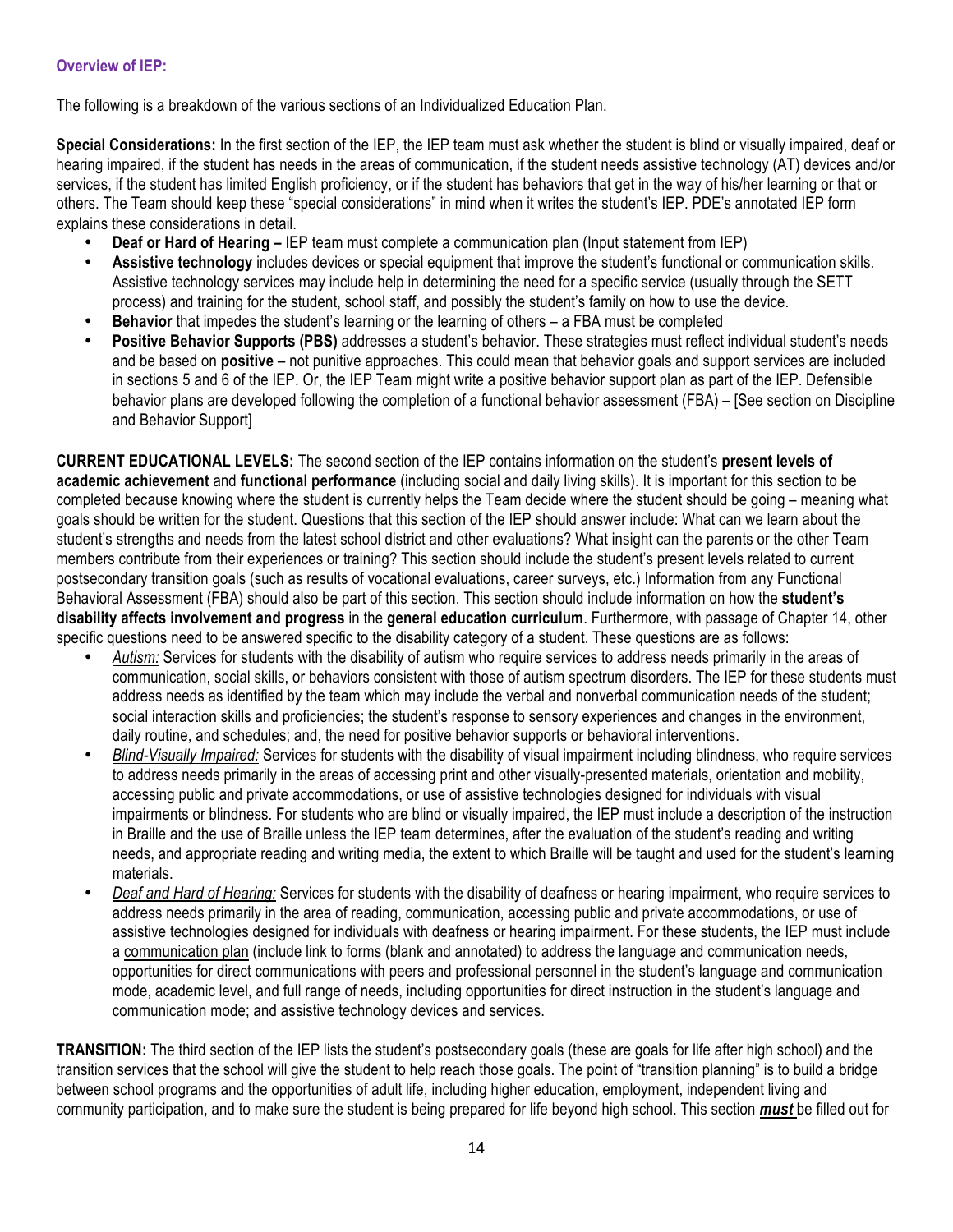**all students who are age 14** or older during the school year that the IEP will cover. The school and parent *can agree* to fill this section out earlier if that is appropriate for the student. Questions to ask include: What academic and other skills will the student need for adult living? Are the needed skills being taught? What does the IEP Team think should be the student's measurable postsecondary goals related to training, education, employment, and, where appropriate, independent living skills? Are these goals based on ageappropriate transition assessments and the student's own preferences? (If not, why not?) What transition services (including courses of study) are needed to help the student achieve the transition goals?

**PARTICIPATION IN ASSESSMENTS:** In the fourth section of the IEP, the IEP Team decides whether the student can participate in state-wide (the Pennsylvania System of School Assessment or PSSA) and districtwide (local) achievement testing and whether the student needs testing accommodations.

If the Team decides that the student has such significant cognitive abilities that taking the PSSA would not be appropriate, the student will take the Pennsylvania Alternative System of Assessment or PASA test. The Team's decision to have a student take the PASA instead of the PSSA must be explained in the IEP.

**NOTE: The decisions to assign a student to PASA must be made in collaboration with a district special education administrator.** If you believe this could be an issue for a given student, you should discuss this prior to the IEP meeting. If it comes up during the IEP meeting, you need to defer that decision until you have reviewed it with your school's special education administrators. When it is decided that a student qualifies for PASA, you are required to do short-term objectives, it is therefore important to be prepared to write these objectives if there is any question that the student qualifies for the PASA.

#### As stated above; **For students who take the PASA or another alternative assessment test, the law requires that the IEP includes short-term objectives in addition to annual goals**. This is discussed under Measurable Academic and Functional Goals.

**MEASURABLE ACADEMIC AND FUNCTIONAL GOALS:** The fifth section of the IEP explains what the IEP Team, including the family, wants the student to learn this year. The IEP must list annual (year-long) functional and academic goals for the student. These goals must be **"measurable"** and must be designed to meet the student's needs.

**TIP:** Writing Effective Measurable Annual Goals – Annual goals in Individualized Educational Programs (IEPs) must be functional and measurable. They must provide a clear focus for instruction and address individual student needs identified in the present levels of academic achievement and functional performance. A well-written measurable annual goal contains four criteria: condition, student's name, clearly defined behavior, and performance criteria.

*Condition* – The condition under which behavior is performed. It describes the situation in which the student will perform the behavior (e.g., accommodations, assistance provided prior to or during the assessment). **Example:** with consistent use of visual schedules

#### *Student's Name* – **Example:** John

*Clearly Defined Behavior* – A clear description of the behavior in measurable and observable terms. **Example:** Will independently transition from one activity to the next at school (i.e., end one activity and begin a new one).

#### *Performance criteria* –

- **Criterion level** The level the student must demonstrate for mastery
- **Number** How many times needed to demonstrate for mastery<br>• **Evaluation schedule** How frequently the teacher plans to ass
- **Evaluation schedule** How frequently the teacher plans to assess the student, including the method of evaluation. **Example**: Four out of five transitions on three consecutive weekly probes.

#### **Measurable annual goal example:**

- $\checkmark$  With consistent use of visual schedules, Tom will independently transition from one activity to the next at school (i.e., end one activity and begin a new one) in four out of five transitions on three consecutive weekly probes.
- $\checkmark$  Given controlled passages at the third grade level, Bobby will apply learned decoding and word analysis strategies to read 120 words correctly per minute with 94% accuracy as measured by weekly timed reading probes.
- $\checkmark$  During group discussions in her academic classes, Jane will contribute appropriately (raise hand, ask and answer questions, contribute relevant ideas) with no more than two reminder cards for 80% of daily probes for two consecutive weeks by the end of the semester.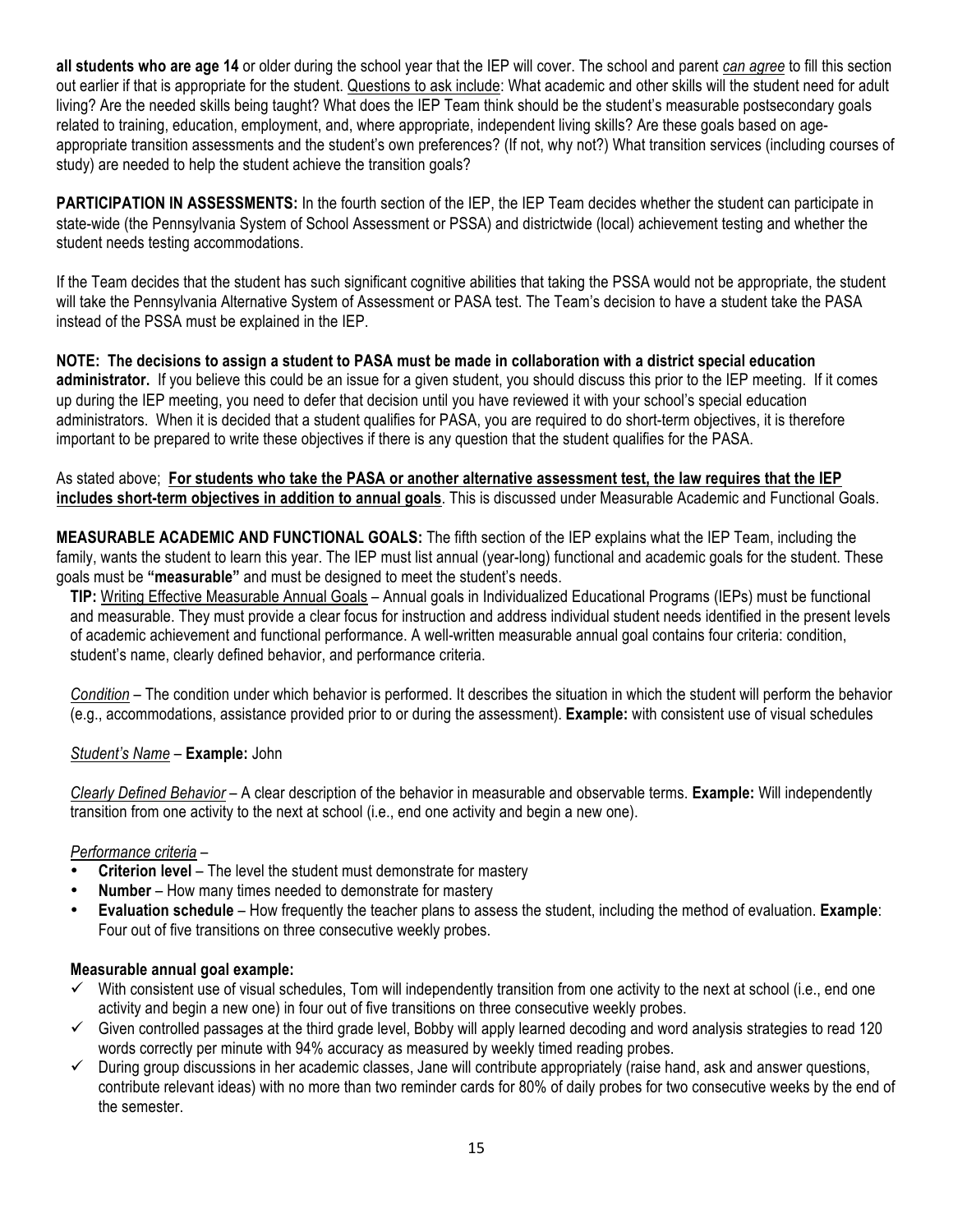#### **These are NOT measurable goals:**

- X Bobby will improve his reading this year.
- X Jane will not act out in class.

The student's goals should be designed in a way so the student's needs can be met allowing one to make progress and be involved in the **general education curriculum.** The "general education curriculum" means the curriculum that your school follows for all students at a student's grade level. A good overview of goals can be accessed through the SAS (State Aligned System) system. More information on SAS can be found at www.pdesas.org. Students with disabilities should be taught what all other students at their grade level are taught unless there is a good, disability-based reason why they should be taught at a different level. The school cannot refuse to include the student in the general curriculum solely because the general education curriculum would need to be modified for the student.

As previously mentioned, for students who take the PASA or another alternative assessment test, the law requires the IEP includes short-term objectives in addition to annual goals. The short term objectives break down the yearly goals into small bites about what the student is expected to learn during the school year to achieve the annual goals. **Short -term learning outcomes are also required for students who are gifted. Short-term objectives are not required for other students, but the IEP team can choose to include them**. Please refer to school district policy and procedures on goal and objective writing.

TIP**:** Writing Effective Short-Term Objectives – Short-term objectives are required for students who take alternative assessments aligned to alternate achievement standards (i.e., PASA). Short-term objectives describe meaningful intermediate and measureable outcomes between the student's present levels of academic achievement and functional performance and the measurable annual goal. They must contain the following criteria: condition, student's name, clearly defined behavior, and performance criteria.

*Condition* – The condition under which behavior is performed. It describes the situation in which the student will perform the behavior (e.g., accommodations, assistance provided prior to or during an assessment). **Example:** Given visual and physical prompts when asked to copy simple lines and shapes

#### *Student's Name* – **Example:** Edna

*Clearly defined behavior* – A clear description of the behavior in measurable and observable terms **Example:** Will stay within 1 inch accuracy

#### *Performance criteria* –

- **Criterion level** The level the student must demonstrate for mastery
- **Number** How many times needed to demonstrate for mastery
- **Evaluation schedule**  How frequently the teacher plans to assess the student, including the method of evaluation. **Example**: Five out of five times within one week for three consecutive weeks

**Short-term objective example:** Given visual and physical prompts when asked to copy simple lines and shapes, Emma will stay within one inch accuracy five out of five times within one week for three consecutive weeks.

• **PROGRESS MONITORING:** This section of the IEP must explain how the student's progress toward his/her IEP goals will be **measured** and when **progress reports** will be issued (for example, the IEP might say that the school will report the student's progress every six weeks when report cards are normally handed out).

**TIP:** Decide how you are going to monitor progress PRIOR to developing the goal.

#### **SPECIFIC SPECIAL EDUCATION TO BE PROVIDED:**

**Program Modifications and Specially Designed Instruction:** The sixth section of the IEP lists the **modifications and supports** the student needs to receive an appropriate education. *This is one of the most important parts of the IEP because it must indicate exactly*  what school personnel will do to help the individual student learn. The IEP Team should ask: What specialized instruction. methods. and strategies will be used by the school this year to help the student advance toward reaching his/her IEP goals, be involved and make progress in general education curriculum, and participate in extracurricular and nonacademic activities? Are special gym classes (called "adaptive physical education") needed? This section should state what specially designed instruction (SDI), supports, and services the school will provide to the student.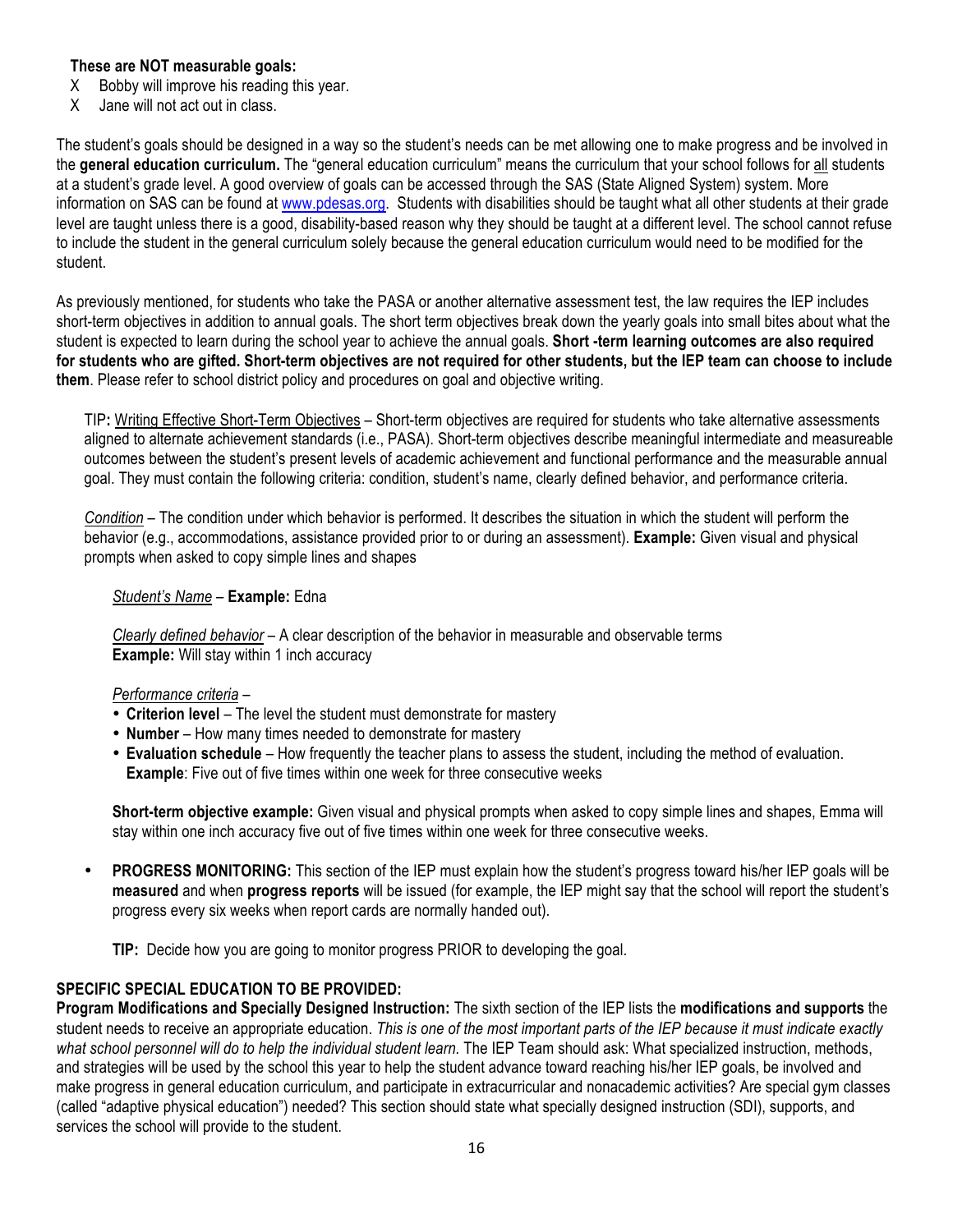- $\triangleright$  An Example of specially designed instruction: Special education teacher will provide student with reading instruction using lower level materials for the same piece of literature that others are reading.
- It is *not appropriate* for this section to contain only things the student will do (such as, "Johnny will go find the guidance counselor when he feels anxious").

In general, the schools have the right to pick the instructional approach and method that will be used to teach students. But, special education law requires that special education, related services, and supplementary aids and services (supports the student needs to be successful in a regular or special education classroom) included in the IEP be "based on peer-reviewed research to the extent practicable." This means that if there are strategies that research studies show are successful in helping students with similar learning needs learn successfully, those strategies must be included in the student's IEP – instead of approaches that do not have a proven track record of success. For more information on research-based practices and effective instruction, visit the Pennsylvania Training and Technical Assistance Network's website at www.pattan.net. Another site to check out is the "What Works Clearinghouse (WWC) at http://ies.ed.gov.ncee.wwc/.

**Supplementary Aids and Services:** if a student is taught in a regular education classroom, the IEP Team should decide what services and supports the student will need to succeed in this setting. All aids and services needed for the student to succeed in the regular education class must be listed on the student's IEP and provided by the school. Questions to ask about supplementary aids and services include: Are changes to the regular education program needed to help the student succeed in regular education classes? For example, does the student need more time to take tests? Are extra supports needed for the student in the regular education classroom? Does the special education teacher need to help the classroom teacher modify or adapt the curriculum for the student?

**Related Services:** This section of the IEP also lists the **related services** the student will receive. Related services are support services that will help the student benefit from his/her special education program. Examples of related services a student can receive include transportation, therapies (speech, physical, occupational, or psychological therapy), interpreting services for students who are deaf, parent training and counseling, and school health services (such as school nurse services). The IEP must tell you **how often** these services will be provided and **how long** each session will last. (For instance, instead of just stating "speech therapy," an IEP should state: "Johnny will receive two 30-minute sessions of individual speech therapy per week.") These services are determined by the IEP Team. The related service provider should participate in the IEP Team meeting. PDE's annotated IEP also lists examples of related services. Changes to related services should not be made without documented input by service provider or representative or service provider. Case managers and LEAs should not make such changes unilaterally and when changes are made, such changes **must** be documented by NOREP.

The following list of related services is taken directly from Chapter 14:

- OT
- PT
- Vision
- Hearing
- Speech and Language
- Nursing
- Others

**Supports for School Personnel:** This section of the IEP tells what help the school will give to the staff who will be teaching the student. Staff may need support include administrators, regular education teachers, special education teachers, related service providers, bus drivers, and paraprofessionals (such as aides). Questions the IEP Team should ask include: Does the staff require special training to work with the student? Is a special education teacher needed to help the regular education teacher modify the curriculum or to provide extra support to the student in the regular education classroom?

**Gifted Support Services:** This section of the IEP must also list any **support services** that are needed to help a **gifted student** who is also a student with a disability benefit from gifted education. Examples of such support services include counseling services, career guidance, flexible grouping, and transportation.

**Extended School Year:** [See ESY Section for Detailed information]

A) Criteria for Eligibility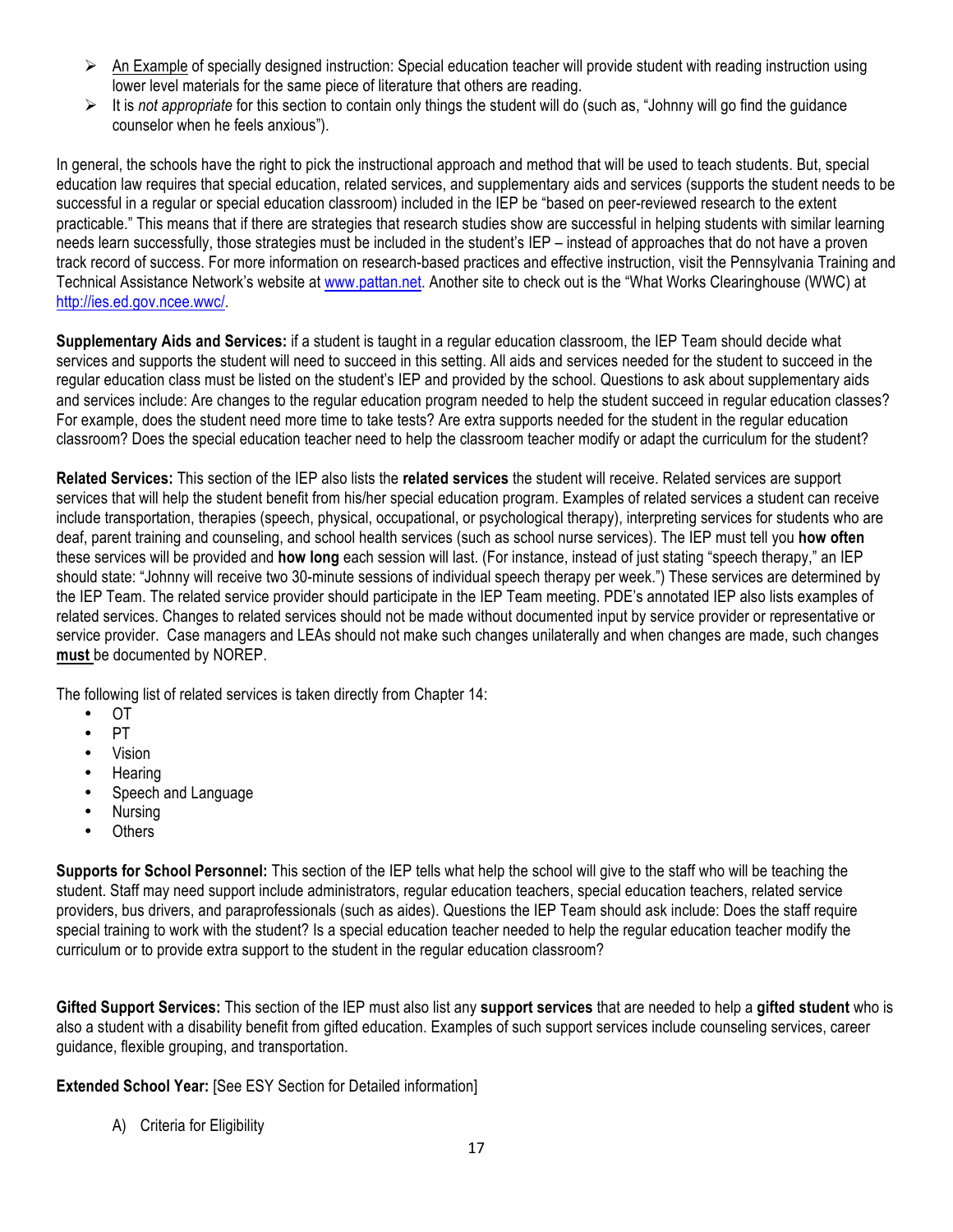B) Timing

The last question that the IEP Team must answer in Section 6 of the IEP is whether the student needs extended school year (ESY) services. All students with a disability must be considered for ESY as part of their annual IEP meeting. ESY services are particularly appropriate for a student who regresses (loses skills) over the summer or a student who needs the extra time in the summer to learn skills that are crucial for the student to receive an appropriate education. **For school-aged students with severe disabilities** such as autism, serious emotional disturbance, severe intellectual disability, degenerative impairments with mental involvement, and severe multiple disabilities, **the IEP Team must meet by February 28 of each school year** to review the student's need for ESY. **The ESY eligibility question must be answered by March 31 for those students and the parents must be given a NOREP/PWN so that the IEP Team can plan for the student's summer program.** An IEP Team meeting must be scheduled by the beginning of February to discuss ESY eligibility. If an IEP is not scheduled in this timeframe, the team may discuss ESY with the parents and make a revision to the IEP. Parents must be given a copy of this revision. For other students, the school must decide whether the student is eligible and what program will be offered in a "timely manner."

**Educational Placement:** The final two sections of the IEP (sections 7 and 8) explain *where* the student will receive services. The IEP must tell you if the student will be included in regular education classes and activities and, if so, for how much of the school day. The IEP Team must begin by deciding if the student can make progress in a regular class with **supplementary aids and services.** The Team must then decide what amount and type of special education support the student needs. The "**amount**" of **special education support** tells the team the total amount of time in a typical school day that the student receives special education supports from special education **professional** staff: The following terms are used to communicate the amount of special education support:

- "Itinerant support" (special education support provided for 20% or less each day);
- "Supplemental support" (special education supports provided for more than 20% of the day but less than 80% of the day); or
- "Full-time" support (support provided for 80% or more of the day).

The **"type" of support** listed in the IEP tells the student's most important learning needs – to learn academic skills (learning support), to control behaviors (emotional support), to acquire basic living skills (life skills), etc.

**TIP:** Remember that students with disabilities must be taught with students who do not have disabilities to maximum extent appropriate (called the "least restrictive environment" requirement). If the student cannot be in regular education classes for the whole school day, the IEP Team must consider what part of the student's program (including academic classes, non-academic classes, lunch, recess, and extracurricular activities) the student can attend with students who are not disabled. In some cases, an out-of-district placement is the least restrictive environment.

The "**location**" of the program is also found in this section of the IEP. If the student will not be in the home school, the IEP must explain why the student's needs cannot be met in that school. Remember that preapproval from the Special Education Department MUST be obtained prior to placing the student outside of their neighborhood school.

• **Penn Data Reporting: Section 8, the final section of the IEP,** contains information that the state uses to track whether school districts are placing students with disabilities in programs with students who are not disabled, as opposed to separate special education programs. The IEP Team must figure out how much time a student with a disability is being educated in a regular education classroom.

#### **Key Information about IEPs:**

An IEP must be in place for each student receiving special education services at the **beginning of each school year.** If a student has just been evaluated for the first time, an IEP Team meeting must be held within **30 calendar days** of the date listed on the Evaluation Report. The law requires the school to give the parent **10 calendar days** to review the Evaluation Report before this first IEP meeting, but parents can choose to waive (give up) this right in writing and to have the meeting sooner. This should be a rare occurrence rather than practice.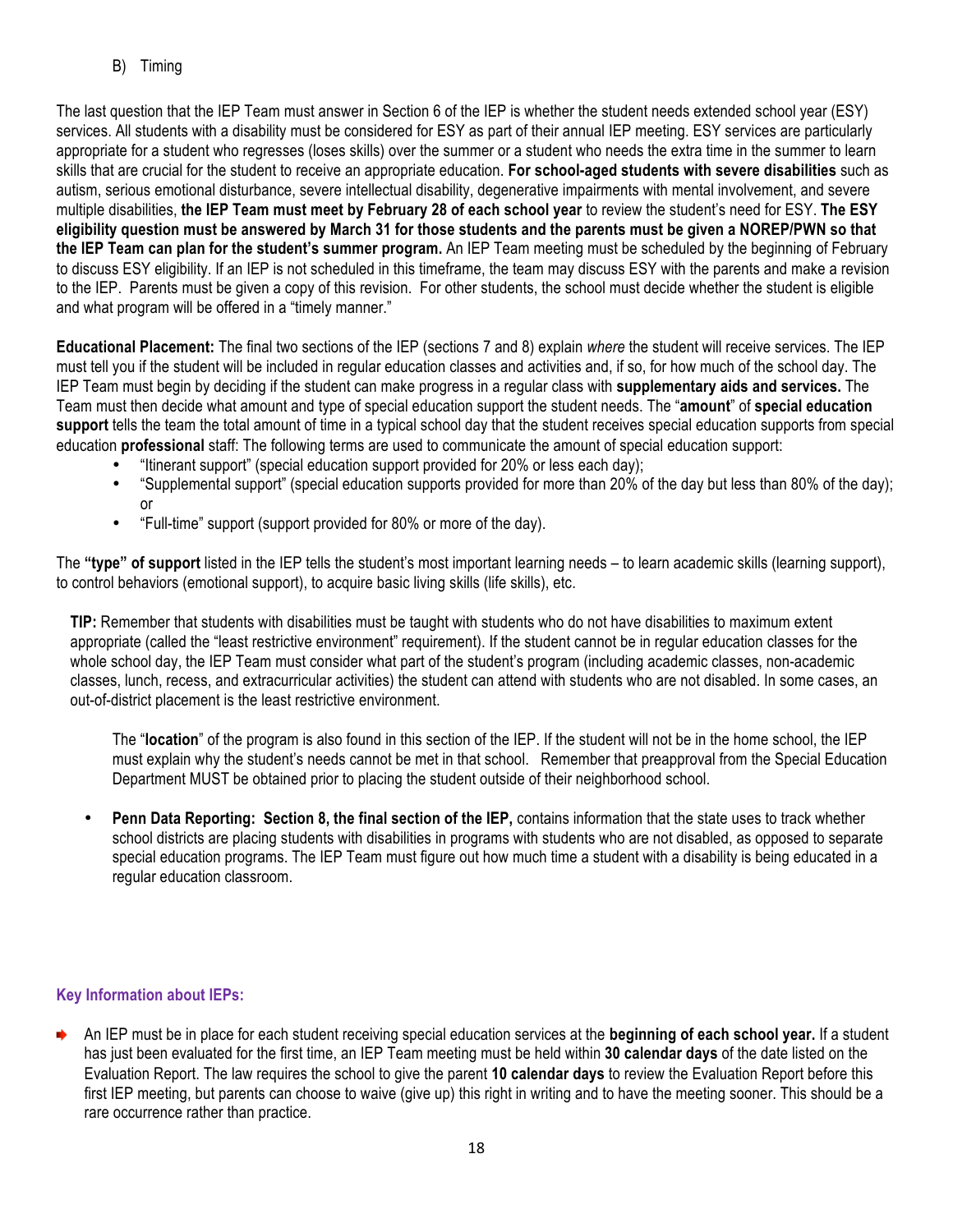- When the IEP is approved, the school must explain to its staff their responsibilities and the specific supports, modifications, and accommodations that they must give the student under the IEP. The IEP document itself must also be available for the staff to review. "Staff" includes: the student's regular and special education teachers, his/her related services providers, and any other person who is responsible for following the IEP. Don't assume that all the people who are working with the student have access to the most recent copy of the student's IEP. The IEP case manager needs to check with all educators, therapists, and anyone else who may have a role to play, to make sure that they have a copy of the student's most recent IEP.
- A student in any public school must be given the services in his/her IEP (at the location listed on the IEP) no later than **10 school days** after the IEP is completed.
- The IEP team *must* meet at least **once every year** to review and revise the IEP based on: the student's progress on his/her annual goals, the student's progress in the general education curriculum, any reevaluations that have been done, and parent or teacher concerns.
- *If the parent agrees,* the IEP can also be amended (changed) between the yearly meetings *without holding an IEP Team meeting.* ◆ The IEP amendment must be in writing. The school *must* tell all of the IEP Team members about the change.
- While the school must make sure the IEP Team meets every year, **parents or school staff have the right to ask for more frequent IEP Team meetings.** The law does not limit the number of IEP meetings the parents can request.

#### **Transfer Student with IEP**

For students transferring from one school district to another within the state of Pennsylvania, the receiving LEA must provide services comparable to those described in the IEP from the sending school. The LEA can choose to either adopt the previous IEP or develop and implement a new IEP.

For students transferring between states, IDEA requires that the new LEA must also continue comparable services until it conducts an evaluation of the student. If the LEA determines it to be necessary and develops a new IEP, it must be consistent with federal and state law.

Both old and new school districts are required to take reasonable steps to ensure that the student's IEP, supporting documentation, and other records are promptly transferred.

#### **Procedure for Transfer Students:**

- 1) The LEA designee reviews incoming transfer records to determine if IEP can be implemented within school district or an outside placement.
- 2) If the IEP is current, follow procedures for Revising an IEP and convening a meeting.
- 3) If student with an IEP transfers from out-of-state into Pennsylvania and the student requires an evaluation, the LEA should conduct an initial evaluation to determine eligibility for special education and services. The District must implement the existing IEP until the evaluation is completed. If a parent refuses to consent to an initial evaluation, refer to Initial Evaluation section of this manual for guidance.

### **FBA and PBSP Overview**

#### **Overview of IDEA and PDE Chapter 14:**

In accordance with IDEA and PDE Chapter 14, positive rather than negative measures must form the basis of behavior support programs for students who have been determined to be eligible for special education supports and services. Our district supports all eligible students being free from demeaning treatment, the use of aversive techniques, and the unreasonable use of restraints. Behavior support programs should include evidence-based or research-based practices and techniques to develop and maintain skills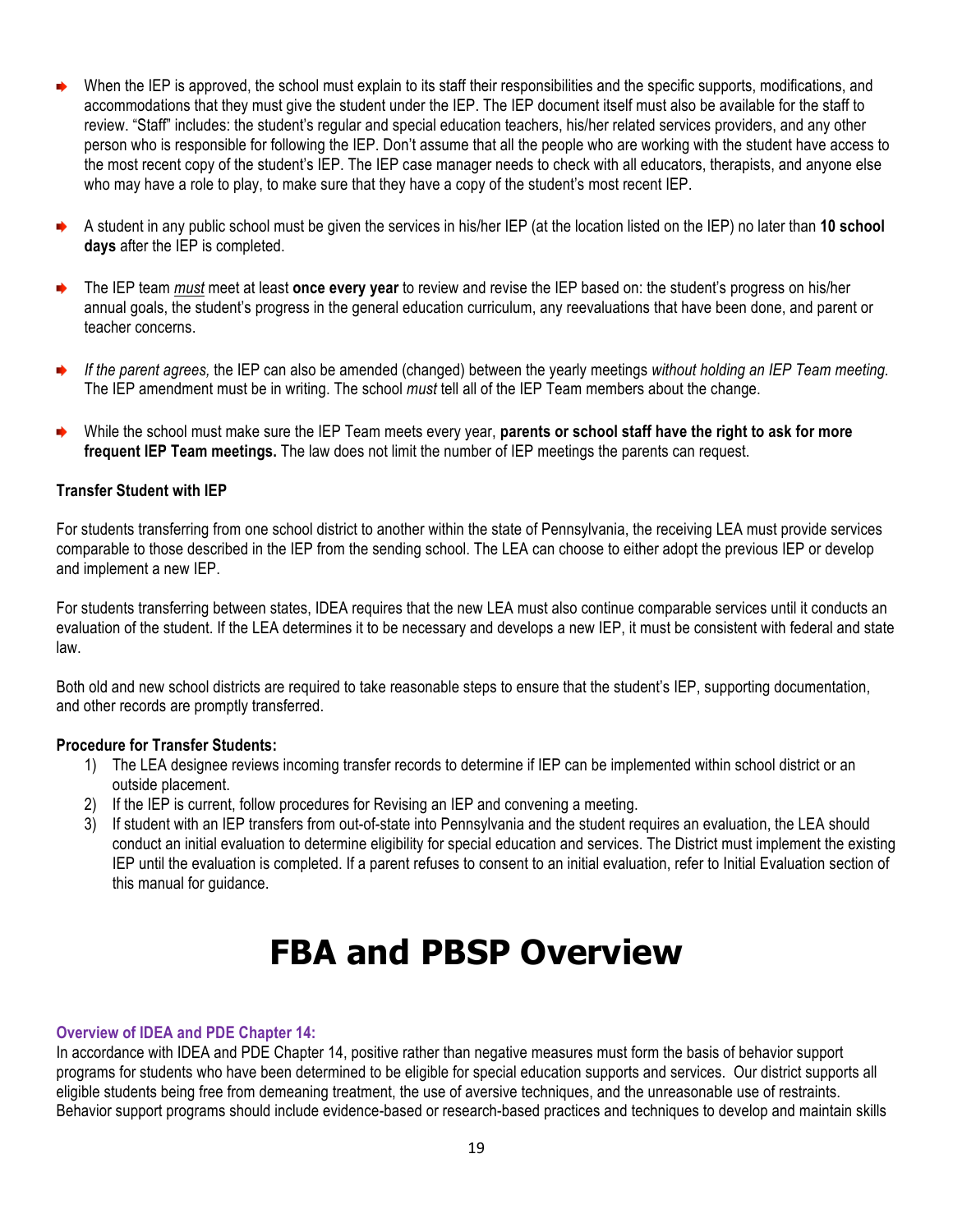that will enhance an individual student's opportunity for learning and self-fulfillment. Behavior support programs and plans must be based on a functional assessment of behavior and utilize positive behavior techniques. When an intervention is needed to address problem behavior, the types of intervention chosen for a particular student must be the least intrusive necessary. The use of restraints is considered a measure of last resort, only to be used after other less restrictive measures, including de-escalation techniques [§14.133(a)].

Chapter 14 behavior support requirements in Pennsylvania require a functional behavior assessment (FBA) prior to developing a behavior plan. An FBA usually consists of a team-based assessment and inquiry process through which the team identifies target behaviors and determines the antecedent conditions and consequences in order to arrive at the hypothesized function(s) of the behavior. Then, the team would use this information to design an individualized positive behavior support plan for the child. Under the IDEA, an FBA is required when the behaviors in question result in disciplinary exclusion from school and are determined to be a manifestation of the child's disability. Under revised Chapter 14, however, an FBA is also required as a prerequisite to all individualized behavior support plans. Further, a positive behavior support plan must be developed by the IEP team for eligible children "who require specific intervention to address behavior that interferes with learning." The annotated IEP forms promulgated by PaTTAN reinforce the point that an FBA and a positive behavior support plan are required whenever the IEP team determines that the "special consideration" of behavior impeding the learning of self, or others, applies to the student in question.

#### **FBA: The Process**

Functional Behavior Assessment (FBA) is a process for gathering information to understand the function (purpose) of behavior in order to write an effective Positive Behavior Support Plan (PSBP). Functional Behavior Assessment is a valuable process to identify positive behavior practices and learning. The identification of the function or purpose of a behavior of concern, guides a team through the development of function-based strategies. Function-based behavior plans are an effective method of addressing behaviors, developing positive proactive behaviors, and increasing academic achievement.

In addition, according to regulatory requirements an FBA must be conducted:

- 1. When the IEP team checks  $(\sqrt{)}$  "yes" under "Special Considerations for behavior that impedes the student's learning or the learning of others.
- 2. When a behavior violates a "code of student conduct" and is determined by the IEP team to be a manifestation of the student's disability.
- 3. When a student is removed from his/her current placement as a result of weapon possession, and/or illegal drug possession/use, and/or serious bodily injury.
- 4. When the student is removed from his/her placement for more than 10 consecutive or 15 cumulative school days and the behavior is determined not to be related to his/her disability.
- 5. When the school contacts law enforcement.
- 6. Whenever the IEP team (1) determines that a student's behavior is interfering with his/her learning or the learning of others, and (2) requires additional information to provide appropriate educational programming.

The ultimate goal of an FBA is to develop a testable hypothesis. The hypothesis is an educated guess based on measurable and observational data, which leads a school team to identify the function of the behavior of concern. The information gathered through the FBA process identifies the situations or circumstances when the student engages or does not engage in a target behavior, and identifies the consequences that reinforce the student's engagement in that behavior. This identification process leads to the development of a testable hypothesis.

A hypothesis derived from a completed FBA must provide (a) a precise definition of the target behavior, (b) the antecedent conditions under which the behavior does or does not occur, (c) the consequences that consistently maintain the behavior, and (d) the perceived function the behavior serves the student.

A completed FBA fills in the missing information of the hypothesis statement. When this occurs (antecedent) \_\_\_\_\_\_\_\_\_\_, the student does (target behavior) \_\_\_\_\_\_\_\_\_\_\_\_\_

**in order to get or avoid (function) .**

There is no one way to complete an FBA; rather the goal of this process is to develop a testable hypothesis. Horner & Sugai (2007) define three levels of FBA as : *Informal FBA, Indirect/Simple FBA,* and *Complex FBA* (see below)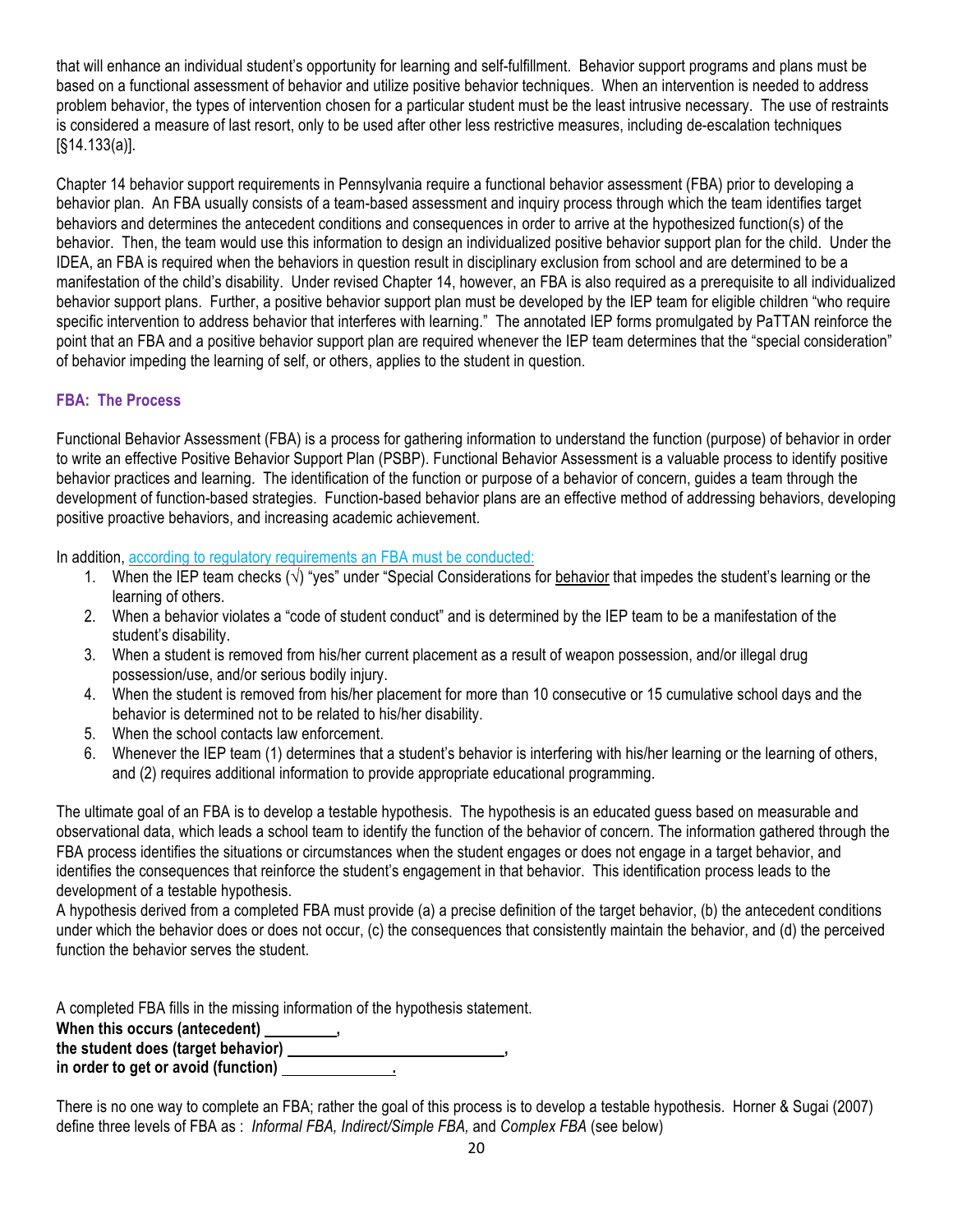|               | <b>Informal</b>    | ♦ Archival Review                     |
|---------------|--------------------|---------------------------------------|
|               |                    | ♦ Problem-solving Meeting             |
|               |                    | A-B-C Data                            |
| <b>LEVELS</b> | 2. Indirect/Simple | $\triangleleft$ Checklist             |
|               |                    | ♦ Functional Assessment Interview     |
|               |                    | ♦ Initial Line of Inquiry             |
| FBA           |                    | <b>Brief Observation/Scatter Plot</b> |
|               |                    | A-B-C Data                            |
|               | Complex<br>3.      | A-B-C Data                            |
|               |                    | <b>Structured, Direct Observation</b> |
|               |                    |                                       |

- o An **Informal FBA** is conducted in school by staff who regularly interact with the student. It is conducted as part of school team problem-solving activities.
- $\circ$  An **Indirect/Simple FBA** is conducted by the school entity by individuals such as a school psychologist, special education teacher, or guidance counselor in collaboration with the student team. This level of FBA typically involves interviews, checklists, and brief observation.
- o The most intense level of FBA, known as a **Complex FBA**, is conducted by an IEP team or MDT team member of the school, district, or intermediate unit with the school-based student team. This level is the most time intensive and involves interviews and extensive direct observations.

All three levels of FBA maintain the same goals:

- ♦ Define the target behavior.
- ♦ Identify the events/antecedent triggers that reliably predict the occurrence or nonoccurrence of the target behavior.
- ♦ Identify the consequences that maintain the behavior.
- ♦ Identify setting events that increase the likelihood of the occurrence of the targeted behavior.

#### **Permission to Evaluate or Revaluate:**

A FBA is generally understood to be an individualized evaluation of a child in accordance with 34 CFR §300.301 through 34 CFR §300.311 to assist in determining whether the child is, or continues to be a child with a disability. The FBA process is frequently used to determine the nature and extent of the special education and related services that the child needs, including the need for a positive behavior support plan (PBSP). **As with other individualized evaluation procedures and consistent with 34 CFR §300.300 (a) and (c), parental consent is required for an FBA to be conducted as part of the initial evaluation or a reevaluation.**

PaTTAN has developed an array of resources to assist MDT and IEP teams with this process. The following links are these resources:

#### **Functional Behavior Assessment**

http://www.pattan.net/files/Behavior/FBA-Flyer.pdf

**Functional Behavior Assessment Process**

http://www.pattan.net/files/Behavior/FBA-Process.pdf

**Functional Assessment Observation Tools (Appendix A)** http://www.pattan.net/files/Behavior/FuncAssessObs0109.pdf (ABC Observation Form, Functional Assessment Scatterplot, Classroom Scatterplot, Functional Assessment Observation Form, PA Data Collection Tools)

**Functional Assessment Interview Forms (Appendix B)** http://www.pattan.net/files/Behavior/FuncAssessIntv0109.pdf (Functional Interview with a Student, Student-Directed Functional Assessment Tools)

**Functional Assessment Team Forms (Appendix C)** http://www.pattan.net/files/Behavior/FuncAssessSectm0109.pdf

#### **Functional Behavioral Assessment Checklist**

An FBA is required for suspension of more than 10 consecutive days or more than 15 cumulative school days or when expulsion is being considered.

**Positive Behavior Support Plan**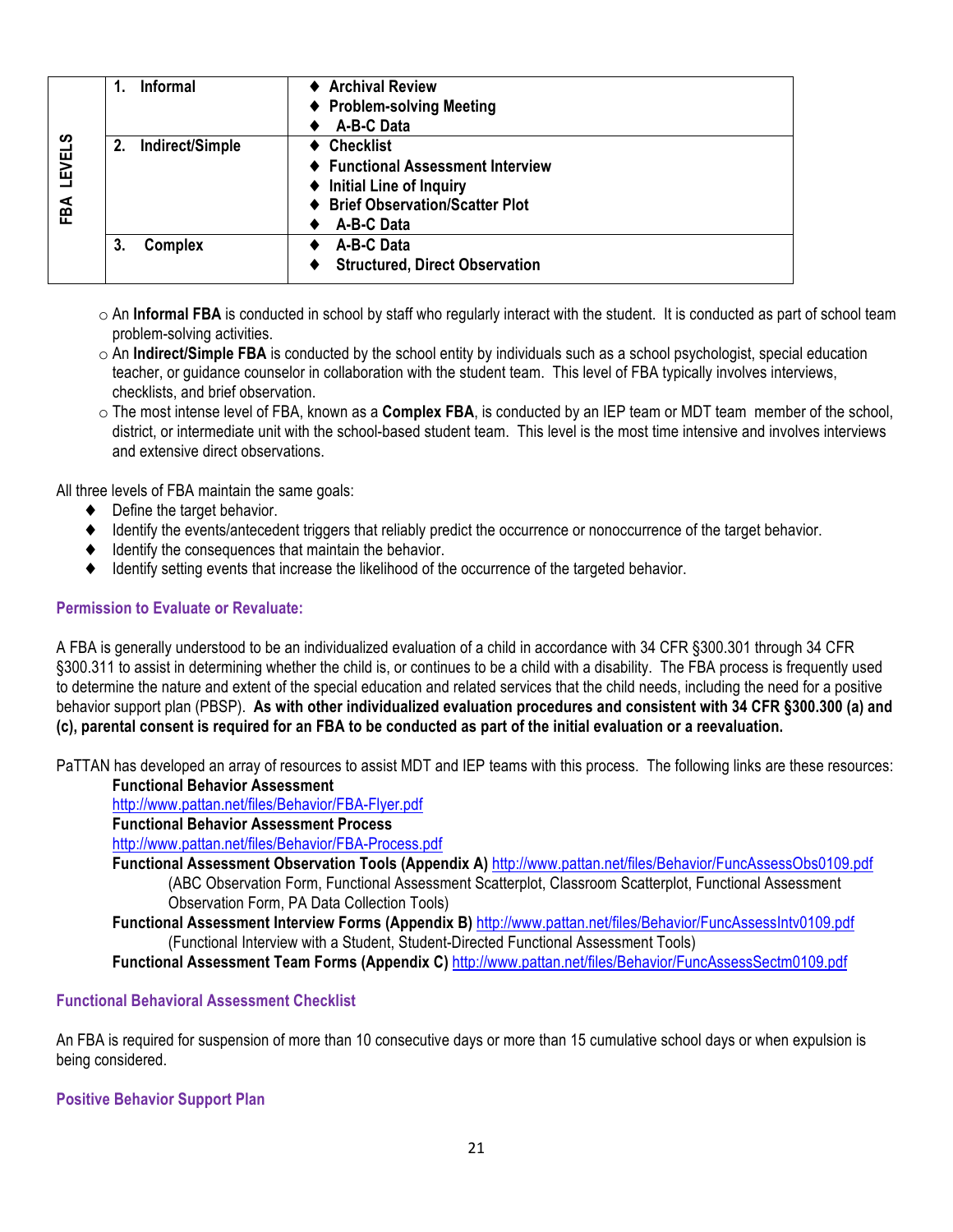A Positive Behavior Support Plan can be used as a proactive action plan to address behavior(s) that are impeding learning of the student or others. PBSPs are appropriate for all students. If developed for a student with an IEP, this becomes a part of IEP. The PBSP includes positive behavioral interventions, strategies, and supports. Behavior Support Plans should focus on understanding 'why' the behavior occurred (i.e., 'the function' or 'communicative intent') then focus on teaching an alternative behavior that meets the student's need in a more acceptable way. This includes making instructional and environmental changes, providing reinforcement, reactive strategies, and effective communication." The PaTTAN website has a sample PBSP: http://www.pattan.net/files/Behavior/PBSP070808.pdf

#### Members of Positive Behavior Support Team

The members of the Positive Behavior Support Team will depend upon the specific needs of the student in question. In most cases the team may consist of the same members as required and outlined for members of an IEP team. In addition, other experts may be part of the team.

#### **Positive Behavior Support Plan Phases [PBSP}:**

Developing a PBSP is a process. For the process to be success, several steps must occur. These steps are as follows:

- **Address the Problem Behavior**
	- Teacher/staff member makes personal contact with parent/guardian to establish a working relationship, discuss concerns, and brainstorm possible solutions
	- School and classroom interventions are implemented and data collection on outcomes begins
	- If classroom interventions are unsuccessful, teacher informs other professionals that this student exhibits behavior that is interfering with the learning of student and/or peers
- **Understanding the Problem Behavior/ Conducting the FBA**
	- Team professionals (parents, teachers, counselor, administrator, psychologist, program specialist, language/speech specialist, nurse, etc.) consult to understand the cause of the misbehavior and brainstorm solutions
	- Conduct the appropriate level FBA

#### • **Developing a Positive Behavior Support Plan (PBSP)**

- The Positive Behavior Support Plan Team (If the student has an IEP, this is an IEP team function) meets to formally discuss and strategize on:
	- o THE RESULTS OF THE FBA
		- Contributing environmental factors
		- Functional factors (**why** the student is misbehaving)
- A formal plan of action, the PBSP, is developed with behavior goals developed.
- Roles/responsibilities are assigned. Many people can be designated on the PBSP.
- A system of communication between the involved parties is formalized

#### • **Implementing the Behavior Support Plan**

- The environment and/or curriculum is changed to support the identified replacement behavior(s) AND general positive behaviors
- New appropriate behaviors are taught and reinforced
- Goal(s) acquisition is continuously monitored as specified
- The communication plan to progress monitor the interventions is followed
- **Monitoring/Evaluating the Plan**
	- Team members monitor the success of the plan and document progress
	- The team reconvenes to review progress, as appropriate If unsuccessful, team plans next steps (revise, redo, assess, etc.)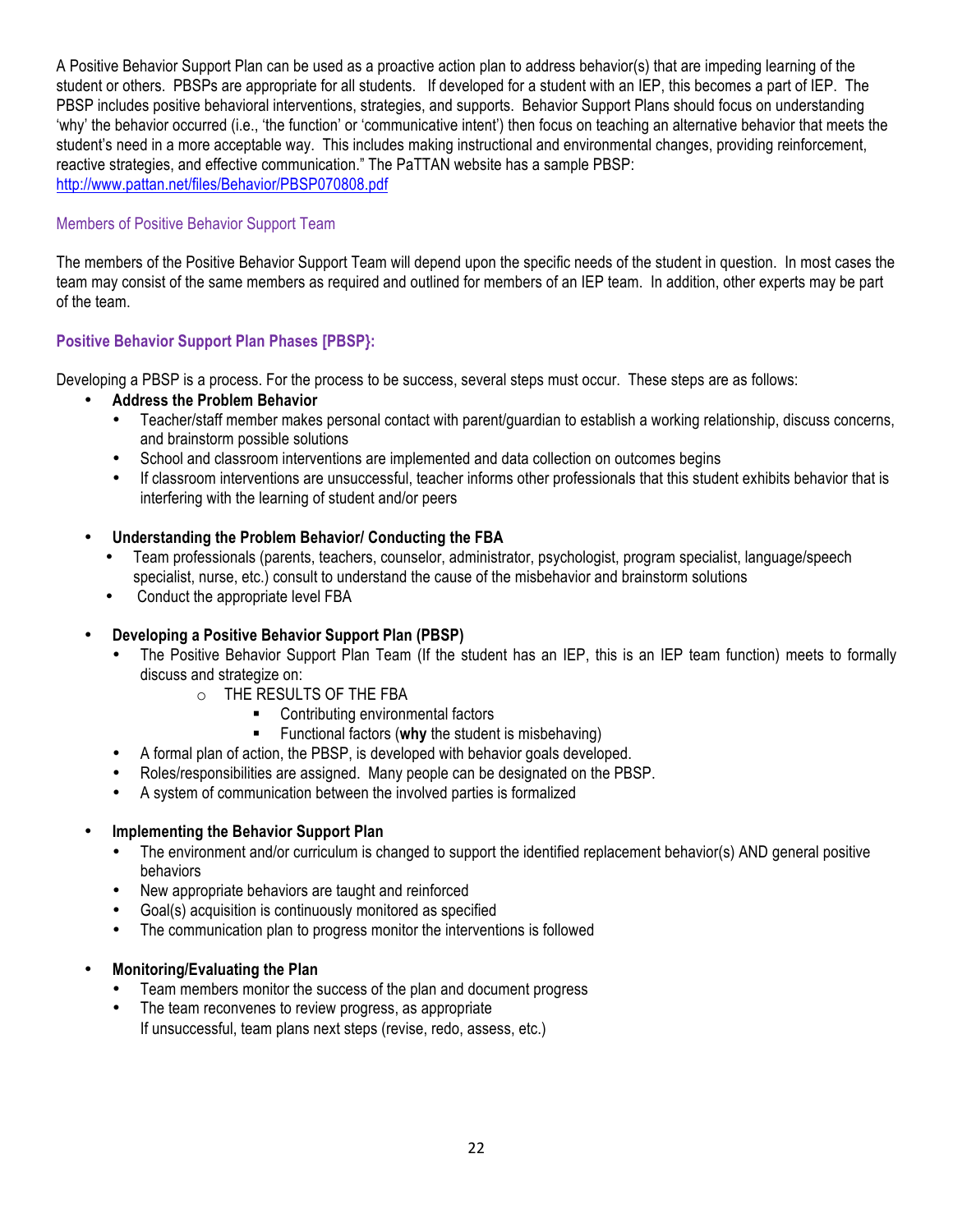### **Overview of Physical Restraint**

22 Pa. Code Chapter 14 provides guidance on physical restraints. The regulations state that restraints are only to be considered as a measure of last resort, only after other less restrictive measures have been used, and the use of **prone restraints is prohibited** in PA educational settings. Prone restraints are those in which a student is held face down on the floor.

#### A **Restraint** defined in Chapter 14 indicates:

A restraint is the application of physical force, with or without the use of any device, for the purpose of restraining the free movement of a student's body.

The term does not include briefly holding, without force, a student to calm or comfort him, guiding a student to an appropriate activity, or holding a student's hand to safely escort him/her from one area to another. The term does not include hand-over-hand assistance with feeding or task completion and techniques prescribed by a qualified medical professional for reasons of safety or for therapeutic or medical treatment, as agreed to by the student's parents and specified in the IEP.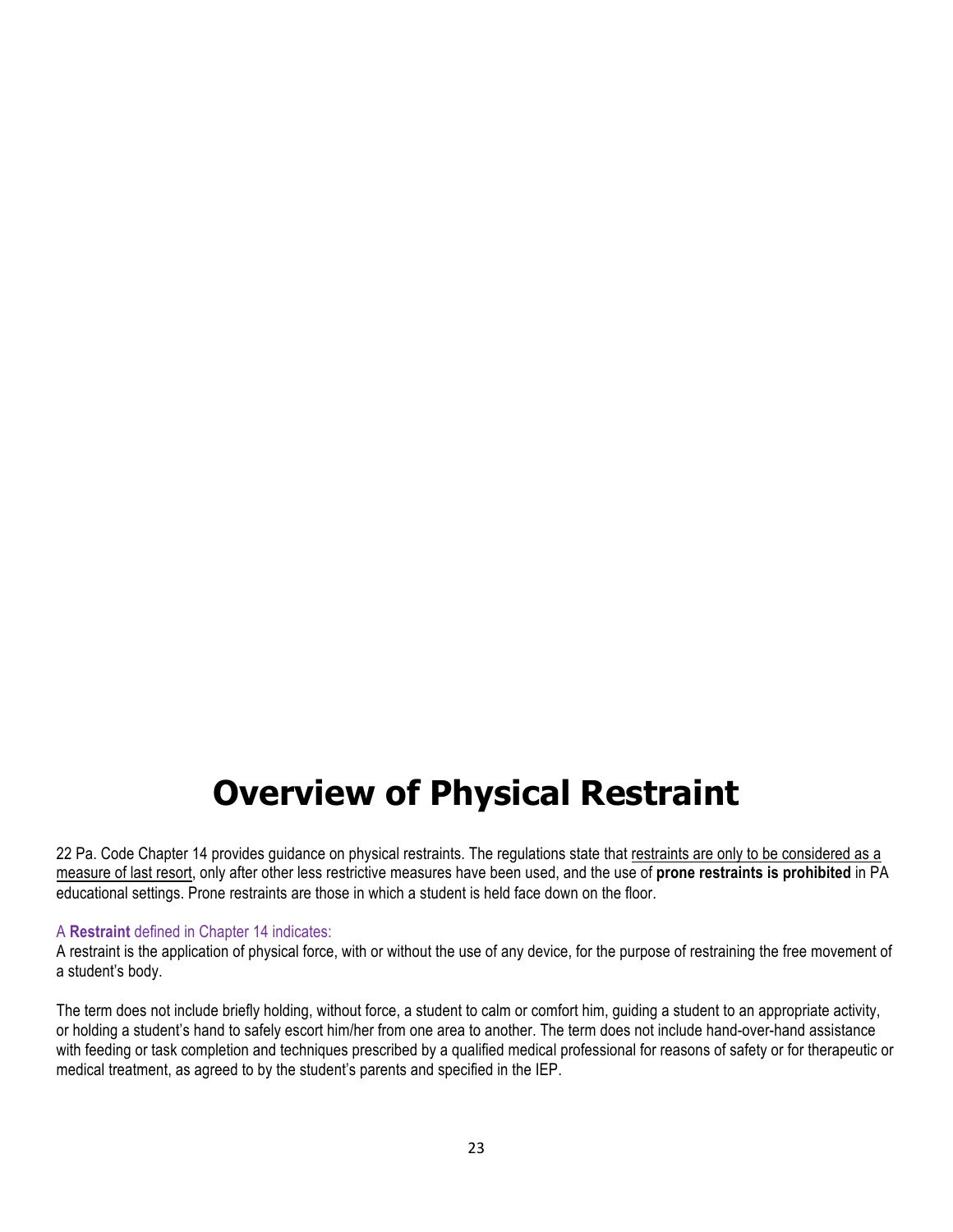Devices used for physical or occupational therapy, seatbelts in wheelchairs or on toilets used for balance and safety, safety harnesses in buses, and functional positioning devices are examples of mechanical restraints which are excluded from this definition.

Restraints to control acute or episodic aggressive or self-injurious behavior may be used only when the student is acting in a manner as to be a clear and present danger to himself/herself, to other students, or to employees, and only when less restrictive measures and techniques have proven to be or are less effective.

#### **Requirements When Restraint Used:**

The school must notify the parent of the use of restraint to control the behavior of a student. The Bureau of Special Education recommends this notification be within one school day of the restraint. Additionally, there needs to be an IEP team meeting **within 10 school days** of the inappropriate behavior causing the use of restraints. The only reason for an IEP meeting to not take place is if the parent, after written notice, agrees in writing to waive the meeting.

When an IEP meeting occurs, the team shall consider whether the student or eligible young child needs a functional behavioral assessment, reevaluation, a new or revised positive behavior support plan, or a change of placement to address the inappropriate behavior. The outcome of this meeting must be documented.

#### **Restraint Contained in IEP**

The use of restraints may be included in a student's IEP ONLY if the following conditions apply:

- The restraint is utilized with specific component elements of positive behavior support.
- The restraint is used in conjunction with the teaching of socially acceptable alternative skills to replace problem behavior.
- Staff is authorized to use the procedure **and have received the staff training required.**
- There is a plan in place for eliminating the use of restraints through the application of positive behavior support.
- The use of restraints may not be included in the IEP for the convenience of staff, as a substitute for an educational program, or employed as punishment.

## **Supplementary Aids and Services**

IDEA {§ 300.42} defines *supplementary aids and services* to mean aids, services, and other supports that are provided in regular education classes, other education-related settings, and in extracurricular and nonacademic settings, to enable children with disabilities to be educated with nondisabled children to the maximum extent appropriate. The purpose of providing supplementary aids and services is to support students with disabilities as active participants with nondisabled peers as well as to enable their access to the general curriculum. Supplementary aids and services include modification to the general curriculum.

Supplementary aids and services must be available to all students who need them, designed to provide meaningful educational benefit, and provided in a manner that avoids stigmatizing students. A framework for considering the full range of supplementary aids and services can be found on a publication titled, "Supplementary Aids and Services Fact Sheet" available on the PaTTAN website http://www.pattan.net/files/Gaskin/SuplmntryAids-Svcs072809.pdf

This framework includes four categories of supplementary aids and services (collaborative, instructional, physical, and socialbehavioral). PaTTAN has developed the following grid to provide an overview of these supports:

| Collaborative<br>Adults working together to<br>support students | Scheduled time for co-planning and team meetings<br>Instructional arrangements that support collaboration (e.g., co-teaching, paraeducator<br>support)<br>Professional development related to collaboration |
|-----------------------------------------------------------------|-------------------------------------------------------------------------------------------------------------------------------------------------------------------------------------------------------------|
|-----------------------------------------------------------------|-------------------------------------------------------------------------------------------------------------------------------------------------------------------------------------------------------------|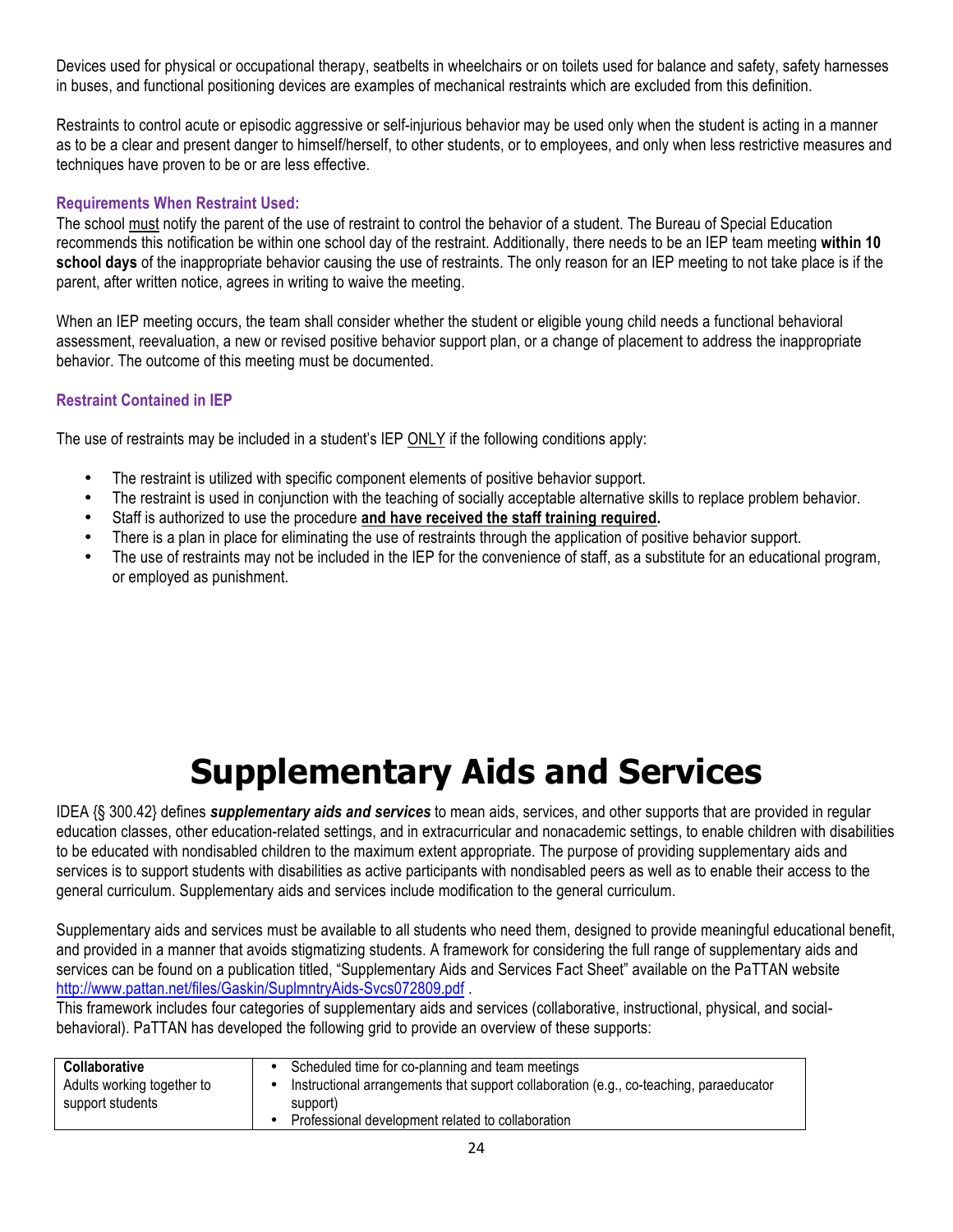|                                                                                                             | Coaching and guided support for team members in the use of assistive technology for an<br>individual student<br>Scheduled opportunities for parental collaboration                                                                                                                                                                                                                                                                                                                                                                                                                                                                                                                                                                                       |  |
|-------------------------------------------------------------------------------------------------------------|----------------------------------------------------------------------------------------------------------------------------------------------------------------------------------------------------------------------------------------------------------------------------------------------------------------------------------------------------------------------------------------------------------------------------------------------------------------------------------------------------------------------------------------------------------------------------------------------------------------------------------------------------------------------------------------------------------------------------------------------------------|--|
|                                                                                                             | School personnel collaborate in the development and delivery of SAS<br>٠                                                                                                                                                                                                                                                                                                                                                                                                                                                                                                                                                                                                                                                                                 |  |
| <b>Instructional</b><br>Development and delivery of<br>instruction that addresses<br>diverse learning needs | Providing modified curricular goals<br>Providing alternate ways for students to demonstrate learning<br>Providing test modification<br>Providing alternate materials and/or assistive technology (e.g., materials on tape,<br>transcribe text into Braille, large print, alternate computer access)<br>Providing instruction on functional skills in the context of the typical routines in the regular<br>classroom<br>Changing method of presentation<br>Using reader services<br>Providing research-based supplementary materials<br>Providing instructional adaptations (e.g., pre-teaching, repeating directions, extra<br>examples and non-examples, providing visual cues, using scaffolding to plan for written<br>work, providing guided notes) |  |
| <b>Physical</b>                                                                                             | Furniture arrangement in environments<br>$\bullet$                                                                                                                                                                                                                                                                                                                                                                                                                                                                                                                                                                                                                                                                                                       |  |
| Adaptations and modifications                                                                               | Specific seating arrangements                                                                                                                                                                                                                                                                                                                                                                                                                                                                                                                                                                                                                                                                                                                            |  |
| to the physical environment                                                                                 | Individualized desk, chair, etc.                                                                                                                                                                                                                                                                                                                                                                                                                                                                                                                                                                                                                                                                                                                         |  |
|                                                                                                             | Adaptive equipment                                                                                                                                                                                                                                                                                                                                                                                                                                                                                                                                                                                                                                                                                                                                       |  |
|                                                                                                             | Adjustments to sensory input (e.g., light, sound)                                                                                                                                                                                                                                                                                                                                                                                                                                                                                                                                                                                                                                                                                                        |  |
|                                                                                                             | Environmental Aids (e.g., classroom acoustics, hearing, ventilation)                                                                                                                                                                                                                                                                                                                                                                                                                                                                                                                                                                                                                                                                                     |  |
|                                                                                                             | Structural Aids (e.g., wheelchair accessibility, trays, grab bars)                                                                                                                                                                                                                                                                                                                                                                                                                                                                                                                                                                                                                                                                                       |  |
| Social-Behavioral                                                                                           | Social skills instruction                                                                                                                                                                                                                                                                                                                                                                                                                                                                                                                                                                                                                                                                                                                                |  |
| Supports and services to                                                                                    | Counseling supports                                                                                                                                                                                                                                                                                                                                                                                                                                                                                                                                                                                                                                                                                                                                      |  |
| increase appropriate behavior                                                                               | Peer supports (e.g., facilitating friendships)                                                                                                                                                                                                                                                                                                                                                                                                                                                                                                                                                                                                                                                                                                           |  |
| and reduce disruptive or                                                                                    | Individualized behavior support plans                                                                                                                                                                                                                                                                                                                                                                                                                                                                                                                                                                                                                                                                                                                    |  |
| interfering behavior                                                                                        | Modification of rules and expectations                                                                                                                                                                                                                                                                                                                                                                                                                                                                                                                                                                                                                                                                                                                   |  |
|                                                                                                             | Cooperative learning strategies                                                                                                                                                                                                                                                                                                                                                                                                                                                                                                                                                                                                                                                                                                                          |  |

### Adaptations [Accommodations or Modifications]

There are many adaptations an IEP team can use when developing programs for students with disabilities. The following are types of adaptations a team might consider when developing an individualized program for a student:

I. **Curricular Adaptations-** changes in educational environments that allow students equal opportunity to obtain access, results, benefits, and levels of achievement. These adaptations consist of both accommodations and modifications. These changes make learning – or work – more manageable for the individual. Some curricular adaptations **do not** fundamentally alter or lower standards or expectations in either the instructional or assessment phases of a course of study and can be designated as **"accommodations."** These accommodations provide access to participate in the Least Restrictive Environment (LRE) and an opportunity to demonstrate mastery of performance standards.

Some adaptations **do** alter or lower standards or expectations and can be termed **"modifications".** These modifications, although providing access, will necessitate careful selection of assessment components to achieve accountability for performance.

II. **Accommodations** are adaptations which change course content, teaching strategies, standards, test presentation, location, timing, scheduling, expectations, student responses, environmental structuring, and/or other attributes which provide access for a student with a disability to participate in a course/standard/test, which **DO NOT fundamentally alter or lower the standard or expectations of the course/standard/test.**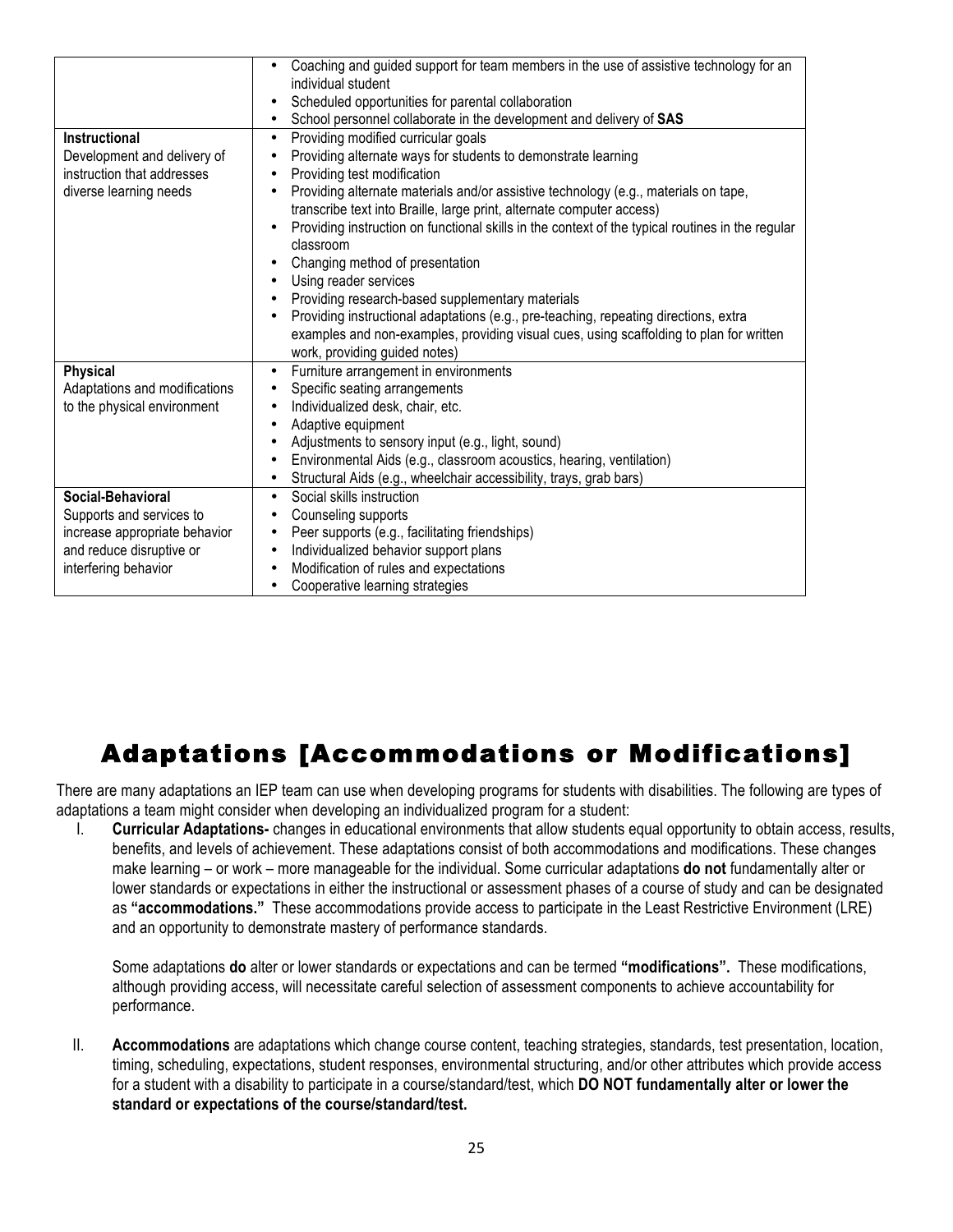**Modifications** are changes in course content, teaching strategies, standards, test presentation, location, timing, scheduling, expectations, student responses, environmental structuring, and/or other attributes which provide access for a student with a disability to participate in a course/standard/test, which **DO fundamentally alter or lower the standard or expectations of the course/standard/test.**

It is important to note that accommodations and modifications are both considered adaptations. The difference is that accommodations do not alter expectations of students, while modifications alter expectations of students.

In considering the types of supports needed by students, refer to the following list of questions in order to make an informed decision:

#### **HIERARCHICAL DIFFERENTIATED SUPPORTS/ACCOMMODATIONS/MODIFICATIONS**

#### **1. Needs nothing special** in this class

![](_page_25_Picture_5.jpeg)

Can the student participate successfully in this activity just like the other students?

#### **2. Change in something in the instruction/environment affecting everyone** accommodates this student **:**

![](_page_25_Picture_8.jpeg)

**:**

Can changes that benefit all students in this class likely result in effectively accommodating this student's learning difference? Will this increase the student's:

- Participation?
	- Task completion?
- Quality of work?<br>• Motivation enhan
- Motivation enhancement?

#### **Ask:**

**:**

**Ask: Ask:** Can classroom organization and instructional practice benefit all students? Does enhancing fun, freedom, empowerment, belonging opportunities for all students accommodate this student's learning difference?

- Access to reinforcing activities following this lesson?
- Praise increase for everyone?
- Scaffolding for everyone?
- Strategy-based instruction for everyone?<br>• PAI S? Peer Assisted Learning Strategie
- PALS? Peer Assisted Learning Strategies?
- **3. Change in individualized access to reinforcers** that provide: fun, freedom, empowerment, belonging (i.e., behavior support) accommodates this student's learning difference

![](_page_25_Picture_22.jpeg)

**:**

What does this student really seek in this environment, or protest in this environment? Would a change in the student's ability to get basic needs met in this environment address his/her learning difference?

- Increasing relevance of learning for this student,
- Providing freedom (of movement, of pacing, of task completion),<br>• Fnhancing his/her ability to achieve status in the group for individent
- Enhancing his/her ability to achieve status in the group for individual achievement
- **4. Can the student participate with additional environmental accommodations** (level of support from peers, teacher, and other adults? Level of engagement/participation)

![](_page_25_Picture_28.jpeg)

**Ask: :**

**:**

- What will enhance engagement and motivation; what will support sustaining student's attention to task completion?
	- Enhance participation?
	- Enhance support? (peers, adults, partners)
	- Enhance home/school communication and parental role in reinforcing progress?

#### **5. Can the student participate with INPUT or OUTPUT adaptations?**

What will assist the student in better understanding the instruction and assist the student in demonstrating what was learned?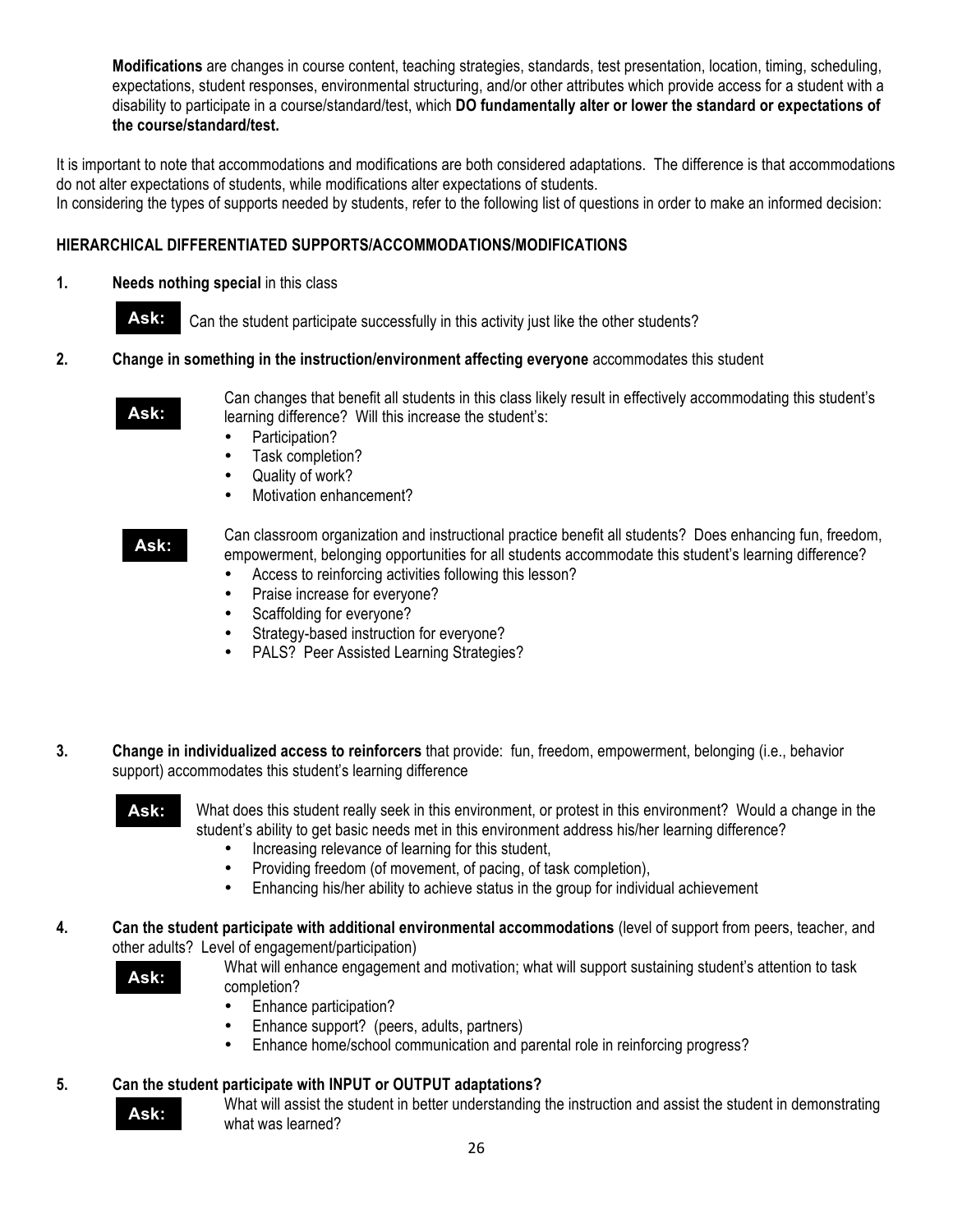- Input adaptations? (scaffolds: advanced organizers; strategy-based instruction, preteaching) and/or
- Output adaptations?

#### **6. Can the student learn better and demonstrate that knowledge with changes in TIME allotted for work and/or testing?**

![](_page_26_Picture_3.jpeg)

**:**

Can the student demonstrate the standard after additional time to complete work? After redoing assignments or completing alternate assignments to demonstrate mastery (i.e., more time to master the material)?

#### **7. Can the student master the material without completing all the work assigned? Reduce QUANTITY.**

**Ask:**

**:**

Accommodation: Can the student demonstrate the standard even though less quantity of work is produced? Modification: Can the student master some essential standards with extra assistance and reduction in number of standards taught? Beware: reduction in standards taught will likely affect ability to achieve on the PSSA.

#### **8. Can the student master the material with reduction in DIFFICULTY of material presented?**

![](_page_26_Picture_9.jpeg)

**Ask: :**

**:**

Accommodation: Can the student demonstrate the essential standards, but require reduction in task difficulty? Modification: Can the student participate in activities to achieve alternate individualized goals when the tasks are greatly reduced in difficulty?

#### **9. Can the student participate in activities to master ALTERNATE GOALS, not completing work to master the standards?**

Modification: Can the student participate in the least restrictive environment, working on highly individualized instruction? Assumption: High school diploma will not be attained if instruction to master standards is not delivered. Accommodation: Can the student work on alternate goals, while simultaneously demonstrating mastery of standards. (e.g., social pragmatics instruction during a time when other students are working on written language assignments far beyond this student's ability – for a student with Autism on grade level in reading with output difficulties)

#### **10. Can the student master different curricular components, ALTERNATE FUNCTIONAL SKILLS CURRICULUM for a student with severe disabilities.**

![](_page_26_Picture_14.jpeg)

**:**

Can this student be included in the educational environment in which other students are working towards grade level standards mastery if his/her educational programming focuses on curricular domains to enhance quality of life, independence, leisure skills, etc.

**Examples of Accommodations, & Modifications:** The chart below provides a snapshot of types of accommodations an IEP team might use when developing an individualized plan. It is essential accommodations relate to areas of student needs.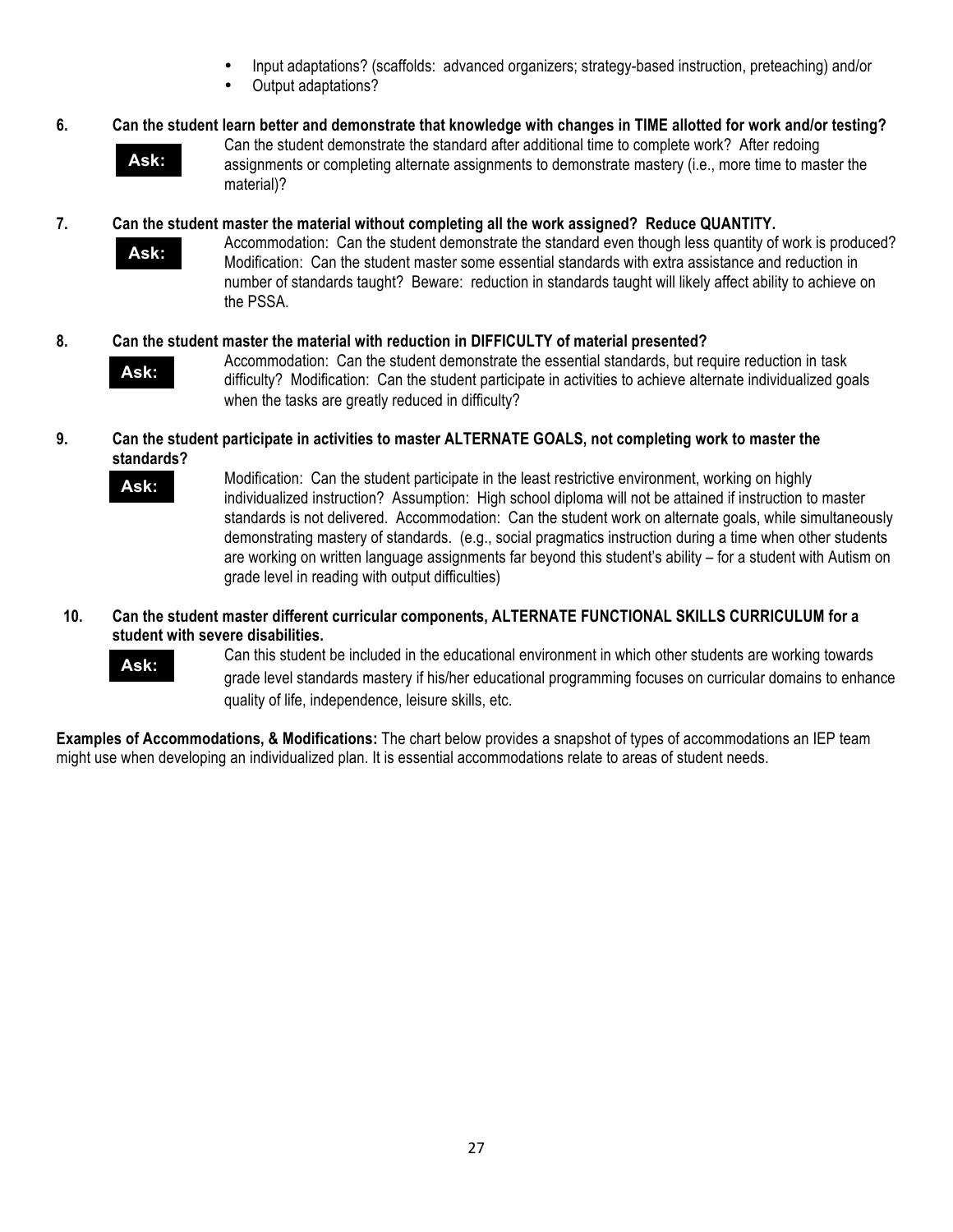| Instructional                                          | Providing modified curricular goals<br>$\bullet$                  |
|--------------------------------------------------------|-------------------------------------------------------------------|
| Development and delivery of instruction that addresses | Providing alternate ways for students to                          |
| diverse learning needs                                 | demonstrate learning                                              |
|                                                        | Providing test modification<br>$\bullet$                          |
|                                                        | Providing alternate materials and/or assistive                    |
|                                                        | technology (e.g., materials on tape, transcribe text              |
|                                                        | into Braille, large print, alternate computer access)             |
|                                                        | Using a keyboard/portable device                                  |
|                                                        | Instruction in keyboarding skills<br>4.                           |
|                                                        | Providing instruction on functional skills in the                 |
|                                                        | context of the typical routines in the regular                    |
|                                                        | classroom                                                         |
|                                                        | Changing method of presentation                                   |
|                                                        | Using reader services                                             |
|                                                        | Providing research-based supplementary materials                  |
|                                                        | Providing instructional adaptations (e.g., pre-                   |
|                                                        | teaching, repeating directions, extra examples and                |
|                                                        | non-examples, providing visual cues, using                        |
|                                                        | scaffolding to plan for written work, providing                   |
|                                                        | guided notes)                                                     |
| <b>Physical</b>                                        | Furniture arrangement in environments<br>$\bullet$                |
| Accommodations and modifications to the physical       | Arrange furniture differently or provide                          |
| environment                                            | specialized furniture                                             |
|                                                        | Specific seating arrangements<br>Individualized desk, chair, etc. |
|                                                        | Provide access to specific areas of classroom<br>٠                |
|                                                        | or other settings outside of classroom                            |
|                                                        | Adaptive equipment                                                |
|                                                        | Adjustments to sensory input (e.g., light, sound)                 |
|                                                        | Allow for water bottle or sensory object during                   |
|                                                        | instruction                                                       |
|                                                        | Environmental Aids (e.g., classroom acoustics,<br>٠               |
|                                                        | hearing, ventilation)                                             |
|                                                        | Structural Aids (e.g., wheelchair accessibility, trays,           |
|                                                        | grab bars)                                                        |
| Social-Behavioral                                      | Social skills instruction<br>$\bullet$                            |
| Supports and services to increase appropriate behavior | Counseling supports                                               |
| and reduce disruptive or interfering behavior          | Peer supports (e.g., facilitating friendships)<br>٠               |
|                                                        | Individualized behavior support plans<br>٠                        |
|                                                        | Modification of rules and expectations<br>$\bullet$               |
|                                                        | Cooperative learning strategies                                   |
|                                                        |                                                                   |

**Implementation of Adaptations:**

All educational personnel (including regular education and specialty teachers) are responsible for providing adaptations or accommodations and modifications in the general education classroom in accordance with a student's IEP.

### Timeline ESY Eligibility Determination

- September February
	- a. Gather information regarding student progress on all IEP goals (especially after breaks in the school schedule).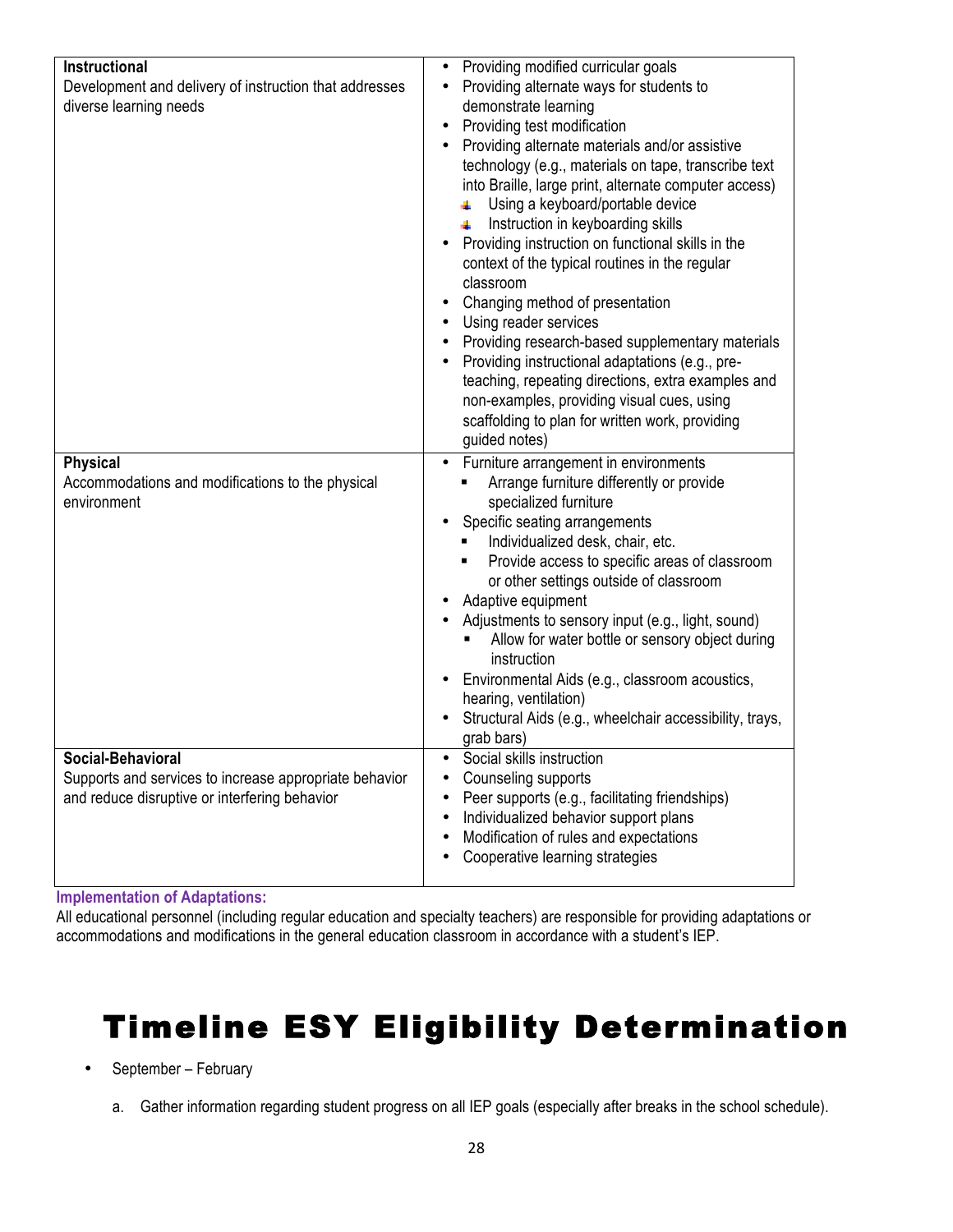- Prior to February 28
	- a. Make the determination regarding ESY eligibility at an IEP team meeting (can be done via phone conference with parents as an IEP Revision).
	- b. Document the ESY determination on the IEP.
- Prior to March 31
	- a. Issue the Notice of Recommended Educational Placement (NOREP), if appropriate.

![](_page_28_Figure_5.jpeg)

Extended School Year (ESY) services are special education and related services provided to students with disabilities beyond the regular school year. IDEA requires schools to provide extended school year services if a student needs these services to receive a *free appropriate public education (FAPE).* In some cases, interruptions in the school schedule, such as summer break, will result in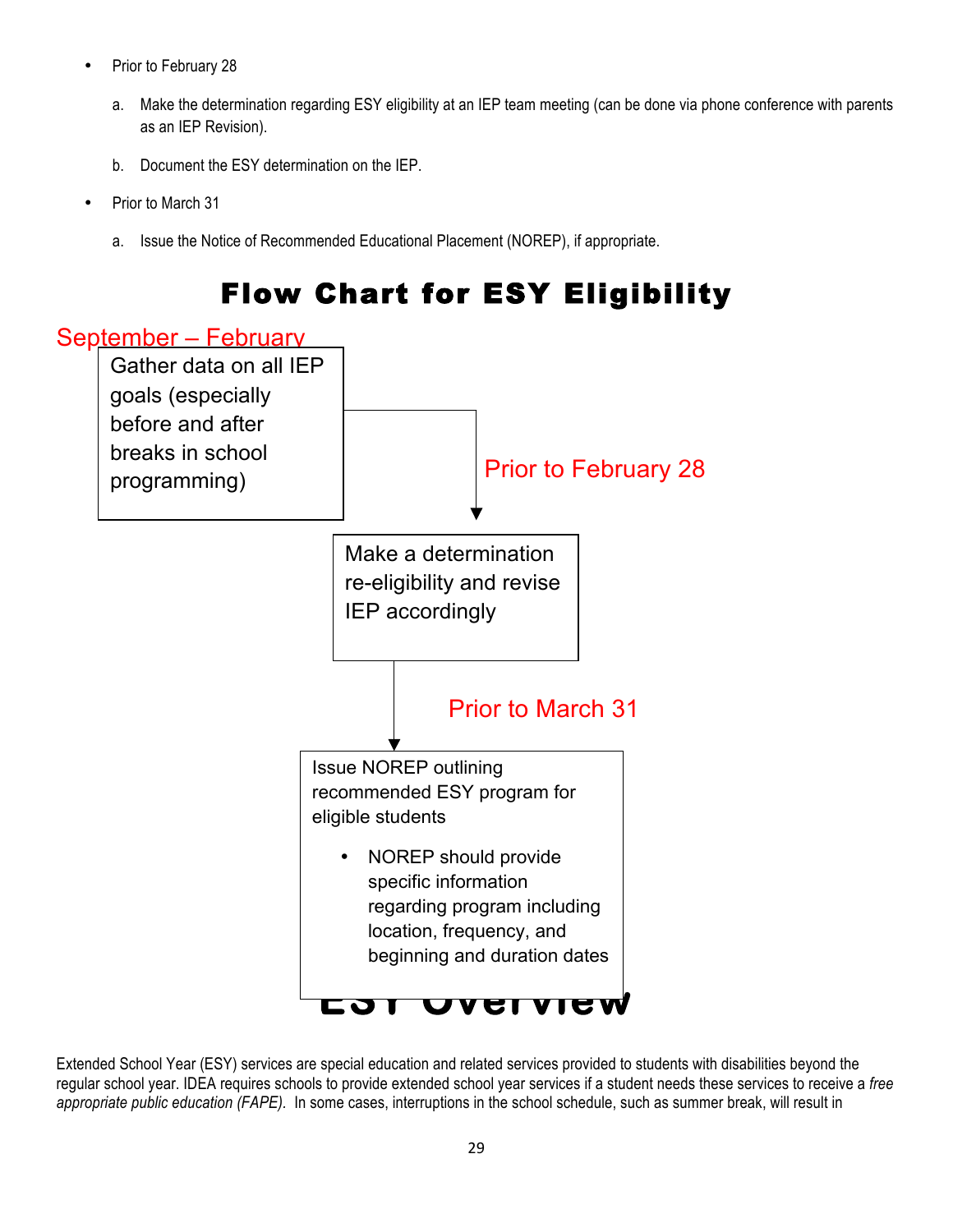students with disabilities to lose many of their basic skills or take a long time to get those skills back once school begins again. ESY services are provided during breaks in the educational schedule to prevent this loss.

Conversely, Extended School Year is not day care or respite services. ESY is not a summer recreation program or other programs or services which are not required to ensure the provision of a free, appropriate public education (FAPE) to a student – even if they provide some educational benefit.

#### **Determination of ESY**

An IEP team determines if a student with a disability qualifies for ESY. One issue discussed and decided upon at the IEP meeting is whether or not the student needs ESY services as part of the special education program. Extended School Year must be considered each year for every student with a disability at the IEP meeting. However, there are certain groups of students that have specific timelines associated with when the IEP must make a termination for ESY. These timelines came about from the legal case titled **Armstrong v. Kline.** The outcome of this case requires IEP teams of students identified with autism, serious emotional disturbance, mental retardation, degenerative impairments with mental involvement, and severe multiple disabilities to determine eligibility for ESY no later than **February 28** of each school year. For students in this target group, the Notice of Recommended Educational Placement (NOREP) containing the ESY decision is to be issued to parents no later than **March 31**. Timelines for other students must allow for parents to have sufficient opportunity to exercise due process rights if they disagree with the IEP team recommendation for ESY.

#### **ESY Decision**

The IEP team makes its decision about providing ESY services by looking at information about the student's performance that has been gathered all year. Some reliable sources to help the IEP team determine this need consist of information regarding a student's educational needs, propensity to progress, recoupment potential and year-to-year progress. This may include the following:

- 1) Progress on goals in consecutive IEPs.
- 2) Progress reports maintained by educators, therapists, and others having direct contact with the student before and after interruptions in the education program.
- 3) Reports by parents of negative changes in adaptive behaviors or in other skill areas.
- 4) Medical or other agency reports indicating degenerative-type difficulties which become exacerbated during breaks in educational services.

Some of this information measures student achievement **before and after** breaks from school. The team can also gather information from teachers' and parent's observations of the student's behavior and skills **before and after** breaks. Medical or other agency reports can also be accessed. The following questions should guide the team's decision.

- Will the student regress (revert to a lower level of functioning) in skills or behaviors as a result of an interruption in educational programming?
- Will the student take a long time to recoup (recover) the skills or behavior patterns that were lost during a break in educational programming?
- Will a pattern of difficulties with regression and recoupment make it unlikely that a student will maintain the skills and behaviors relevant to IEP goals and objectives?
- Will a lapse in services substantially reduce a student's chances of ever learning a critical like skill or behavior related to the IEP?
- Is the student at a crucial stage in mastering a life skill that is related to the IEP goals of self-sufficiency and independence from caregivers?
- Does the student have a severe disability such as autism/pervasive developmental disorder, a serious emotional disturbance, severe mental retardation, degenerative impairments with mental involvement or severe multiple disabilities? (Note: Students are not automatically eligible for ESY if they have one of the above disabilities but , if they are determined to be eligible, the timelines for the target group must be followed.)

#### **No one factor, however, can be used to determine eligibility for ESY services.**

#### **Services for Extended School Year**

The IEP team will determine which services and how much of these services will be provided during the extended school year. The team may decide that the student will continue all the services received during the regular school year, or it may decide that the student will only receive a portion of services or one specific service. This decision is based on the need of each student.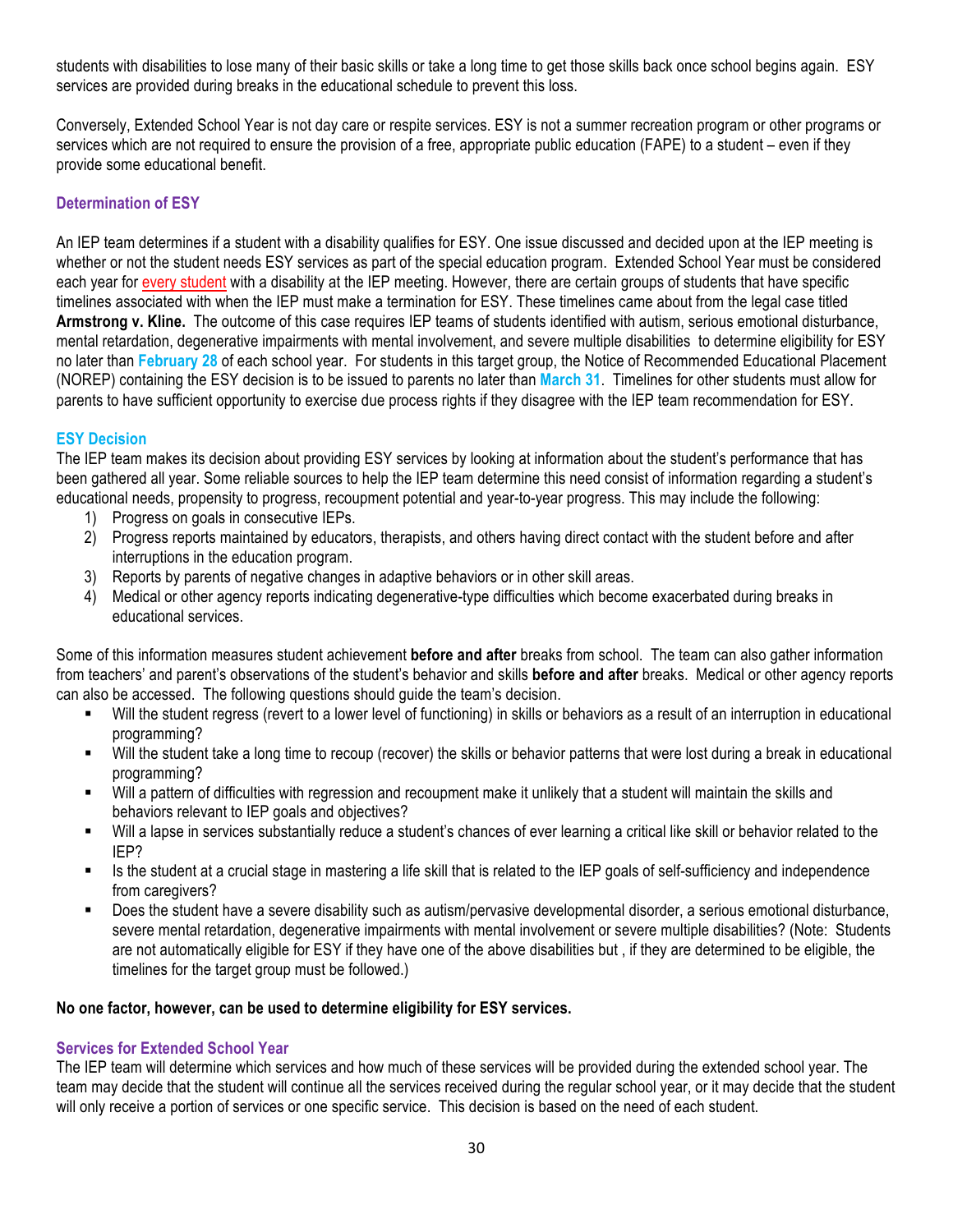The IEP team determines where ESY will be provided. It can be provided at many different places, like in school or at a job site. It is always provided in the least restrictive environment (LRE) that is appropriate for the student. This means that the student with disabilities is placed in the situation that allows opportunities to be with students who are not disabled. However, the school district, IU, or charter school is not required to assemble non-disabled students just to make the ESY environment less restrictive.

#### **ESY & NOREP**

LEA notice to the parent concerning ESY eligibility or ineligibility must be by NOREP. The NOREP only needs to be issued if the LEA is:

- Proposing to add ESY services to an IEP that previously did not have it.
- Proposing to delete the provision of ESY services from an IEP.
- Refusing to initiate the provision of ESY services requested by the parent.
- Proposing or refusing to change the provision of the ESY program.

When ESY services are offered by the LEA, the IEP that accompanies the NOREP must contain the following:

- Description of the type and amount of ESY service;
- Projected beginning dates and anticipated duration of service;
- Frequency;
- Location.

Of course, as with all IEP team decisions, the ESY components of the IEP must be individualized to meet specific student needs and must be developed with the participation of the parents at an IEP team meeting.

#### **ESY Determination Document:**

Each IEP team must determine ESY eligibility each year.

### Discipline Flow Chart: Students with IEPs

| ST∆RT                                                                                                                                                                                                                                                                                           | First Ask: Did the student violate a code of student conduct? |
|-------------------------------------------------------------------------------------------------------------------------------------------------------------------------------------------------------------------------------------------------------------------------------------------------|---------------------------------------------------------------|
| Was the misbehavior a "special<br>circumstance?"<br>Involved illegal drugs or a weapon=YES<br>Involved selling prescription drugs=YES<br>$\bullet$<br>Involved serious bodily injury to another<br>$\bullet$<br><b>DETSON</b> [defined by section 1365 of title 18, United<br>States Code] =YES | 31                                                            |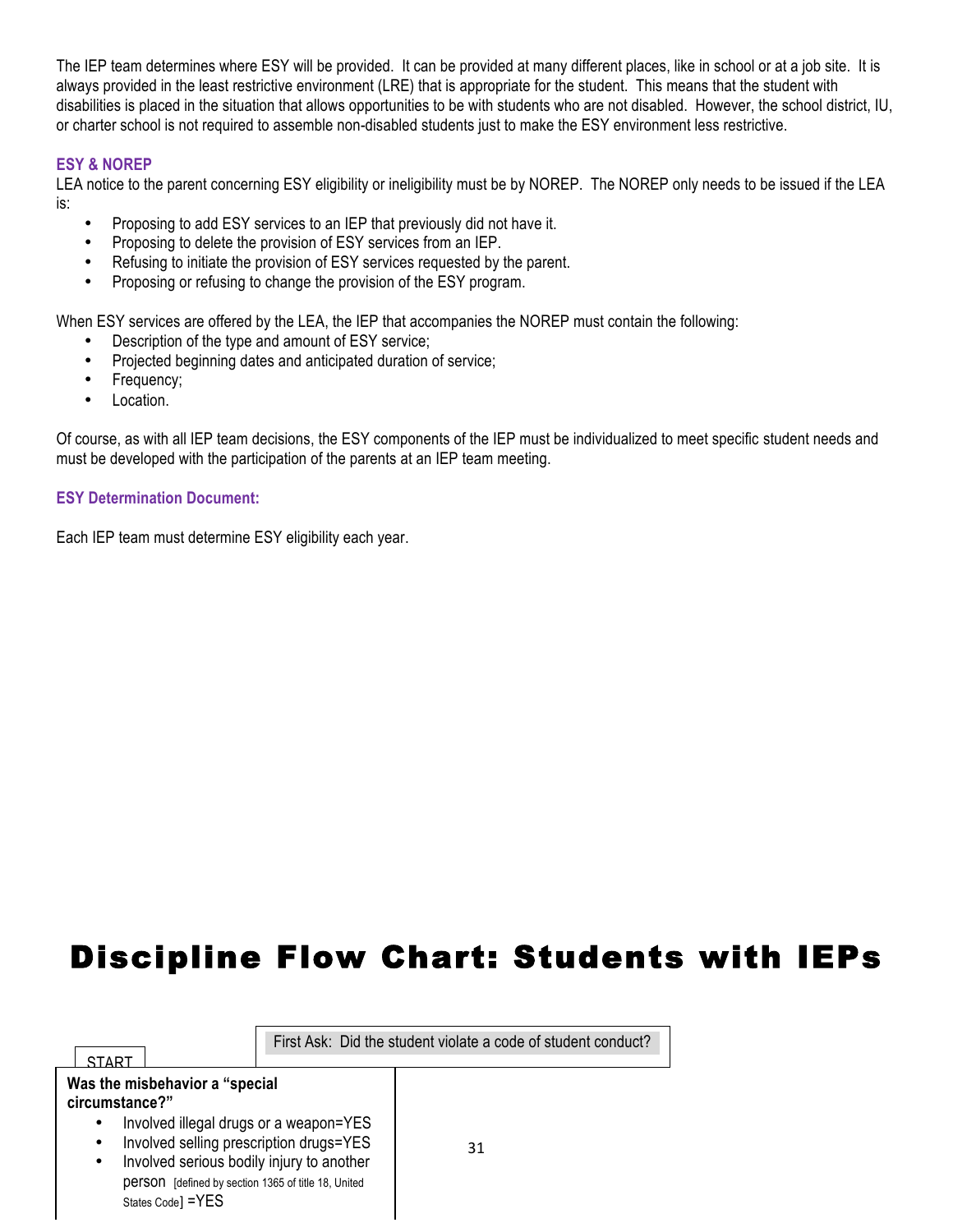![](_page_31_Figure_0.jpeg)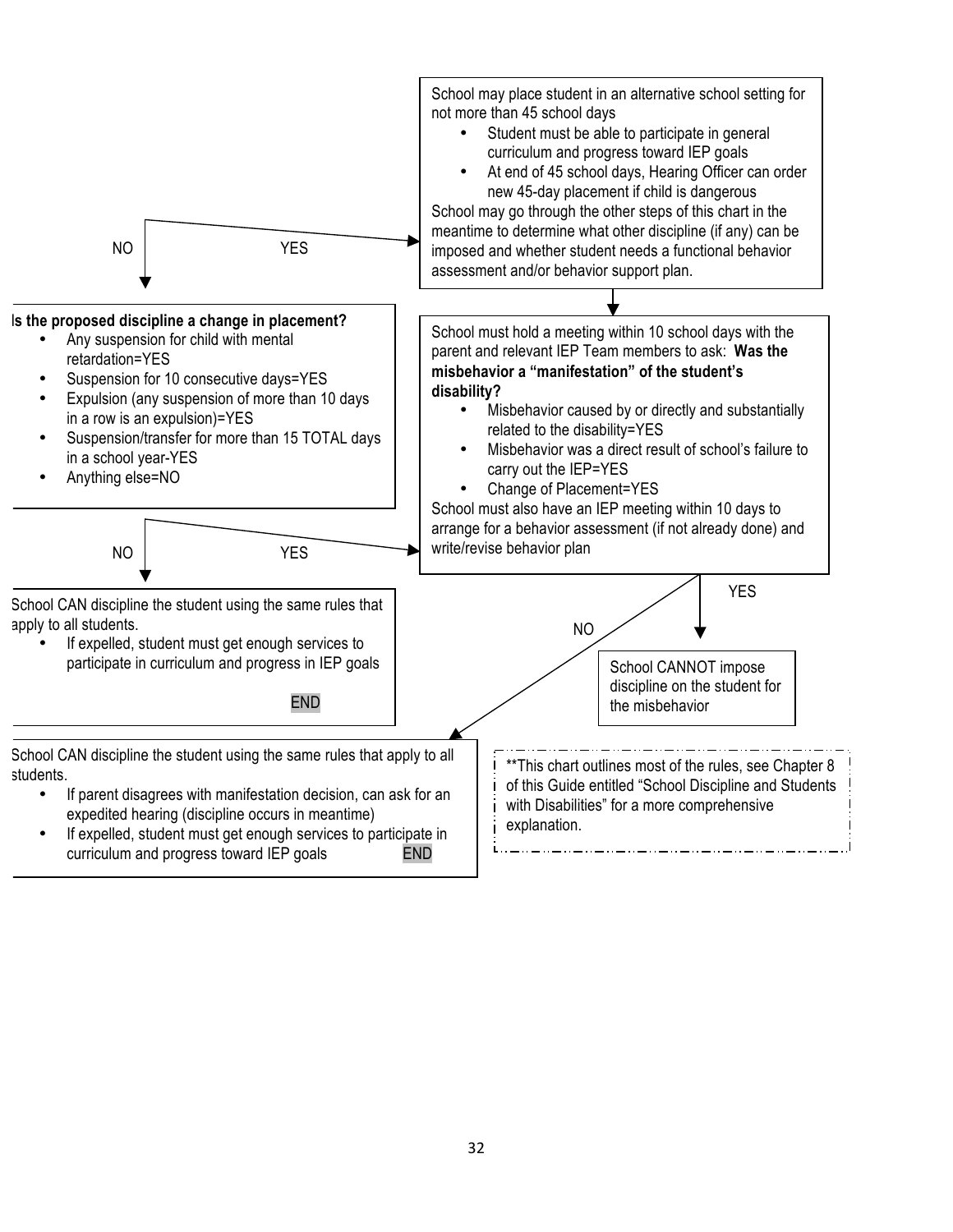## Discipline for Students with IEPs

| Pennsylvania                                                                                                                                                                                                                                                                                                                                                                                                                                                                                                                                                                                                                                                                                                                                                                                                    | <b>Federal or National</b>                                                                                                                                                                                                                                                                                   |  |  |
|-----------------------------------------------------------------------------------------------------------------------------------------------------------------------------------------------------------------------------------------------------------------------------------------------------------------------------------------------------------------------------------------------------------------------------------------------------------------------------------------------------------------------------------------------------------------------------------------------------------------------------------------------------------------------------------------------------------------------------------------------------------------------------------------------------------------|--------------------------------------------------------------------------------------------------------------------------------------------------------------------------------------------------------------------------------------------------------------------------------------------------------------|--|--|
| <b>CORPORAL PUNISHMENT</b> is Prohibited                                                                                                                                                                                                                                                                                                                                                                                                                                                                                                                                                                                                                                                                                                                                                                        | • Not a violation of the Constitution unless shockingly excessive                                                                                                                                                                                                                                            |  |  |
|                                                                                                                                                                                                                                                                                                                                                                                                                                                                                                                                                                                                                                                                                                                                                                                                                 | • Possible consequences of state tort liability and teacher<br>termination                                                                                                                                                                                                                                   |  |  |
| PHYSICAL RESTRAINT (Requires prior parental consent)<br>• Allowed only when the student is clear & present danger<br>to self or others & when less restrictive measures,<br>including de-escalation techniques, have proven to be<br>less effective<br>• Requires timely written notice & IEP meeting within 10<br>school days unless written waiver by the parents<br>• Allowed in IEP only upon specified conditions, including<br>staff training and positive behavior support<br>• Requires PDE-prescribed data collection and reporting for<br>cyclical compliance monitoring<br>• Prone position restraint (i.e., student held down facing the<br>floor) is prohibited.                                                                                                                                   | • Not a violation of the Constitution unless shockingly excessive or<br>gross departure from professional norms                                                                                                                                                                                              |  |  |
| <b>MECHANICAL RESTRAINT</b><br>• Allowed only when in IEP agreed to by the parents and<br>as determined by a qualified medical professional                                                                                                                                                                                                                                                                                                                                                                                                                                                                                                                                                                                                                                                                     | • Not a violation of the IDEA where within limitation of the IEP                                                                                                                                                                                                                                             |  |  |
| • May not be in prone position                                                                                                                                                                                                                                                                                                                                                                                                                                                                                                                                                                                                                                                                                                                                                                                  |                                                                                                                                                                                                                                                                                                              |  |  |
| <b>TIME-OUT</b>                                                                                                                                                                                                                                                                                                                                                                                                                                                                                                                                                                                                                                                                                                                                                                                                 | • Possible violation of the Constitution where shockingly excessive                                                                                                                                                                                                                                          |  |  |
| • Prohibited if in locked structures or in "spaces from which                                                                                                                                                                                                                                                                                                                                                                                                                                                                                                                                                                                                                                                                                                                                                   | • Not a violation of the IDEA where in accordance with the IEP or                                                                                                                                                                                                                                            |  |  |
| the student cannot readily exit"                                                                                                                                                                                                                                                                                                                                                                                                                                                                                                                                                                                                                                                                                                                                                                                | otherwise accepted limits                                                                                                                                                                                                                                                                                    |  |  |
| <b>OTHER</b><br>• Requires positive behavior support program (including a<br>preceding functional behavioral assessment) in the IEP<br>(1) when an intervention is needed to address problem,<br>learning-interfering behavior, and (2) after referral to law<br>enforcement authorities. Also prohibits other aversive<br>techniques such as:<br>• Punishment for a manifestation of the student's<br>disability<br>• Noxious substances<br>• Withholding meals, water, air, or other basic human<br>rights<br>• "Treatment of a demeaning nature"<br>• Methods implemented by untrained personnel or which<br>have not been outlined in the district's plan<br>• Requires school entity policy and procedures on<br>behavior support services, including training in the use<br>of positive behavior supports | • IDEA requires the IEP team to consider "positive behavioral<br>interventions and supports, and other strategies" to address<br>behavior that impedes the student's learning or that of others<br>• IDEA allows reporting a crime to law enforcement authorities for<br>prosecution of the eligible student |  |  |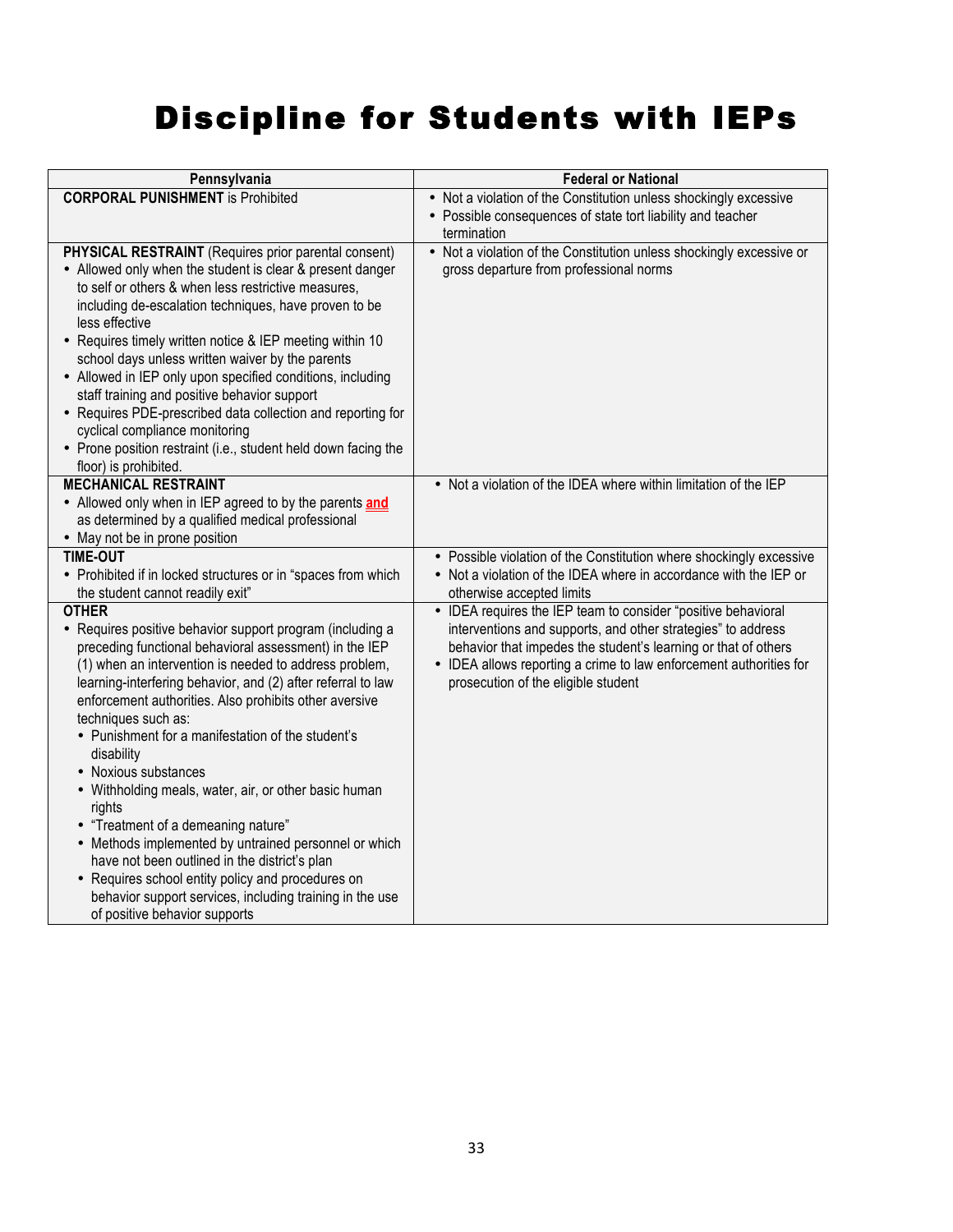### Discipline and Suspension Overview

Laws and regulations have established procedural requirements that all public school entities must follow when it comes to discipline and suspension of students with disabilities. These laws and regulations span the U.S. Constitution's due process clause in the Fourteenth Amendment (interpreted by the U. S. Supreme Court in Goss v. Lopez), IDEA, PDE Chapter 14, and PDE Chapter 12. For the purposes of this manual, the focus will be on discipline and suspension for students with disabilities. In addition to this section, the school should also be familiar with the school entity's policy that may provide further procedural requirements.

The following are the legal requirements for **all students** regarding suspensions. More information can be obtained by reviewing IDEA, Chapter 14, and Chapter 12 of the Pennsylvania School Code:

Chapter 12 – Students and Student Services

[http://pattan.net-website.s3.amazonaws.com/files/materials/handouts/docs/SideBySide021209.pdf]

#### **In-School Suspension (ISS):**

**Students without Disabilities:** Give the student prior oral notice and an opportunity to respond plus:

- Notify the parents or guardian within a reasonable time afterwards
- Make provision for the student's education during the ISS
- Informal Hearing: If ISS exceeds 10 days, provide an informal hearing before day 11. For the informal hearing, administration must provide notification to the parents and the student that includes the reasons for the suspension and the time and place of an informal hearing sufficiently in advance, but within first 5 days, of the suspension. Provide informal hearing with appropriate school official, where student has right to question witnesses present, to speak, and to produce his/her own witnesses.

**Student with Disabilities:** Give the student prior oral notice and an opportunity to respond. Notify the parents or guardian and the Special Education Administrator as soon as possible.

**Critical Note: If instruction is not continued during the ISS in accordance with the student's IEP, the ISS might count towards a formal change of placement, which would require full special education procedures, including a Notice of Recommended Educational Placement (NOREP) and the right to a hearing. It is also a denial of FAPE.** A Special Education Administrator should be consulted to help determine if ISS constitutes a change in placement and additional due process rights are required.

#### **Suspension of 1 to 3 Consecutive School Days:**

**Students without Disabilities:** Give oral notice to the student and an opportunity to respond prior to the suspension. The **Exception-** When it is clear the student poses a threat to the health, safety, or welfare of the school community, this informal notice and hearing may be delayed until as soon as possible afterwards.

- Immediately notify the parents and the other school district officials as required in writing.
- Give the student the right and responsibility to make up missed work and exams.
	- **Student with Disabilities:** Use the same 1-3 day suspension procedures as for students without disabilities**. If**   $\blacktriangleright$ **instruction is not continued during the suspension in accordance with the student's IEP, the suspension could be considered a denial of FAPE.** The special education administrator can help determine if the suspension would constitute a change in placement and, therefore, additional due process rights are required.
	- **Student with Disabilities Diagnosed with Intellectual Disabilities:** This step is a **formal change in placement**, which requires full special education procedures, including a NOREP and the right to a hearing. **Exception:** Unless the student's actions involve weapons, illegal drugs, or infliction of serious bodily injury. If this occurs, **immediately contact a special education administrator for direction**.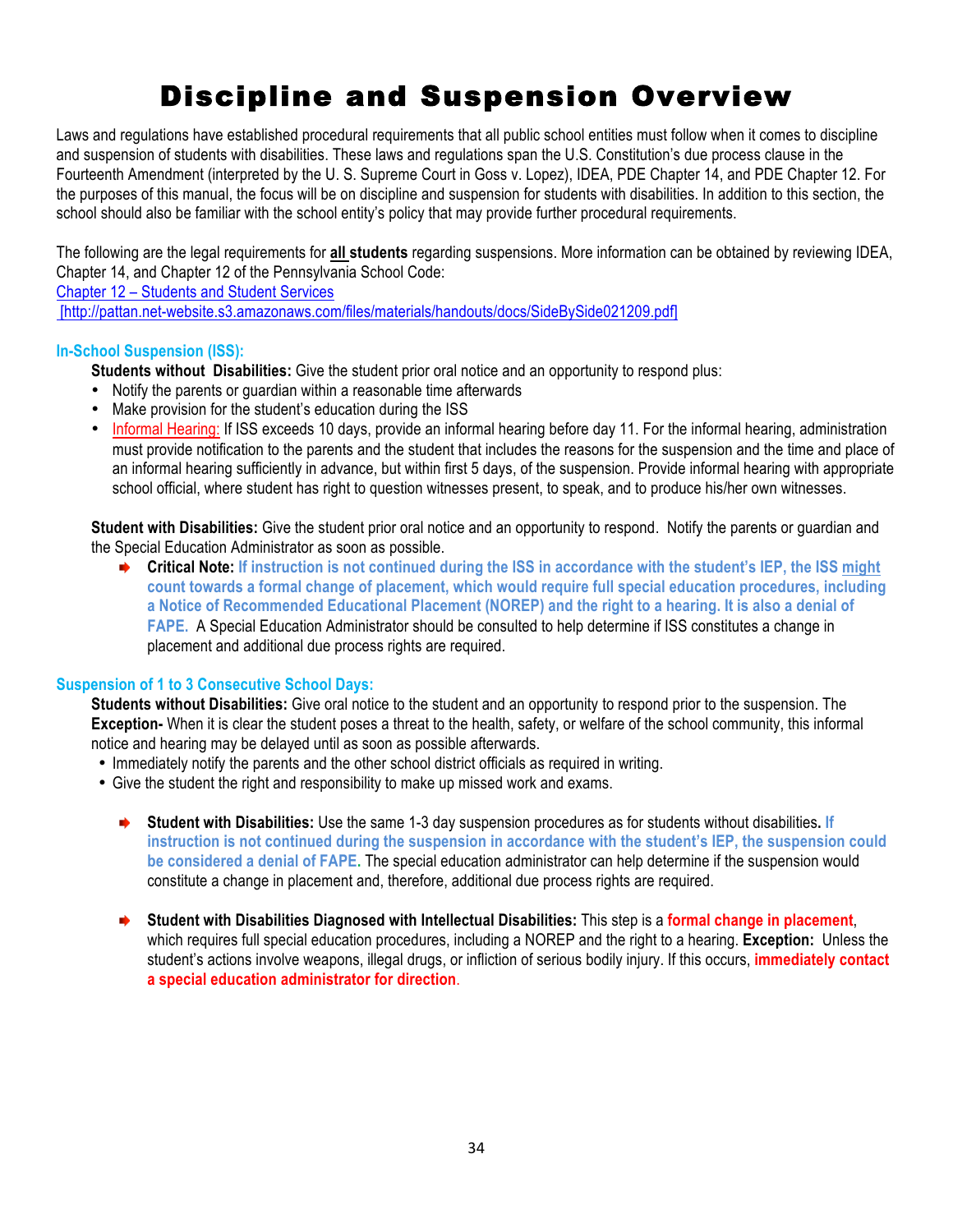#### **Suspension of 4 to 10 Consecutive School Days:**

**Students without Disabilities:** Give oral notice to the student and an opportunity to respond prior to the suspension. The **Exception-** When it is clear the student poses a threat to the health, safety, or welfare of the school community, this informal notice and hearing may be delayed until as soon as possible afterwards. In addition:

- Provide written notification to the parents and the student that includes the reasons for the suspension and the time and place of an informal hearing sufficiently in advance, but within first 5 days, of the suspension.
- Provide informal hearing with appropriate school official, where student has right to question witnesses present, to speak, and to produce his/her own witnesses.
- Immediately notify other school district officials as required in writing
	- **Student with Disabilities:** Use the same 4-10 day suspension procedures as for students without disabilities. **If instruction is not continued during the suspension in accordance with the student's IEP, the suspension could be considered a denial of FAPE.** A special education administrator can help determine if suspensions would constitute a change in placement and, therefore, additional due process rights are required.
	- **Student with Disabilities Diagnosed with Intellectual Disabilities:** This step is a **formal change in placement**, which requires full special education procedures, including a NOREP and the right to a hearing. **Exception:** Unless the student's actions involve weapons, illegal drugs, or infliction of serious bodily injury. If this occurs, **immediately contact a special education administrator for direction.**

#### **Suspension of More than 10 Consecutive Days or More than 15 Cumulative School Days:** If this step were to occur, it is necessary to involve central office staff and special education administrator.

**Students without Disabilities:** The following are the various steps to implement after consultation with central administration:

- 1. Notify the parents by certified mail of the charges and provide at least three days notice of the time and place of a formal hearing, a copy of the expulsion policy, notice that legal counsel may represent the student, and the hearing procedures.
- 2. Keep the student in his/her current class unless informal hearing determines that
	- •Student would constitute threat to health, safety, or welfare of to others, and
	- It is not possible to hold the formal hearing within 10 days

**Note:** If the student is determined to be a threat, the student may be excluded for more than 10 school days, but not more than 15 school days without a formal hearing, unless the parties agree and the student excluded shall be provided with alternative education.

- 3. Provide a formal hearing with the school board, its committee, or its hearing officer, where student has these rights:
	- $\checkmark$  Choice of private or public hearing
	- $\checkmark$  Right to counsel at own expense
	- $\checkmark$  Requirement that attorney prosecuting the student be separate from and not subordinate to the attorney advising the board
	- $\checkmark$  Names of adverse witnesses and copies of their statements or affidavits
	- $\checkmark$  Right to confront and cross examine these witnesses
	- $\checkmark$  Right to testify and to present his/her own witnesses
	- $\checkmark$  Record of the hearing
	- $\checkmark$  Right to judicial appeal
	- $\checkmark$  Make provision for compulsory school-age student if parents are unable to provide education

#### **Student with Disabilities:**

Have the specified team, including the parents, determine within the 10 school day period whether the misconduct is a manifestation of the disability (see section in this manual on manifestation determination). If the team determines that the misconduct is not a manifestation of the student's disability, the district may either use the same disciplinary procedure as for students without disabilities, except that it must continue to provide FAPE, or implement an Interim Alternative Education Setting. If the team determines that the misconduct is a manifestation of the student's disability, IEP team must conduct a Functional Behavior Assessment (FBA) and develop a Positive Behavior Support Plan. If the student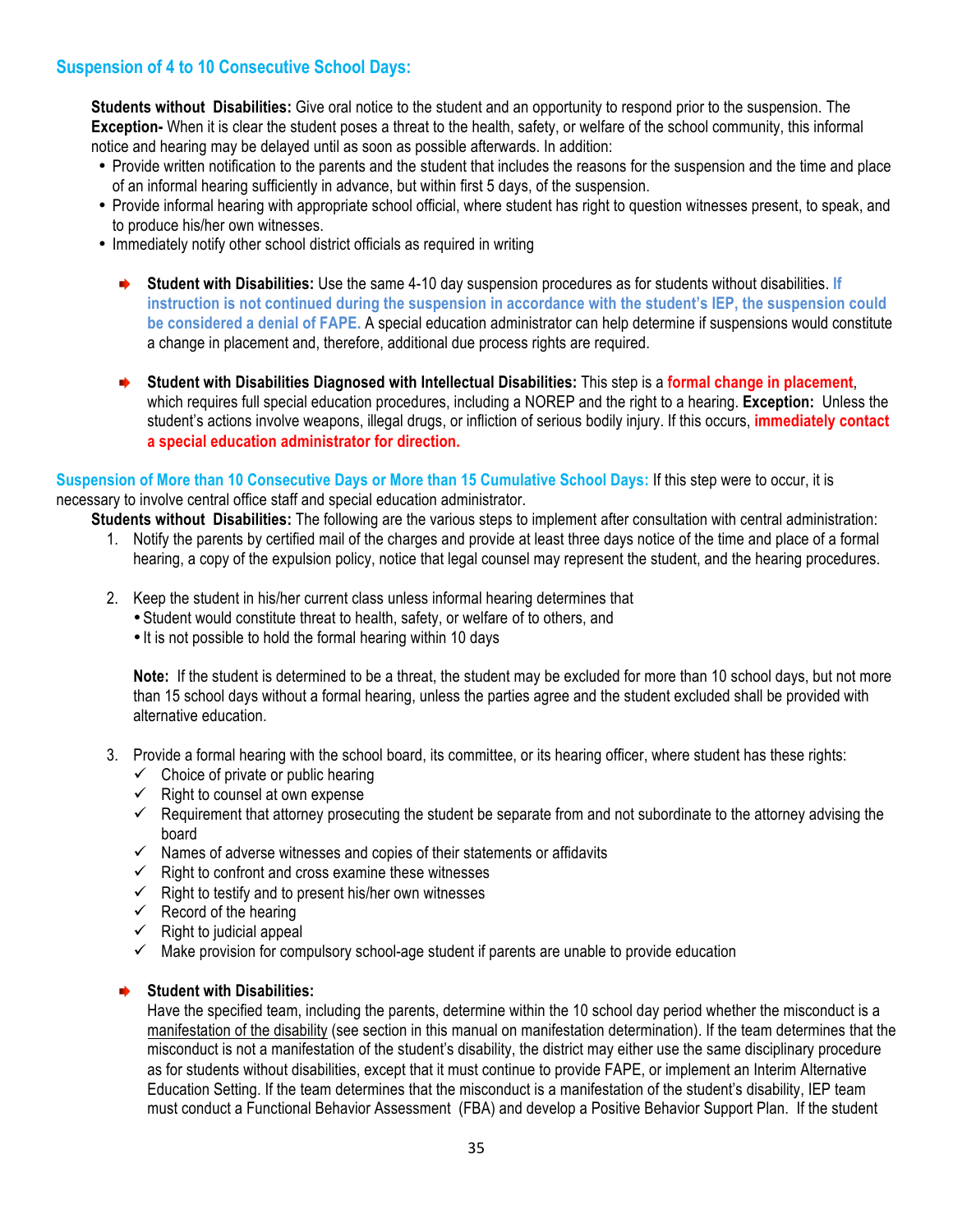has an IEP that includes a Functional Behavior Assessment and Positive Behavior Support Plan, revise if needed and do one of the following:

- Return the student to the current placement
- Move the student to a new placement (with signed NOREP)
- Unilaterally implement Interim Alternative Education Setting if weapons, illegal drugs, or infliction of serious bodily injury are present
- Arrange for a *due process* hearing or parental agreement (with signed NOREP) to place student in an interim alternative education setting while a reevaluation is conducted.
- ⋫ **Student with Disabilities Diagnosed with Intellectual Disabilities:** This step is a **formal change in placement**, which requires full special education procedures, including a NOREP and the right to a hearing. **Immediately contact a special education administrator.**

### **Manifestation Determination**

A Manifestation Determination is a process, required by the Individuals with Disabilities Education Act (IDEA 2004), which is conducted when considering the exclusion of a student with a disability that constitutes a change of placement.

**STATUTORY REQUIREMENTS:** A manifestation determination must be conducted when a disciplinary change of placement occurs. Disciplinary change of placement occurs when a student with a disability, because of a violation of the school code of conduct, is removed from his/her current educational setting for:

- ♦ More than 10 school days consecutively, OR
- More than 15 school days cumulatively in a school year, OR
- ♦ When school days 11-15 constitute a pattern of exclusion, OR
- ♦ An exclusion of even one school day for a student with mental retardation, OR
- Under the following circumstances, school personnel may unilaterally remove a student to an interim alternative educational setting for not more than 45 school days without regard to whether the behavior is determined to be a manifestation of the student's disability, if the student:
	- 1. Carries a weapon to or possesses a weapon at school, on school premises, or to or at a school function under the jurisdiction of a local educational agency (LEA);
	- 2. Knowingly possesses or uses illegal drugs, or sells or solicits the sale of a controlled substance, while at school, on school premises, or at a school function under the jurisdiction of an LEA; or
	- 3. Has inflicted serious bodily injury upon another person while at school, on school premises, or at a school function under the jurisdiction of an LEA. In these circumstances, the LEA must notify the parent

#### **Manifestation Determination Process**

Within **10 school days** of the decision to change the student's placement, the LEA, parent, and relevant members of the IEP team conduct a review to decide if the behavior of concern is a manifestation of the student's disability. The team must determine:

1. Was the behavior caused by, or directly and substantially related to, the student's disability?

OR

2. Was the behavior a direct result of LEA's failure to implement the Individualized Education Program (IEP)?

If the answer to either question is "Yes," the behavior **IS** a manifestation of the student's disability. The IEP Team must either:

- 1. Conduct a functional behavioral assessment (FBA), unless the LEA had conducted a FBA before the behavior that resulted in the change of placement occurred, and implement a behavioral intervention plan (BIP) for the child; or
- 2. If a BIP already has been developed, review the BIP, and modify it, as necessary, to address the behavior; and return the student to the placement from which the student was removed, unless the parent and the LEA agree to a change of placement as part of the modification of the BIP.

If the answer to both questions is "No", the behavior **IS NOT** a manifestation of the student's disability. The student may be disciplined in the same manner as a student without a disability who has violated the same or similar code of conduct.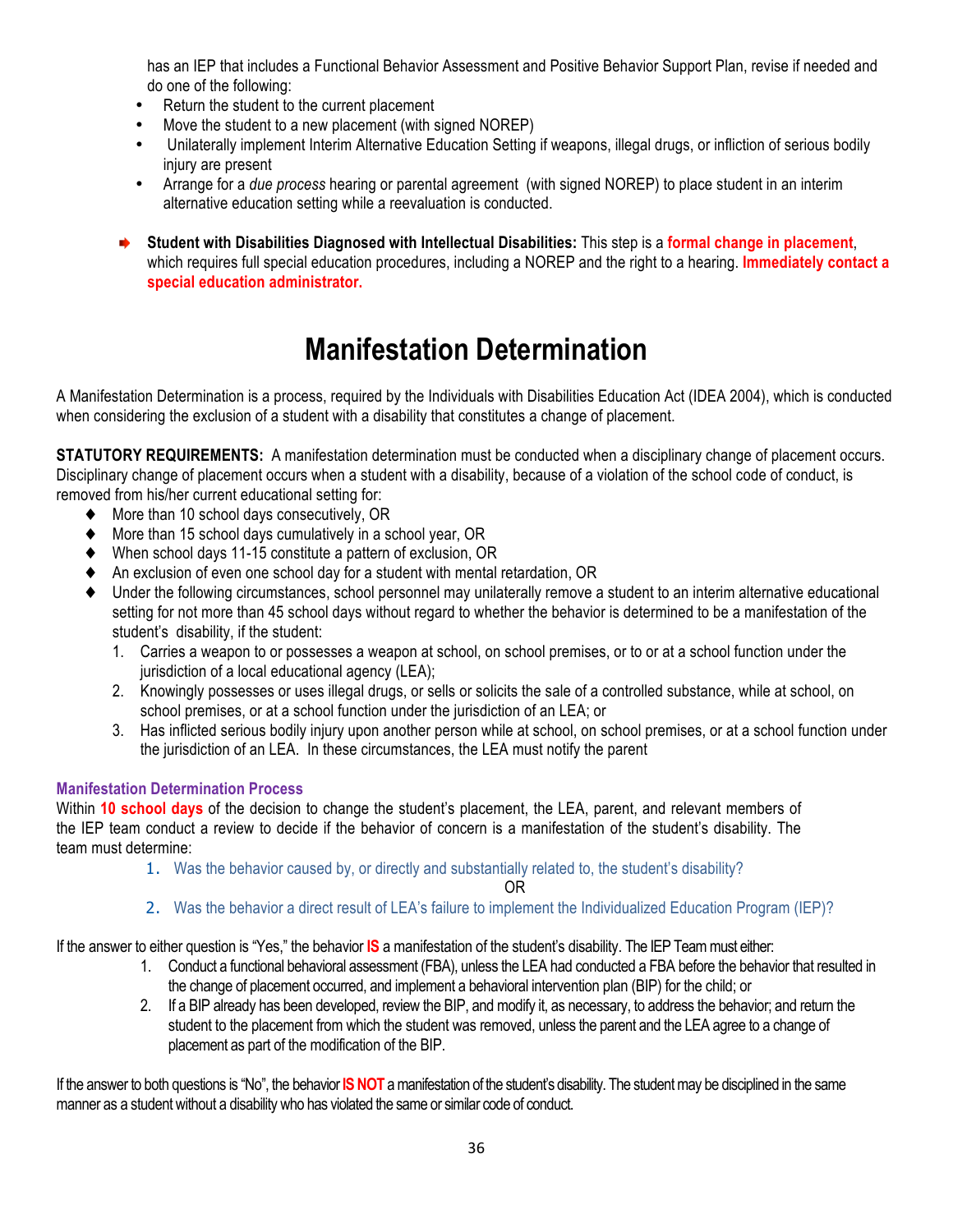PaTTAN has developed a Manifestation Determination Worksheet for Teams to use. It can be found at: http://www.pattan.net/files/Behavior/Manif-DetermWksht100809.

#### **Special Education Services in Alternative Education Settings:**

Any student who is suspended has the right to make up the school work missed. This state law applies even if the suspension is so short that it does not count as a "change in placement." If a school "changes the placement" of a student with a disability, federal law requires the school to provide the student with a free and appropriate public education (FAPE). *When the school "changes the placement" of a student for discipline reasons, it must hold an IEP meeting to schedule a functional behavior assessment for the student (if one has not already been done).* **This assessment should give the IEP Team information on the things that "trigger" the student's misbehavior and give the Team suggestions on how to prevent the misbehavior.** The IEP Team should also write or revise the student's behavior plan.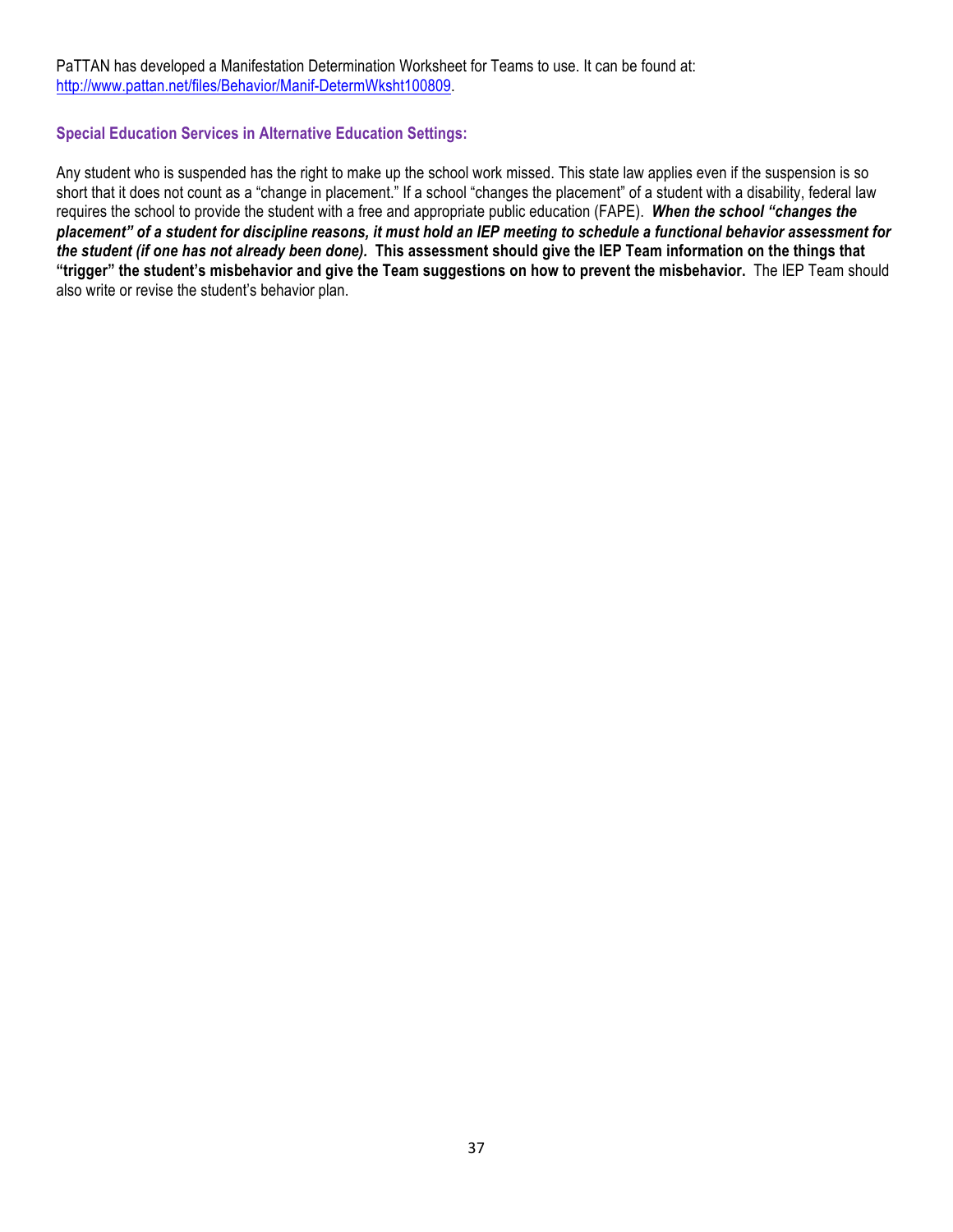### Independent Education Evaluation

- Neither IDEA or PDE Chapter 14 establish mandatory timelines when a school entity must respond to a parent request for an IEE.
- A school entity cannot unreasonably delay a request for an IEE.
- Best practice has established a school entity should consider responding to a parent's request for an IEE within **10 school days**

## Independent Education Evaluation Flow Chart

![](_page_37_Figure_5.jpeg)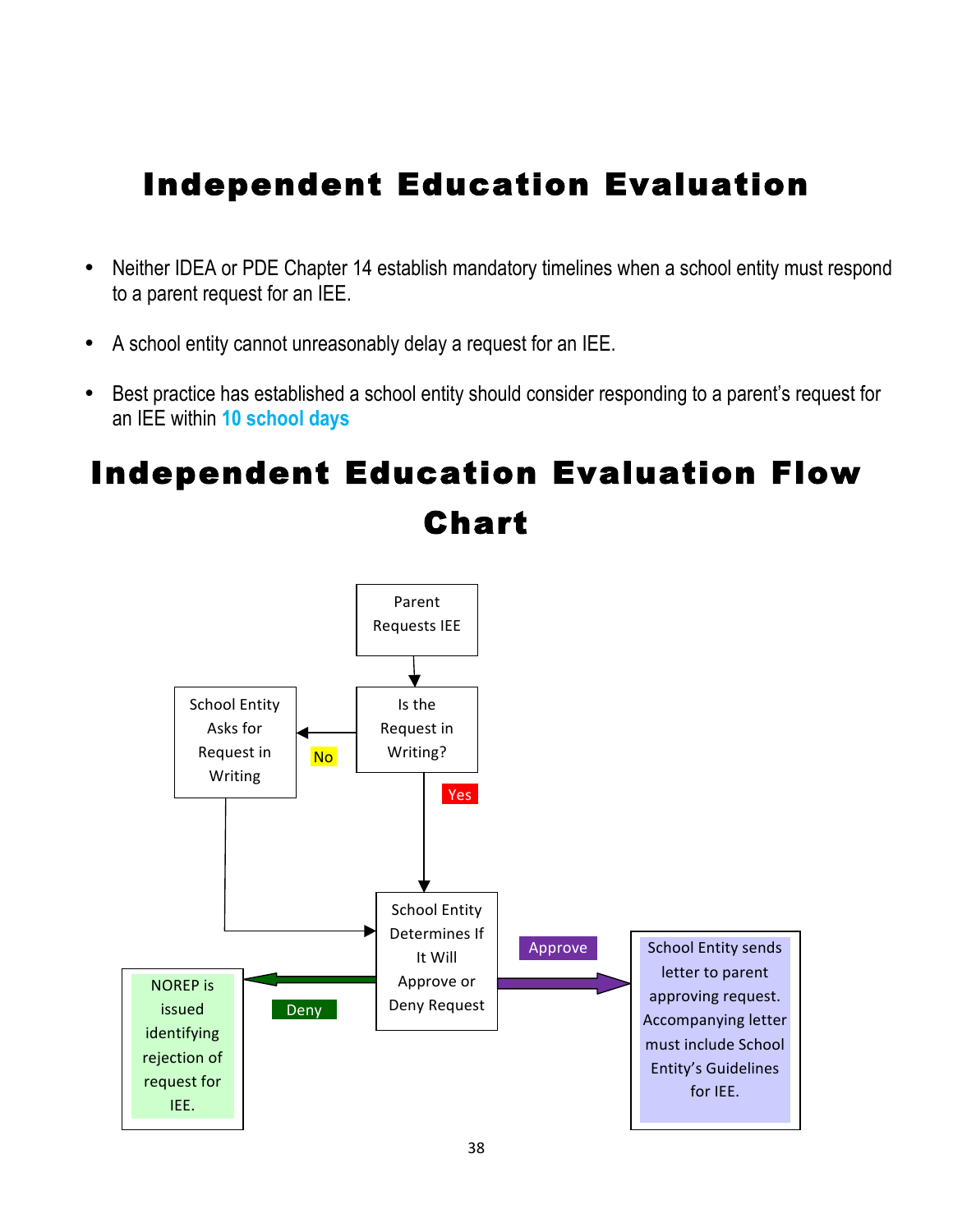Upon Receipt of IEE, IEP/MDT Team will issue a PTE/PTRE to review records, class observations, and do any additional testing (if needed). The psychologist MUST summarize the findings/recommendations that they agree and/or disagree with.

### **Independent Education**

An independent educational evaluation ("IEE") is an evaluation conducted by an independent qualified examiner (a person who does not work for the school district). A qualified examiner is defined as an individual who meets the same requirements as a school district employee. It is important that if a school is to consider the results of the independent evaluation, the person conducting the IEE must have the same "credentials" as required by the school district or intermediate unit, and the evaluation meets the same criteria the school entity would use to evaluate students.

#### **Parents Right to Request IEE**

Parents are always entitled to an IEE, [34 CER §300.502 (a)(1)]. However, parents are not always entitled to an IEE at public expense (i.e., paid for by the school district or LEA)  $[34 \text{ CER } \S 300.502 \text{ (b)}(1)$ - $(5)$ ].

The regulations state that the public agency is permitted to ask the parent what their reason is for rejecting the school's evaluation. However, the IDEA is also clear that parents are not required to provide an explanation, and reiterates that the school entities inquiry cannot unreasonably delay the decision to either request a hearing or agree to fund the IEE [34 CER §300.502 (b)(4)]. Since there is not a set period, it is very important to promptly respond to any request for an IEE at public expense, as a failure to do so (i.e., failure to request a timely hearing) could be interpreted by a hearing officer as a tacit strategy/attempt not to pay for the parent's IEE. A guiding best practice would suggest the school entity should act within 10 school days unless documentation shows a good effort has been attempted and a timeframe of 10 school days cannot be adhered to by the district or intermediate unit.

#### **Procedures When Parent Requests IEE**

A parent needs to make the request in writing to the Special Education Office. A special education administrator must review the request. The school entity must notify the parent indicating approval or denial of the request. If the school entity denies the request for an IEE at public expense, the district must request a due process hearing.

If the district or intermediate unit (for early intervention only) **approves the request**, the following guidelines are recommended to be followed:

• **Completion of "Release of Information" form(s):** Parent must sign for the release of information to share current evaluation report and IEP, if available, with the Independent Evaluator. The release should also require the evaluator to release all information to the school district or intermediate unit.

#### • **Requirements of IEE:**

- $\circ$  The District or intermediate unit will require as part of the evaluation an observation of the student in the student's current educational setting, unless the student is not then in such a setting. The evaluator shall obtain information concerning the performance of the student directly from at least one current teacher of the student, unless the student does not have a current teacher.
- **The IEE Needs to Comply to Following Guidelines:**
	- (a) A clear explanation of the testing and assessment results;
	- (b) A complete summary of all test scores, including, for all standardized testing administered, all applicable full scale or battery scores, domain or composite scores, and subtest scores reported in standard, scaled, or T-score format;
	- (c) A complete summary of all information obtained or reviewed from sources other than testing conducted by the evaluator;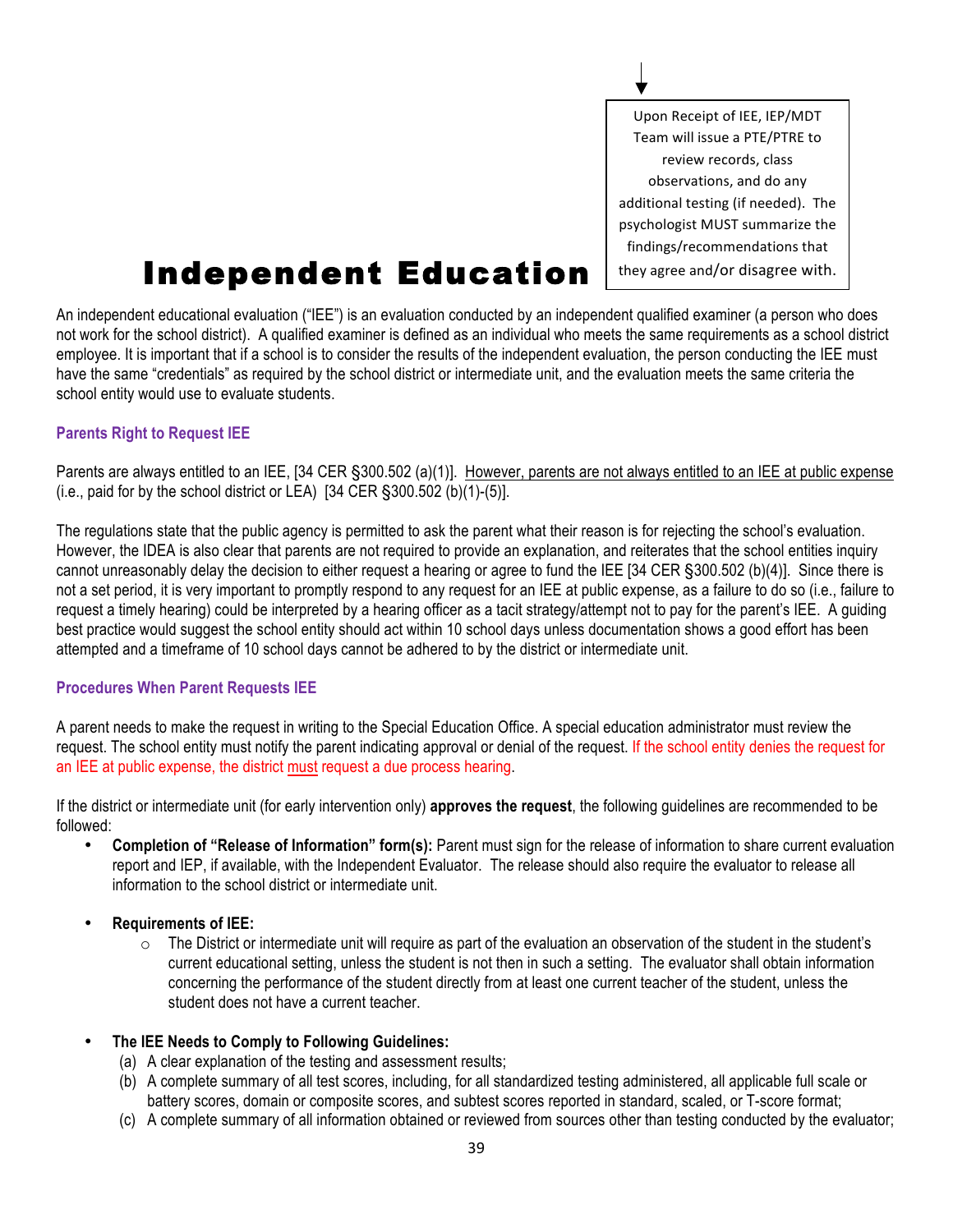- (d) Specific recommendations for educational programming;
- (e) The evaluator must sign the report;
- (f) The complete report must be submitted to District concurrently with submission to the parent.
- (g) Administration of all testing and all assessment procedures should rule in or rule out the existence of disabilities defined in IDEA and Chapter 14. These disabilities include Traumatic Brain Injury, Hearing Impairment, Specific Learning Disability, Gifted without Disability, Mental Retardation, Orthopedic Impairment, Emotional Disturbance, Speech or Language Impairment, Visual Impairment, Multiple Disabilities, Autism, and Developmentally Delayed (early intervention only). Administration of assessments needs to be based on the reasonable suspicion of above-stated disability(ies) expressed by staff, parents, and/or evaluator.

#### **Timelines for IEE:**

#### **Neither IDEA nor Chapter 14 delineates a time frame when an IEE must be completed.**

#### **Payment for IEE:**

After the school entity has approved the request, a letter should be sent to the parent. The contents of the letter should include:

- An assurance that the school district/intermediate unit will pay for an independent educational evaluation as long as the evaluation meets all of the requirements of an appropriate evaluation identified under section Procedures when Parents Requests IEE;
- A direction that the school district/intermediate unit shall not pay for the evaluation until it receives directly from the evaluator a complete copy of a report of that evaluation and determines that the evaluation meets all of the requirements of this procedure;
- A request that the parents consider accessing reimbursement for all or part of the evaluation from public or private sources of insurance or reimbursement. However, the district will make it understood to parents that any reimbursement not covered by such sources, will then be assumed by the district;
- $\rightarrow$  Directions that the parent is responsible for arranging for the evaluation and for ensuring that the evaluator contacts the Special Education Office to arrange for payment of the evaluation. If the evaluation has already been conducted and paid for, the correspondence shall advise the parent that the school district/intermediate unit will not reimburse the parent for the reevaluation until it receives
	- (1) A complete and unredacted copy of the report of the evaluation and determines that the evaluation meets all of the requirements of this procedure, and
	- (2) Documentation substantiating that the parents paid for or incurred the obligation to pay for the evaluation without reimbursement from a public or private source of insurance or reimbursement.

The Special Education Office shall send the correspondence to the parent by certified mail or by other independently verifiable means of conveyance and enclose a copy of school district procedure as outlined in section "Procedures When Parent Requests IEE".

#### **Allowable Number of IEEs**

Certainly the cost of going to hearing is a factor to consider whenever a district is deciding between requesting a hearing to defend its own evaluation or paying for an IEE. However, the IDEA regulations state that a parent is only entitled to one IEE at public expense each time the public agency conducts an evaluation with which the parent disagrees. Obviously, the parent is free to obtain as many IEEs at their own expense as they wish 34 CER §300.502 (b)(5).

#### **Guidelines Once an IEE Received**

The school entity must consider the results of the IEE. Regardless of who funds the IEE, the district/intermediate unit or the parent, if the IEE is shared with the district, the district/intermediate unit must consider those results with respect to providing FAPE to the student [34 CER § 300.502 (c)(1)]. It is important to remember, a school district's obligation is only to "consider" the results of any IEE.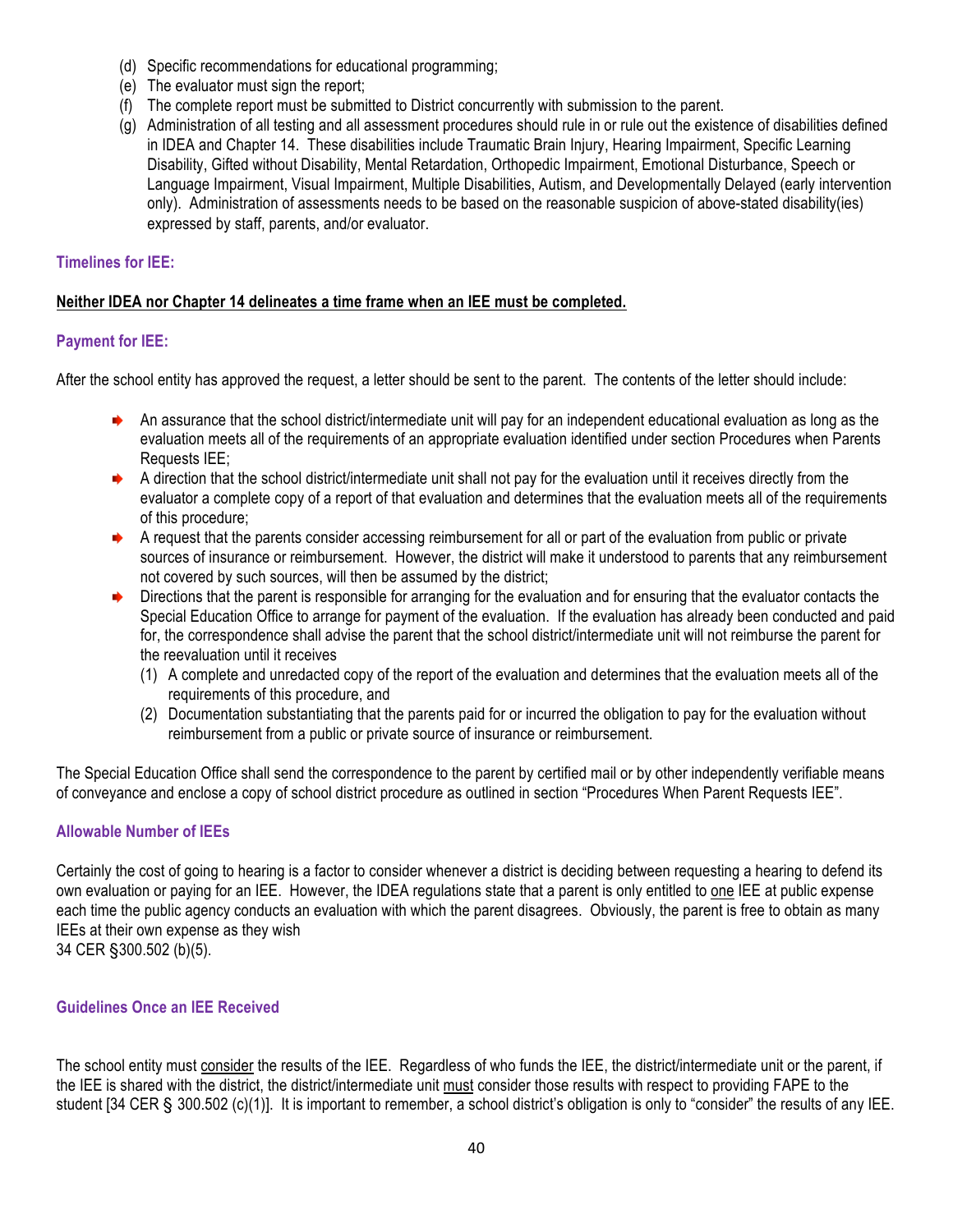There is no requirement about how much weight the district must give the IEE or that the district must incorporate any of the IEE recommendations into the student's educational program. This is true even if the IEE was at public expense.

### Revocation of Special Education

- After the school receives a written request from a parent, the school district must issue a NOREP/PWR within **10 calendar days**
- Revocation of services will commence on **day 11**

![](_page_40_Figure_4.jpeg)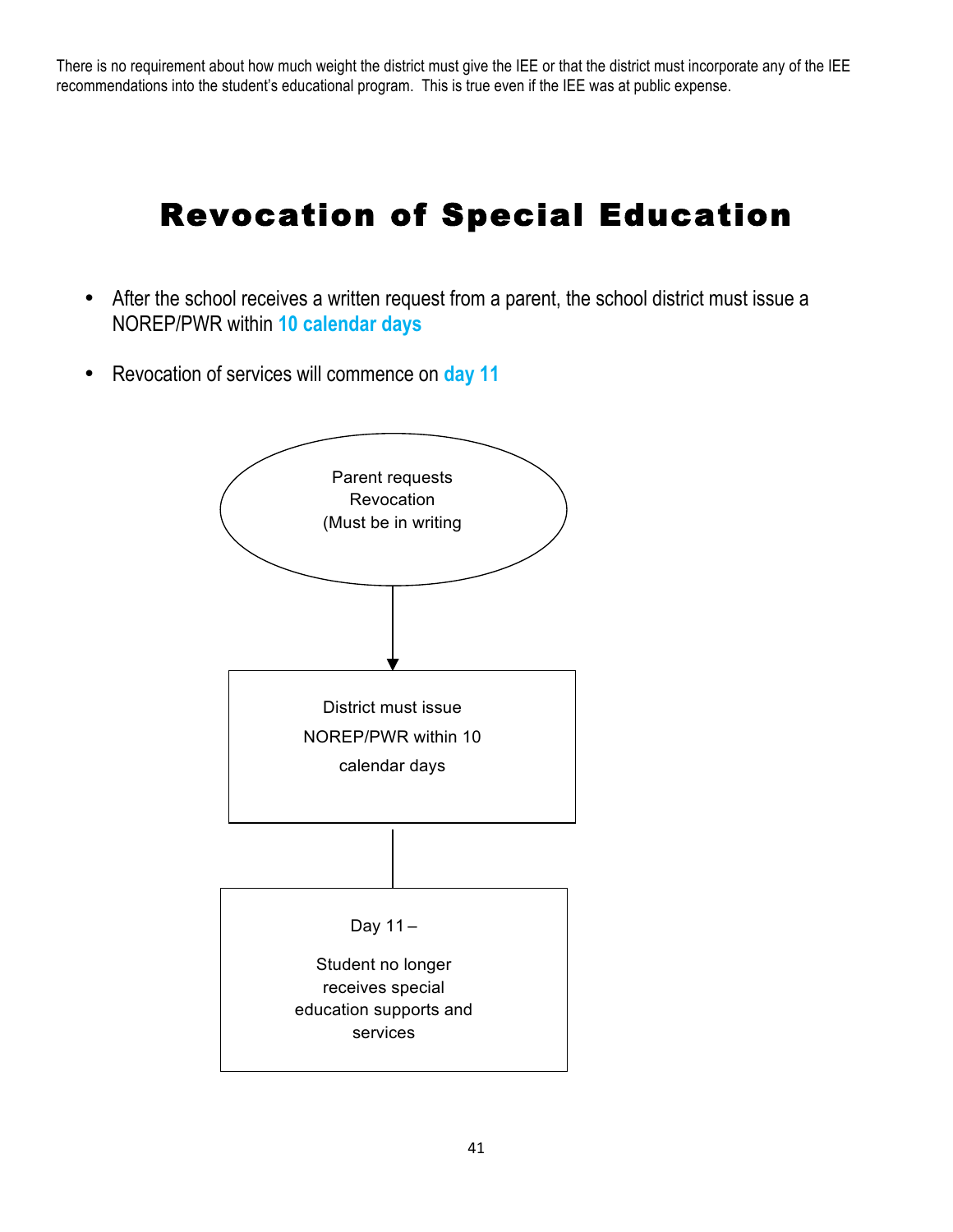### Revocation of Special Education Overview

*Revocation* occurs any time subsequent to the initial provision of special education and related services when a parent of a student revokes consent in writing for the continued provision of special education and related services. When this occurs, the school district:

- (i) Must provide prior written notice in accordance with §300.503 before ceasing the provision of special education and related services. Written notice is defined as issuing of a NOREP for revocation;
- (ii) May not go to due process to maintain services to the student;
- (iii) May not continue to provide special education and related services to the student;
- (iv) Will not be considered to be in violation of the requirement to make FAPE available to the student because of the failure to provide the student with further special education and related services; and
- (v) Is not required to convene an IEP Team meeting or develop an IEP under §300.320 and §300.324 for the student for further provision of special education and related services.

The regulation governing *Revocation* provides that a student who was previously identified by a school district for special education or related services under the IDEA/Chapter 14 may be withdrawn from services by his or her parent(s) at any time and for any reason, provided that such withdrawal is in writing.

There are five points to remember about *Revocation*.

1) *Revocation* **of consent must be in Writing**.

A parent may request his or her student's withdrawal orally or in writing. If a parent requests it orally, ask the parent to put it in writing.

2) **Parents cannot revoke some service:**

*Revocation* of consent requires the district to cease all special education and services. The parents cannot submit a *revocation* for some special education programs or services. *Revocation* is all or nothing.

3) **Districts may not invoke due process and/or mediation procedures to dispute the Parent's attempted revocation of consent:**

Despite the fact that the best interests of the student presumably are not served by parents' unilateral withdrawal of their student from the receipt of special education, school districts may not challenge revocation through the Dispute Resolution process. This precludes districts from seeking a ruling that special education services must be provided to a student.

#### 4) **FAPE and Service After Revocation:**

After *revocation*, Districts will not be bound to provide FAPE to the student. Once *revocation* of special education services has been properly affected by way of parental written consent and the issuance of a NOREP/PWN, school districts are no longer bound to provide a FAPE to that particular student. The student should be treated as a regular education student from that point forward.

#### 5) **Discipline After Revocation of Consent Goes into Effect:**

Regular discipline rules apply. The district would not be considered to have knowledge that the student is a student with a disability who needs special education and services and not required to determine whether the conduct was a manifestation of the student's disability before implementing regular discipline.

#### **Records of Students When Parent Elects** *Revocation***:**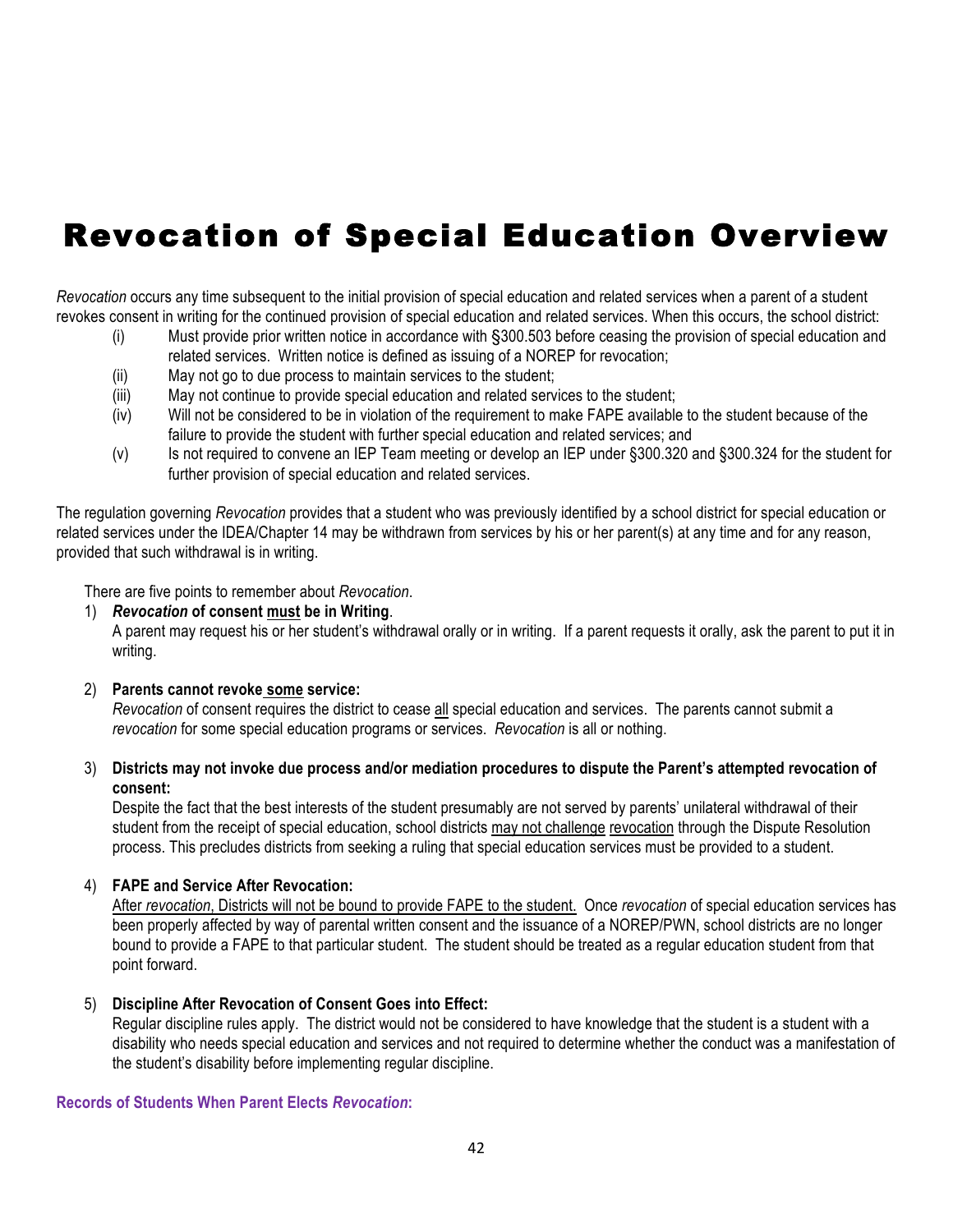#### **Districts will not have to remove references to special education services and eligibility from a withdrawn student's record.**

Parental withdrawal of a student from special education pursuant to this regulation does not require school districts to remove special education documentation from that student's record. The district should preserve these records. Parents who have realized that their student is not receiving the supports and services that he or she needs may later have second thoughts, opting to bring "child find" claims against the district. It is in those instances where it will be vital for districts to demonstrate that they properly identified and programmed for those students.

#### **Procedure Required for** *Revocation*

The following are the district's requirements when *revocation* is requested:

- 1. Parent must submit a signed, dated, written request revoking consent for special education programs and services.
- 2. The district must issue prior written notice (NOREP/PWN) within a reasonable period of time. PaTTAN has provided an example NOREP to use for revocation of services. Click on this website link to review, www.pattan.net , go to Special Education Forms, page 4 and scroll down.
- 3. Reasonable notice is defined as 10 calendar days.
- 4. The parents are informed that all special education programs and services will cease on the eleventh day from the receipt of the parents' revocation letter.

#### **When Parents Disagree Regarding** *Revocation***:**

If both parents have legal custody to make education decisions, either parent may revoke consent. According to Letter to Cox, staff in the Office for Special Education Program (OSEP), United States Department of Education stated that one parent could submit a written revocation of consent to cease special education programs and services even though the other parent disagrees. Even though both parents may have educational rights, one parent can stop education programs and services and the local education agency (LEA) *must* abide by that parent's wishes. The LEA would issue notice in accordance with 34 CFR 300.503 and cease providing special education programs and services. If subsequent to the revocation of consent by one parent, any request for an evaluation would be an initial evaluation. The LEA and the dissenting parent cannot use due process to stop the other parent's revocation of consent.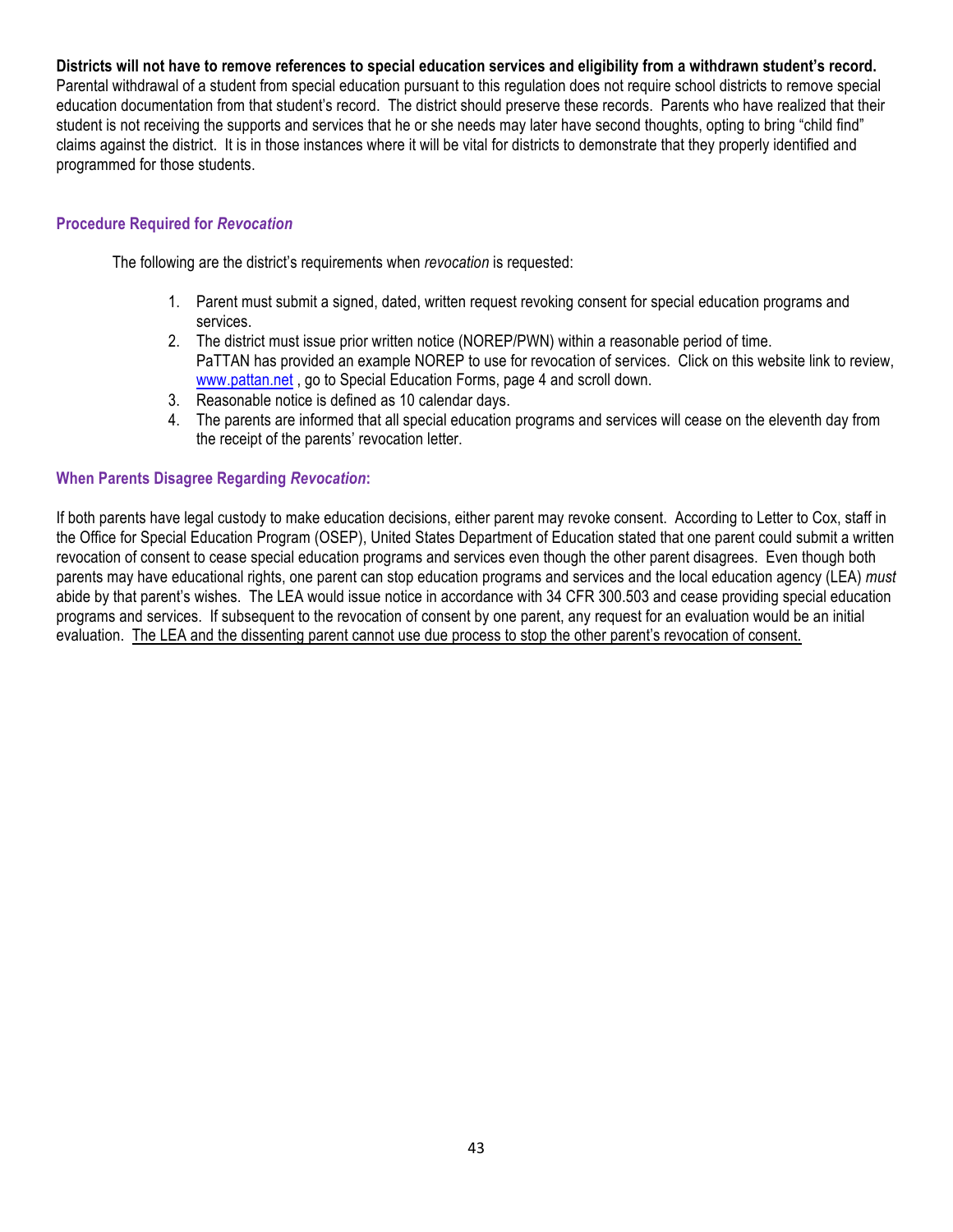### Exiting from Special Education Timelines

The goal of a special education program should be to support a student appropriately so that the student's weaknesses can be remedied to the point where the student no longer needs special help. Some students with significant disabilities will always require specially designed instruction, but others may, at some point in their education, no longer require special education supports and services.

A student's IEP Team can decide that the student no longer requires special education services. For instance, a student who had been receiving services due to an emotional disability may have improved so much that the student no longer needs special supports in school. A student may be learning at or above grade level, be advanced on all PSSA subtests, and no longer requires special services (although it's important to note that a student is not ineligible for special education just because the student is passing from grade to grade).

A student becomes ineligible for special education if he/she graduates from high school or "ages out" (students with disabilities have the right to attend school and receive special services until the end of the school term in which they turn 21) – whichever comes first.

#### **Before a Student Can Exit Special Education Services**

The school must reevaluate the student before deciding that the student is no longer eligible for services. The school must then give the parent a Notice of Recommended Educational Placement/Prior Written Notice (NOREP/PWN) that explains why the student will no longer receive services and on what information the school based this decision. On the NOREP/PWN, the parent must check whether the parent agrees or disagrees with this decision. If the parent disagrees with the school's decision to remove the student from special education, the parent can ask for mediation or a special education hearing to resolve the dispute. If the parent does disagree and asks for mediation or a hearing, the student will remain in special education until the dispute is resolved.

#### **Reevaluation Guidelines for Exiting Students**

The IEP team should develop referral questions to be answered to assist the team in determining if a student no longer requires special education supports and services. The following questions are some ideas the team can consider but it *does not* constitute an exhaustive list of ideas:

- What is the student's academic function compared to district grade level standards? Is the student functioning at grade level?
- What is the student's performance on PSSA and benchmark assessment of the school district?
- What does the district-based assessments tell the team about student's academic performance compared to student's peer group?
- Does the student's emotional functioning allow him/her to appropriately cope with emotions in a safe and appropriate manner?
- Is the student able to demonstrate appropriate behaviors in school as outlined by school's code of conduct?
- Does the student manage his/her behaviors in an appropriate manner that does not interfere with other students?
- Does the student need related services supports and services to access the general education curriculum? (Identify related services)
- Does the student attend school on a regular basis and over a prolonged period of time (school year)?

#### **Exiting Procedures from Special Education**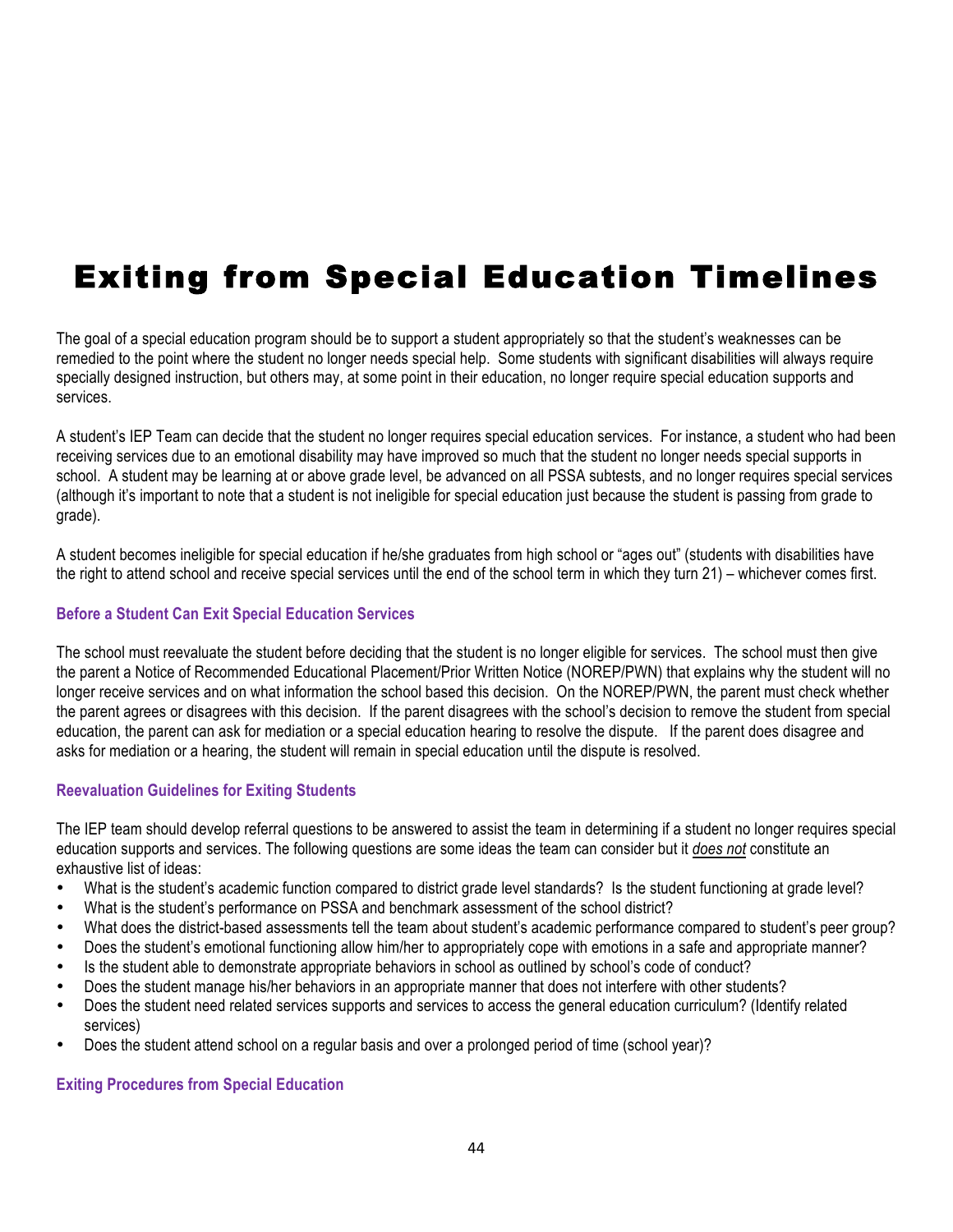- 1) For a student who no longer needs specially designed instruction, a reevaluation is proposed by the IEP case manager, and a reevaluation is conducted.
- 2) The Reevaluation Report is prepared by the IEP case manager and/or school psychologist (or by speech/language therapist for those students whose primary disability is Speech/Language Impairment).
- 3) The Reevaluation Report is provided to the parent/guardian ten days prior to the IEP meeting.
- 4) The case manager completes the Invitation to Participate in the IEP Meeting and mails it to the student's parent/guardian. A copy of the Invitation Letter or e-mail notification is provided to all members of the IEP team (psychologist, counselor, regular education teacher(s), OT, PT, speech therapist, OVR, behavior special, I. U., Tech School, etc.). A copy of the Invitation Letter is made for the student's file to document the effort to invite the parent/guardian to the IEP meeting.
- 5) The IEP meeting is held, at which time no IEP is prepared but an IEP meeting signature page is used to document attendance. A Chapter 15 Service Agreement (504 plan) or Plan for reasonable accommodations to regular education may be prepared by the IEP team and specifying any regular education accommodations that are proposed for the student if necessary.
- 6) The parent/guardian is asked to sign a NOREP that includes a statement that the student is returning to regular education as well as the rationale for the return to regular education only.
- 7) The completed packet, containing all original documents as specified on the Special Education Document Transmittal slip (RR, Invitation to IEP, IEP signature page, and NOREP) is sent by the IEP case manager to the Director of Special Education. A copy of all completed special education documents is retained at the building level.
- 8) The information is recorded to ensure accurate information for Penn Data Special Education Child Count.

#### **Parents Wants Student Out of Special Education**

A parent can decide he/she no longer wants his/her child to receive special education. If this is the case, a parent can request revocation of services. (Refer to Revocation Section of Manual)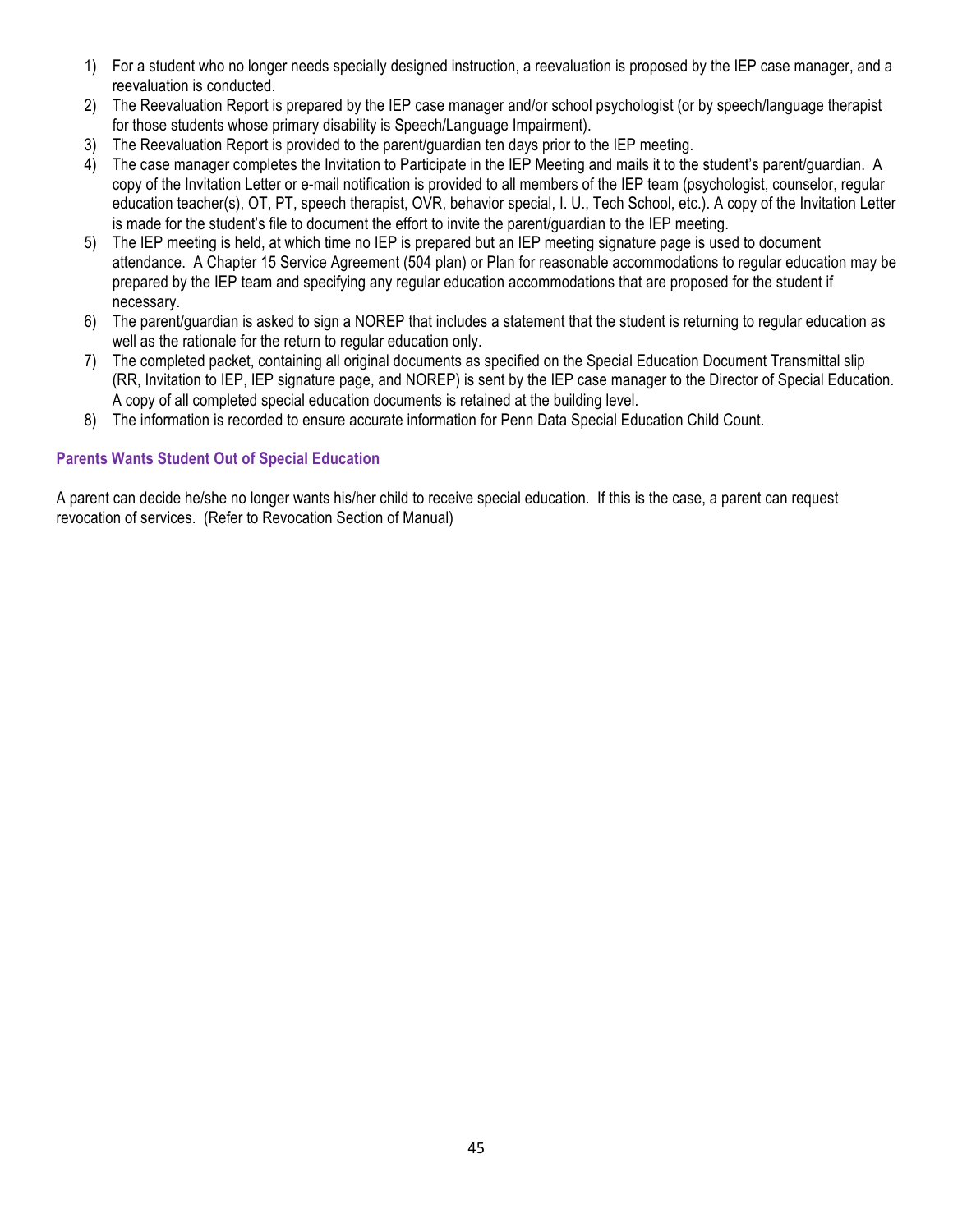### Procedural Safeguards

- Must be provided to the parent **1 time per year** for students already receiving special education supports and services
- Must be given upon initial referral or parent request for evaluation
- Must be given when a complaint is placed by parent to the Pennsylvania Department of Education
- Must be given when parent requests a copy of the Procedural Safeguards
- Must be given when there is a manifestation determination hearing
- Must be published on school district website

**Link to Procedural Safeguards: http://www.pattan.net/files/Forms/English/PSN-070809.pdf**

**Link to PaTTAN's Parent Pages: http://parent.pattan.net/**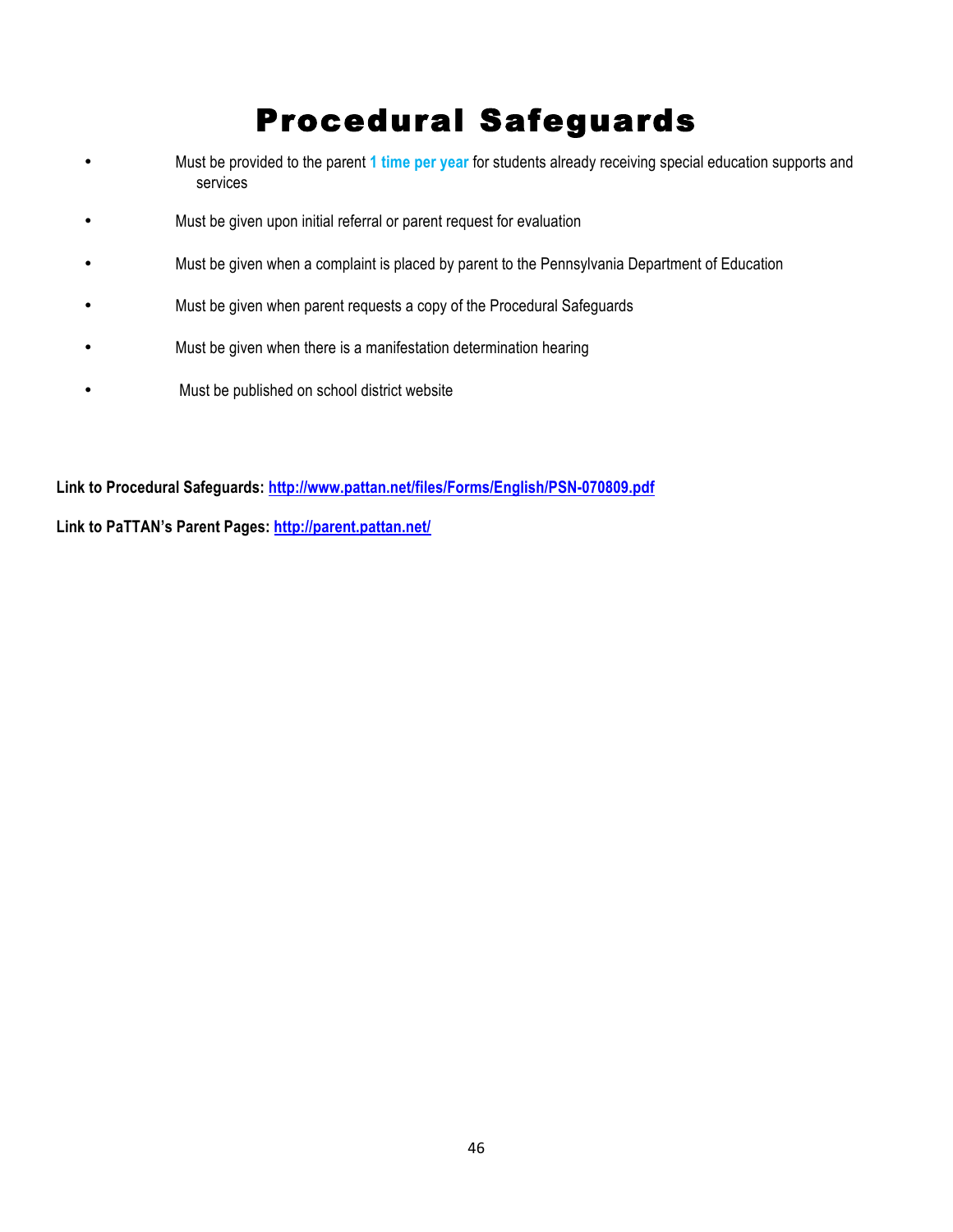### Procedural Safeguards Overview

#### **Overview of the Office for Dispute Resolution (ODR)**

The Office for Dispute Resolution (ODR) [http://odr.pattan.net] is the agency in Pennsylvania that coordinates the administration of the statewide special education dispute resolution system. There are several official processes in place to assist when a dispute arises. These are:

- IEP Facilitation
- Mediation
- Due Process Hearing

These processes are used to resolve disputes between a parent and the Local Education Agency (LEA) responsible for providing the student with an education (e.g., a school district, intermediate unit, charter school, or Department of Corrections). These disputes concern the identification, evaluation, educational placement, or the provision of a free appropriate public education (referred to as FAPE) for students with disabilities, students who are gifted, protected handicapped students, and students with disabilities.

#### **Informal Meeting**

Often, if a parent disagrees with an educational issue involving their child, the first and best step to take is to ask to meet with the parent and members of the school team to discuss the concern. This may be all that is needed to resolve the matter to the parent's satisfaction, however, the parent must remember that timelines applying to a request for due process may continue to run while such a meeting is set-up and held, so that a request for an informal meeting should not be delayed.

#### **IEP Facilitation**

IEP Facilitation is a voluntary process that can be utilized when all parties to the IEP meeting agree that the presence of a neutral third party would assist in the facilitation of communication and the successful drafting of an IEP for the student. This process is not necessary for most IEP meetings – it is most often utilized when there is a sense from any of the participants that the issues at the IEP meeting are creating an impasse or acrimonious climate, and it may be helpful to have a neutral, trained facilitator guide the process.

The facilitator's primary task is to assist the IEP team's effort to communicate, to ensure that the IEP team focuses on developing the IEP while addressing any disagreements that may arise during the meeting. The facilitator does not make recommendations or decisions for the IEP team. The members of the IEP team remain the sole decision-makers.

Either the parents or LEA can request IEP Facilitation; however, since the process is voluntary, both parties must agree. If either the parents or the LEA decline to participate, facilitation cannot be used. Therefore, both parties must sign a request form that is available from ODR.

#### **Mediation**

Mediation is a voluntary process in which the parent and the LEA involved in a dispute regarding special education both agree to obtain the assistance of an impartial mediator. Mediation is available whenever a due process hearing is requested or it may be requested by the parent or school district to try and resolve a dispute rather than initiating due process.

When one calls to request mediation, the ODR case manager forwards the request to the other party. Usually within 10 days of the request, the case manager establishes a date, time, and place for the mediation. Mediation sessions are scheduled for an entire day but typically last three to five hours.

If parents want to bring advocates or educational experts, parents are responsible to invite participants and pay any fees they require. At this time, attorneys do not participate in mediation.

The goal of mediation is to establish a positive relationship between parents and school personnel through collaborative problem solving. Any agreement that results from this collaboration is one the parties can live with because they created it together. The mediator does not decide what outcome is correct for the parties. If an agreement is reached, the mediator will develop a written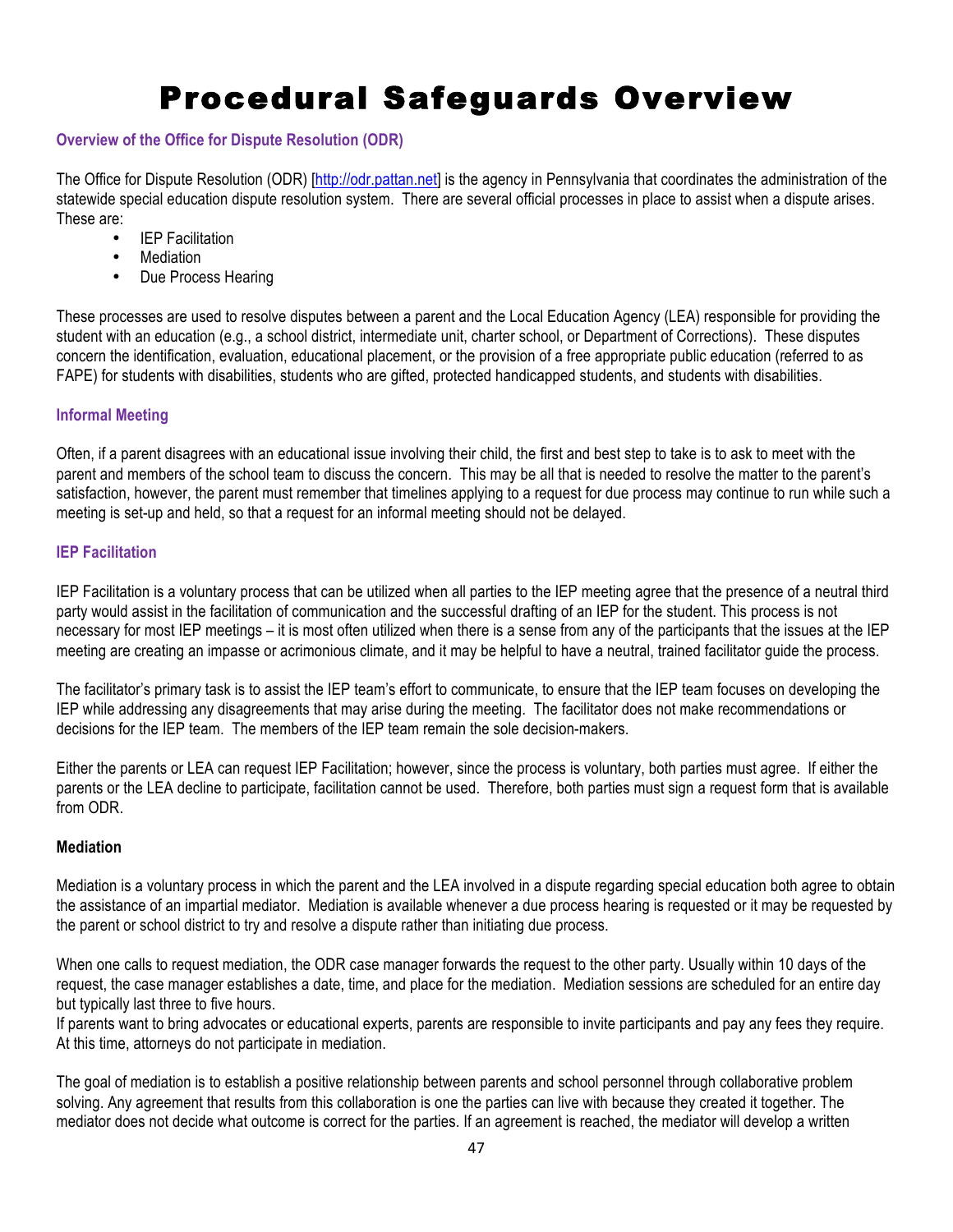agreement with the assistance of the parties. The parties determine the terms of the agreement and compose the wording. All parties (parent, LEA, and mediator) sign the agreement. Copies of the agreement are distributed to the parties as documentation of the meeting. If the agreement requires a change in the student's IEP, the school or school district should hold an IEP meeting to make the changes to the IEP. If the school signs the agreement but does not follow the agreement, a parent can file a complaint with the Bureau of Special Education to enforce the IEP, or go to court to enforce the agreement.

#### **Due Process Hearing**

#### **If a parent files for due process or discusses with a staff member of the school that they want to go to due process, the Special Education office needs to be contacted immediately.**

Due process is a legal proceeding presided over by a hearing officer who makes determinations about a student's educational program. There are many legal requirements and timelines associated with this action. The oversight of this process will be out of the special education office. There are some specific requirements mandated once a due process request is initiated. Since there will an attorney representing the school entity and most likely the parent, many of the mandated processes will be lead by counsel. With this, there are requirements the school district or intermediate unit must adhere to during this process: The following is just a snap shot of the requirements:

- Within 15 calendar days of receiving notice of parent's due process complaint, and prior to initiation of a due process hearing the LEA must convene a **resolution meeting** with the parent and the relevant member(s) of the IEP team who have specific knowledge of the facts identified in the due process complaint (within 7 calendar days for expedited hearing).
	- $\circ$  The purpose of the resolution meeting is for the parents to discuss the due process complaint and supporting facts so the LEA has the opportunity to resolve the dispute. A resolution meeting gives the parents and the LEA a chance to work together to avoid a due process hearing. The parents and the LEA determine which members of the Individualized Education Program (IEP) team will attend the resolution meeting. Participants include the parents, the LEA representative who can make decisions on behalf of the school, and any IEP team member who has relevant information about the issues that are being discussed. School districts may not bring an attorney to the resolution meeting unless the parents bring an attorney.
- If the LEA has not resolved the due process complaint to the satisfaction of the parents within 30 calendar days of the receipt of the due process complaint, the due process hearing may occur (15 calendar days for expedited hearing).
- If the LEA resolves the due process complaint to the satisfaction of the parents within 30 calendar days of the receipt of the complaint, then the timelines end.

#### **Student Placement During Mediation or Due Process**

If parents or the school have requested mediation or a hearing, the student must "stay put" in his or her current program until the disagreement is resolved. That means that the school cannot change the program until the mediation and hearing have ended.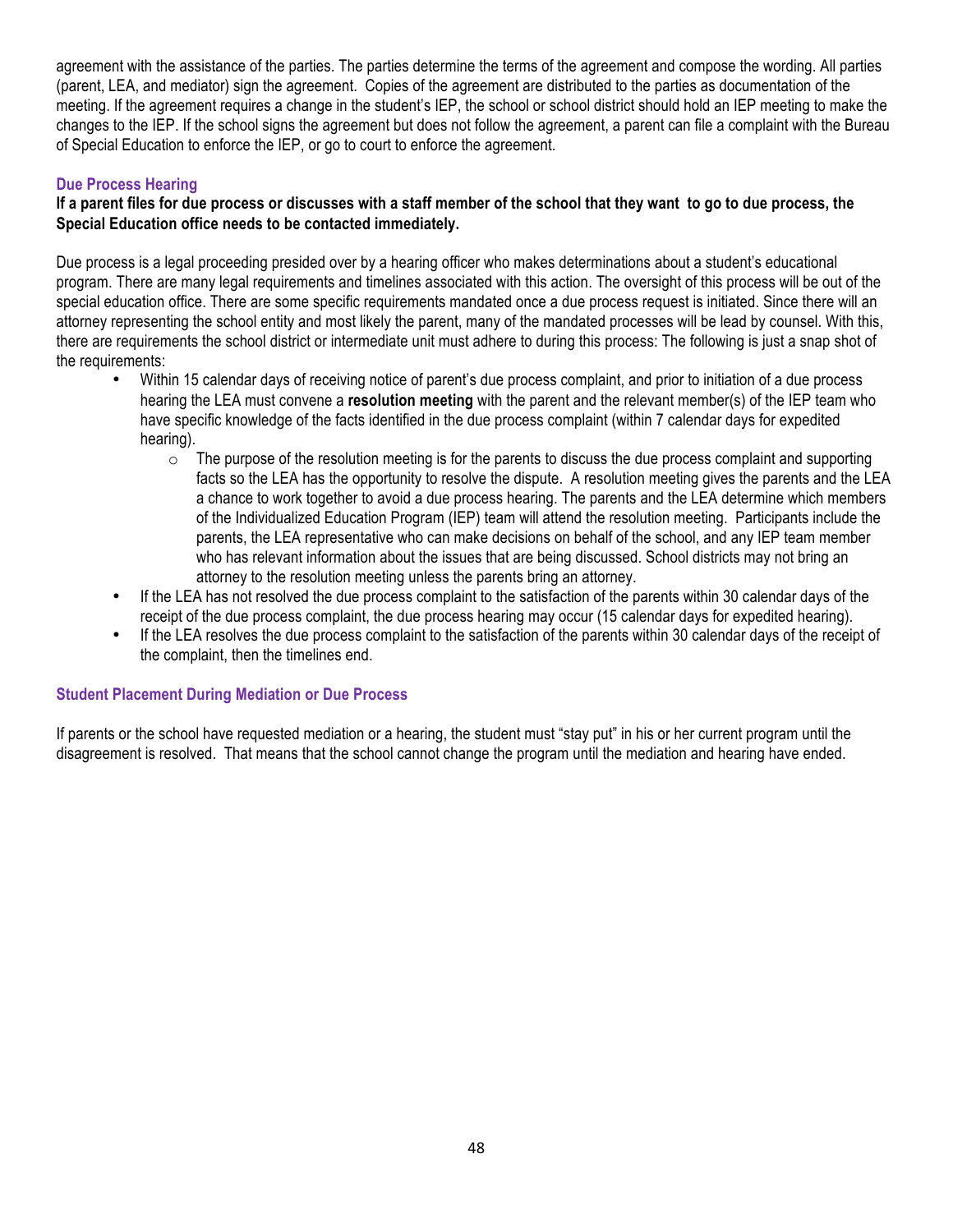## Transition from Early Intervention to School-Aged Flow Chart

![](_page_48_Figure_1.jpeg)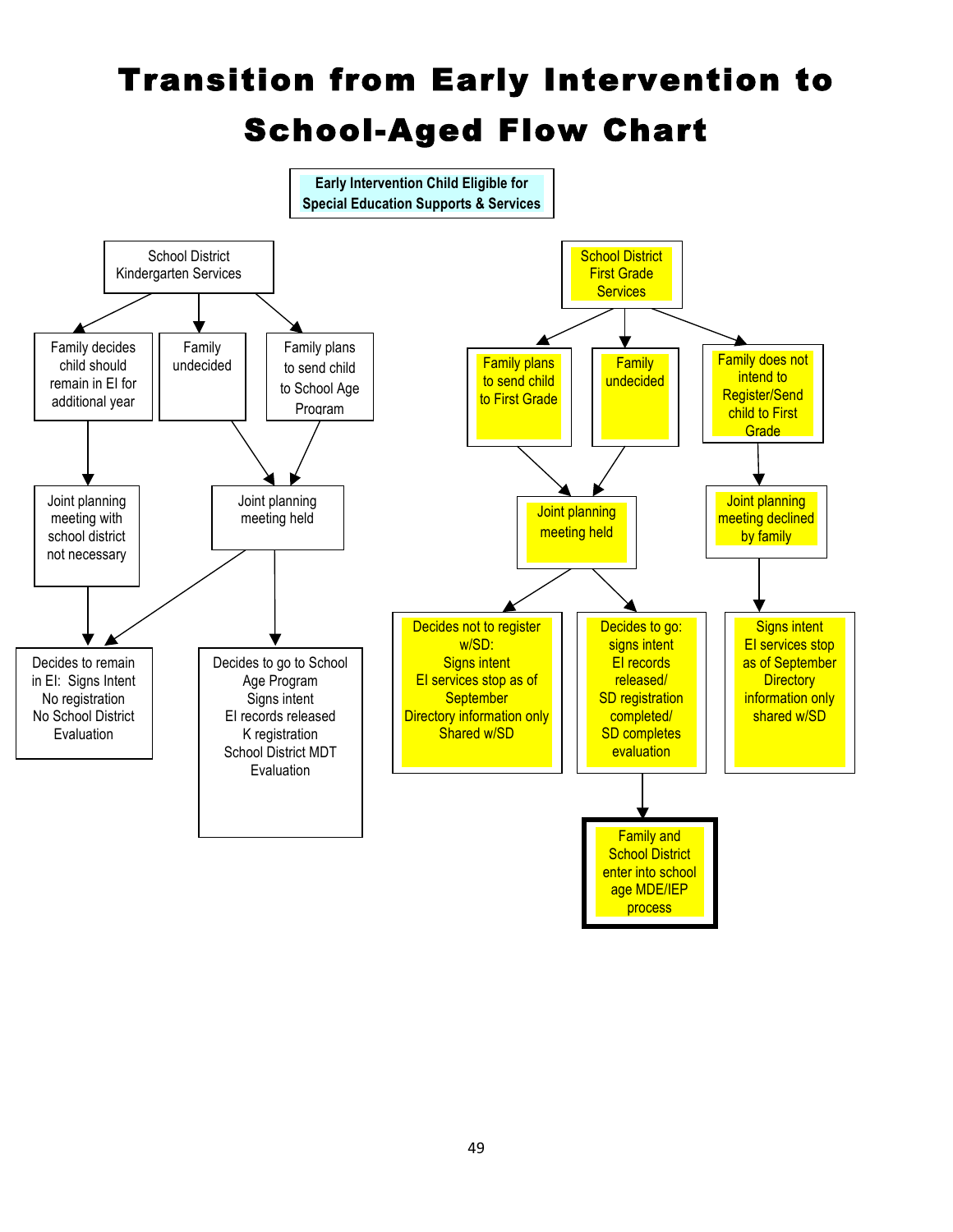## Overview

Each year, children receiving services from Preschool Special Education transition to school districts. This process is mandated by regulations and there are required tasks that must occur. The Bureau of Special Education (BSE) and the Bureau of Early Intervention Services (BEIS) developed a Basic Education Circular (BEC) entitled *Early Intervention Transition: Preschool to School-Aged Programs* to assist school entities with this process. This BEC can be obtained by going to the following link: http://www.portal.state.pa.us/portal/server.pt/community/purdon%27s\_statutes/7503/early\_intervention\_transition\_preschool\_programs to\_school-aged\_programs/507334

Students eligible for transition to school-aged programs are either eligible for Kindergarten or are considered Age of Beginners. **Kindergarten Eligible** (K eligible) are students eligible to begin the kindergarten program in the district. It is important to note that parents have the option to keep their kindergarten eligible children in preschool special education for an additional year. When this option is chosen, the school district is responsible for the costs of the program during this year. **Age of Beginners** is defined as students who are eligible for first grade. If a student is classified as age of beginner, the student can go right into first grade and the district cannot require the child to attend kindergarten.

#### **The Transition Process for District Served by the Delaware County Intermediate Unit**

- In January, an informal evening meeting is made available to families hosted by the DCIU, to explain the transition process and answer questions. District representatives attend this meeting.
- By February 1, the Preschool Special Education programs should identify all children who are approaching age of K or grade 1, notify families that if the child is K eligible he/she can remain in EI for another year and about the transition process, convene a meeting (which must also be attended by a school district representative) and ascertain whether the family intends to enroll the child in the school district the following year.
- *Notice of Your Child's Transition to School Age Meeting* (a required document) must be sent by the DCIU to parents no later than February 1. In addition, the *Notice of Options for Your Child's Transition* is included with the document. Both of these documents can be found online at

http://www.pattan.net/files/Forms/English/EI/TMN111209.pdf

- Transfer of Records If a child is no longer eligible for preschool special education services, the student's records cannot be shared with school districts without parental consent (§301(14) of Act 212 of 1990). It is recommended that the records of children who will be transitioning to the local school district should be transferred from the Preschool Early Intervention program to the local school district at the time of the transition meeting or before, if a records release is signed. If a transition meeting is not held, the records should be transferred upon the child being registered with the local school district.
	- $\circ$  This includes those children who are identified as eligible young children between February 1<sup>st</sup> and the end EI session prior to the start of a school year.

#### **The Transition Meeting**

- The Preschool Early Intervention program must convene transition meetings by the end of February for all children who are Kindergarten eligible or Age of Beginner (first grade) eligible.
	- $\circ$  If the family has already decided their child is staying in preschool special education for one more year, it may be deemed that a meeting is not necessary.
	- $\circ$  If the family is uncertain or has decided their child will move on to a school aged program, a transition meeting must be held and a school district representative must be in attendance.
- The Preschool Early Intervention program must provide the parents with the appropriate *Intent to Register* form (Kindergarten eligible or Age of Beginner eligible). These forms are available online:

http://www.pattan.net/regsforms/preschoolformsandformats.aspx?pageNumber=1

- o The parents must indicate on the *Intent to Register* form whether or not they intend to register their child in the school district for the next school year.
- $\circ$  Other options must be explained by the Preschool Early Intervention program staff person.
- The school district's responsibilities for the transition process for the next school year commence with the receipt of the parents' signed *Intent to Register* form, if indeed the parents intend to register their child with the school district.
	- $\circ$  School districts may conduct a reevaluation to determine school age eligibility and develop a new IEP if appropriate, in accordance with timelines mandated in 22 Pa. Code Chapter 14.
	- o School district needs to conduct a reevaluation for any child eligible in early intervention as Developmentally Delayed.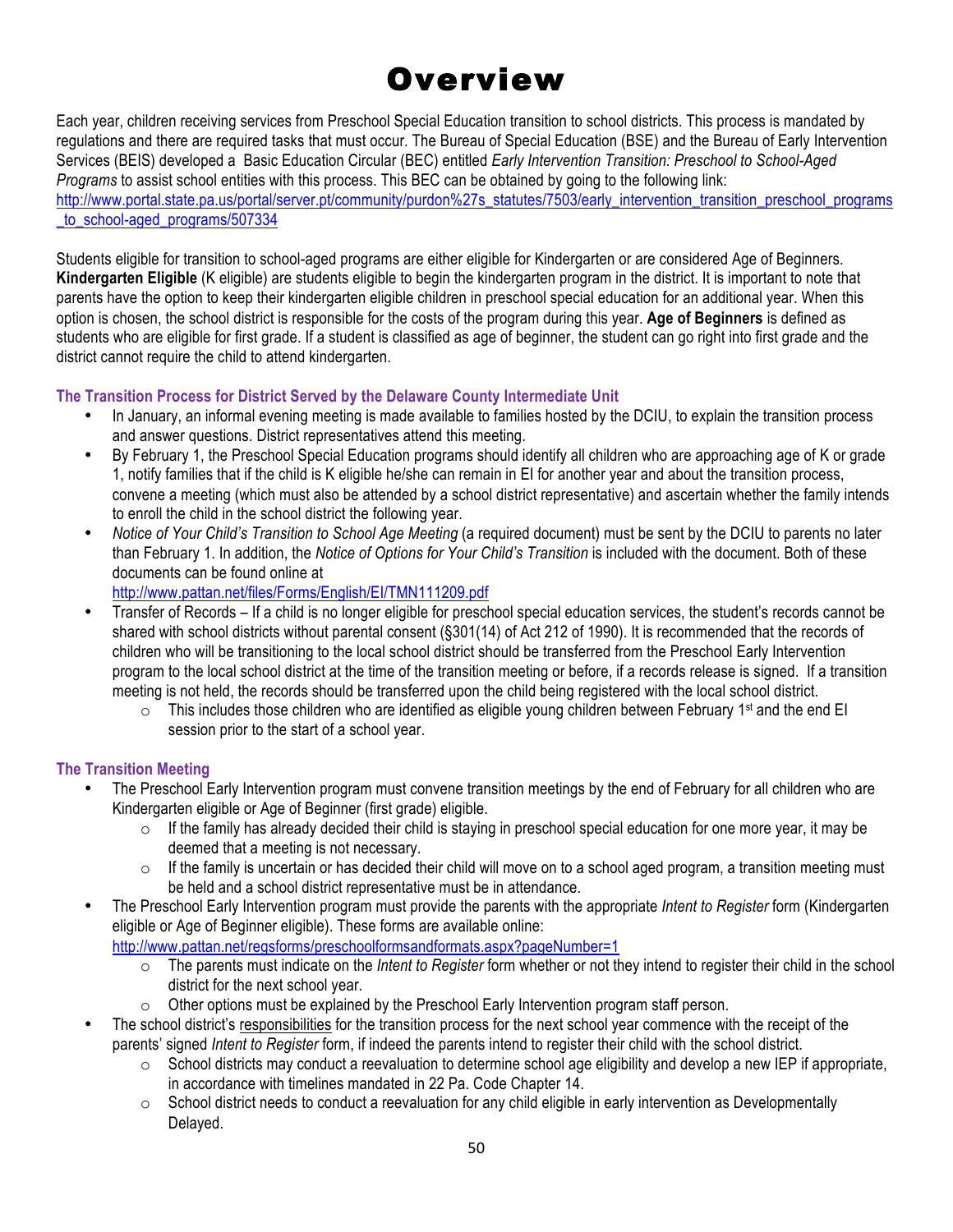$\circ$  School districts and the parent may agree to waive a required reevaluation that is allowed under 34 DFR Sec. 300.303 (b)(2) or may agree to implement the existing evaluation and/or IEP.

#### **REEVALUATIONS, EVALUATIONS, and IEP'S**

During the transition meeting, if the parents intend to register their child with the school district, *the Notice of Options for Your Child's Transition (as discussed above)* must be reviewed with the parents by the school district.

The following options should be considered by the school district and parents:

- Agree to adopt and implement the child's current preschool special education IEP. School District issues the NOREP indicating this recommendation
- Agree to adopt the preschool special education IEP *with revisions*. The School District and parents would discuss the revisions and the School District would then issue the revised IEP and NOREP indicating this recommendation.
- Decide that a reevaluation is necessary. *(Note: Developmental Delay is a disability category under Preschool Special Education chapter 14 regulation and is NOT a disability category under School-Age regulations. In such a case, the school district needs to evaluate the child to determine eligibility for school-age services.)* 
	- $\circ$  SD may conduct a reevaluation or evaluation consisting of a review of existing data and information prior to the development of an IEP.
	- o *If the student has been receiving early intervention services due to Developmental Delay, then the schoolaged program will conduct an INITIAL evaluation. If the student was receiving services due to a disability that also is a school-age disability (e.g. Speech/Language Impairment), that will be a re-evaluation.*
		- The district is not required to issue the *Permission to Reevaluate Consent Form* to obtain parental consent prior to a reevaluation limited to a review of existing data.
		- If the team is meeting to review existing evaluation data, the *Invitation to Participate in the IEP Team Meeting or Other Meeting* notice can be used, noting that the meeting is to review data as part of a reevaluation. This review of existing data should commence within a reasonable amount of time after receipt of the Intent to Register.
		- The *Reevaluation Report* will summarize the data reviewed during reevaluation, the decision about whether additional evaluation data are needed, and a determination about the child's continued eligibility for special education services.
	- $\circ$  The team may, through the review of existing evaluation data, determine that additional data are needed.
		- The school district will issue the Permission to Reevaluate Consent Form to obtain parental consent to collect the additional data.
		- Within 60 days of the date that the school district receives parental consent to collect additional data (not including summer days), the parent will receive a copy of the Reevaluation Report. The Reevaluation Report will summarize the data reviewed during reevaluation, the decision about whether additional evaluation data are needed, and make a determination about the child's continued eligibility for special education services.
- An IEP meeting will be held within 30 calendar days of the *Reevaluation Report*, and a new *IEP* and *NOREP* will be issued.
- An IEP will be implemented no later than 10 school days after its completion in order to ensure that the special education programs of the child with disabilities is not interrupted when he/she transitions from Preschool Special Education programs to school-age programs.

If parents disagree with the IEPs offered by their school districts and initiate a due process hearing or both parties agree to mediation, the child who will transition into kindergarten or school-age programs must continue to receive the services described in his/her preschool IEPs (ensuring "status quo") pending completion of dispute resolution options of mediations or due process hearings. However, these services are typically provided at the school district.

There is another key timeline that is required by the school district:

• Within a reasonable period of time from the receipt of the signed *Intent to Register* form, but no later than April 15, the school district will notify the parent in writing and initiate one of the options as noted above.

All children currently eligible for special education in Preschool Special Education and registered with the school district remain eligible for special education in their school districts unless the school district or Preschool Early Intervention Program completes a reevaluation that determines the child is no longer eligible for special education. If no longer eligible for special education services, school district or Preschool Early Intervention programs must issue a NOREP.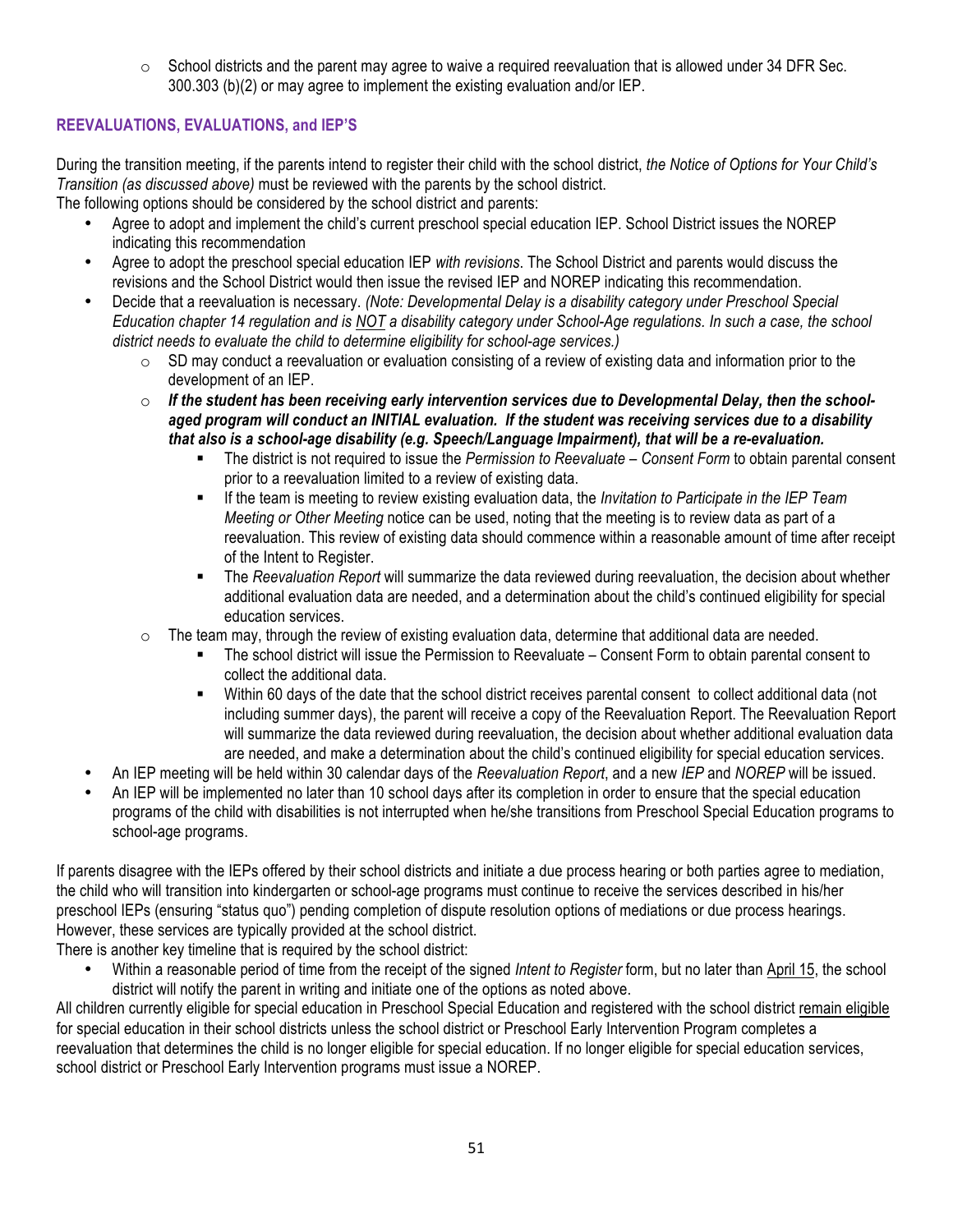#### **Education Acronyms**

- AAC Augmentative/Alternative Communication ABA Applied Behavior Analysis ADA Americans With Disabilities Act ADD Attention Deficit Disorder ADHD Attention Deficit Hyperactivity Disorder AIM Accessible Instructional Materials ALD Assistive Listening Device APS Approved Private School ASD Autism Spectrum Disorder ASL American Sign Language AT Assistive Technology AVTS Area Vocational Technical School AYP Adequate Yearly Progress BEC Basic Education Circular BIP Behavior Intervention Plan BSE Bureau of Special Education CAO Chief Administrative Officer CART Computer Aided Realtime Translation CASSP Child & Adolescent Service System Program CAVP Corrective Action Verification Plan CBA Curriculum-Based Assessment CERC Corrections Education Records Center CFR Code of Federal Regulations CLD Cultural and Linguistic Diversity COP Communities of Practice CTE Career and Technical Education CTC Career and Technical Education Center DIBELS Dynamic Indicators of Basic Early Literacy Skills DPW Department of Public Welfare ED Emotional Disturbance EI Early Intervention EIPA Educational Interpreter Performance Assessment EITA Early Intervention Technical Assistance
- ELL English Language Learners
- EPSDT Early Periodic Screening, Diagnosis, and Treatment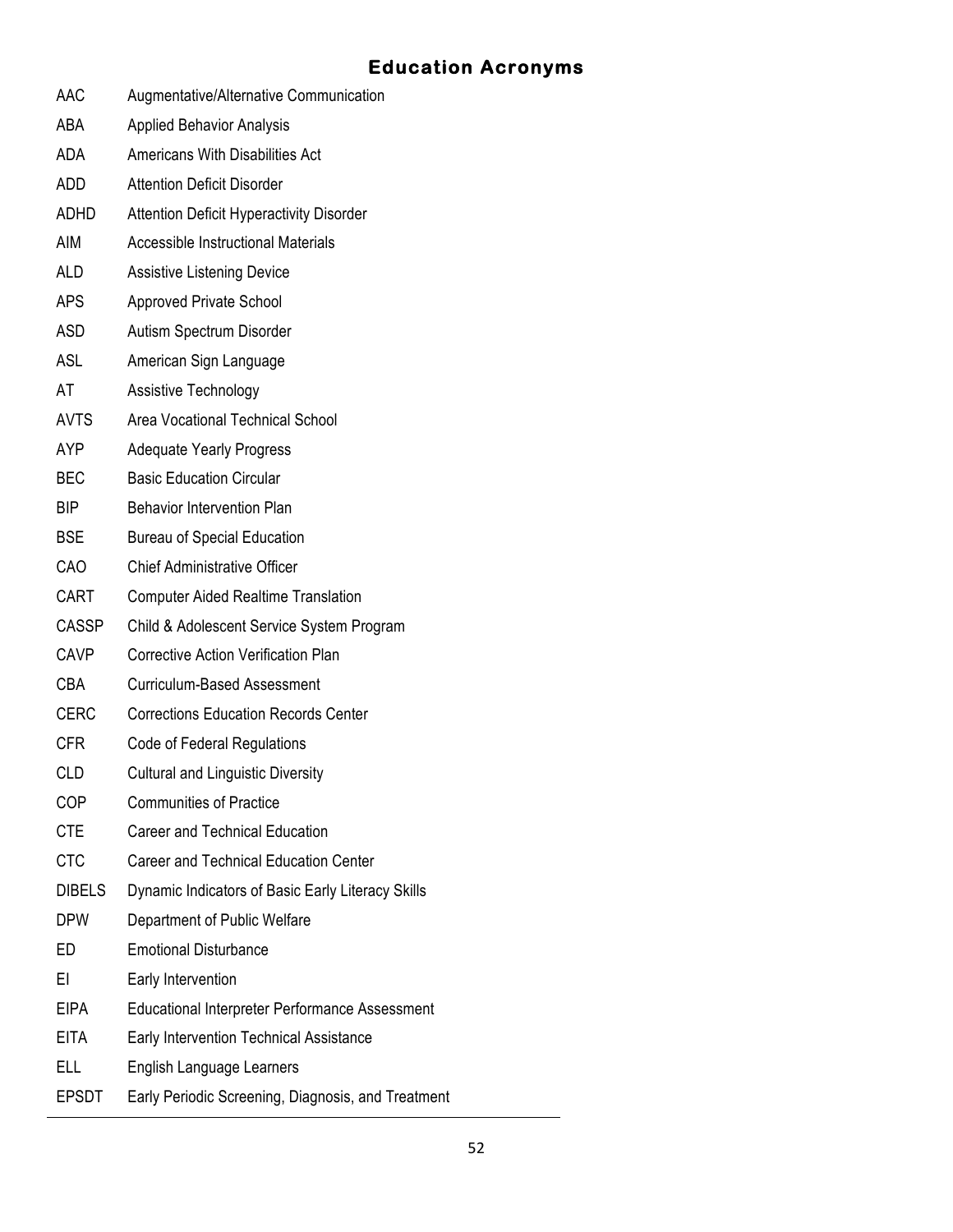| ER           | <b>Evaluation Report</b>                       |
|--------------|------------------------------------------------|
| <b>ESEA</b>  | <b>Elementary and Secondary Education Act</b>  |
| <b>ESL</b>   | English as a Second Language                   |
| <b>ESY</b>   | <b>Extended School Year</b>                    |
| <b>FAPE</b>  | Free Appropriate Public Education              |
| <b>FBA</b>   | <b>Functional Behavioral Assessment</b>        |
| <b>FERPA</b> | Family Educational Rights and Privacy Act      |
| <b>IAES</b>  | Interim Alternative Educational Setting        |
| ICC          | <b>Interagency Coordinating Council</b>        |
| <b>IDEA</b>  | Individuals With Disabilities Education Act    |
| <b>IEE</b>   | <b>Independent Education Evaluation</b>        |
| IEP          | Individualized Education Program               |
| <b>IFSP</b>  | Individualized Family Service Plan             |
| LEA          | <b>Local Educational Agency</b>                |
| LEP          | <b>Limited English Proficiency</b>             |
| <b>LICC</b>  | <b>Local Interagency Coordinating Council</b>  |
| LRE          | <b>Least Restrictive Environment</b>           |
| <b>LTCC</b>  | <b>Local Transition Coordinating Council</b>   |
| LTF          | <b>Local Task Force</b>                        |
| <b>MA</b>    | <b>Medical Assistance</b>                      |
| <b>MAWA</b>  | Mutually Agreed Upon Written Arrangement       |
| <b>MOU</b>   | Memorandum of Understanding                    |
| MR/DD        | Mental Retardation/Developmental Delay         |
| <b>NCLB</b>  | No Child Left Behind                           |
| <b>NOREP</b> | Notice of Recommended Educational Placement    |
| 0 & M        | Orientation & Mobility                         |
| <b>OCD</b>   | <b>Obsessive Compulsive Disorder</b>           |
| <b>OCDEL</b> | Office of Child Development and Early Learning |
| 0CR          | <b>Obsessive Compulsive Disorder</b>           |
| ODD          | <b>Oppositional Defiant Disorder</b>           |
| <b>ODHH</b>  | Office for the Deaf and Hard of Hearing        |
| <b>ODR</b>   | Office for Dispute Resolution                  |
| <b>OHI</b>   | Other Health Impairment                        |
| ΟI           | Orthopedic Impairment                          |
| <b>OSEP</b>  | Office of Special Education Programs           |
| ОT           | Occupational Therapy                           |
|              |                                                |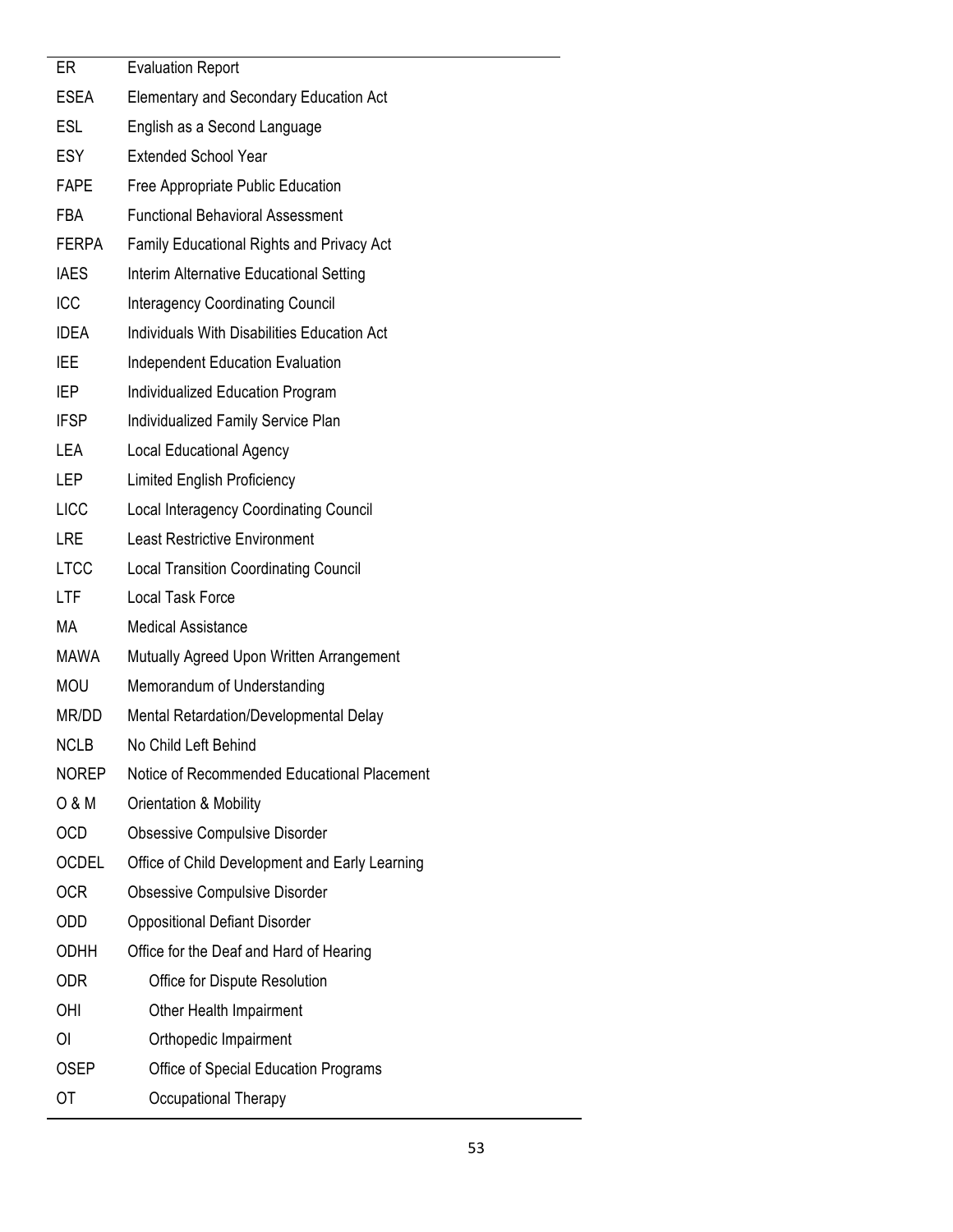| <b>OVR</b>    | Office of Vocational Rehabilitation                      |
|---------------|----------------------------------------------------------|
| <b>PASA</b>   | Pennsylvania Alternate System of Assessment              |
| PaTTAN        | Pennsylvania Training and Technical Assistance Network   |
| PDD           | Pervasive Developmental Disorder                         |
| PDD-NOS       | Pervasive Developmental Disorder-Not Otherwise Specified |
| <b>PDE</b>    | Pennsylvania Department of Education                     |
| <b>PSSA</b>   | Pennsylvania System of School Assessment                 |
| <b>PSSA-M</b> | Pennsylvania System of School Assessment-Modified        |
| PT            | <b>Physical Therapy</b>                                  |
| <b>PVAAS</b>  | Pennsylvania Value Added Assessment System               |
| <b>RAST</b>   | Regional Assessment and Support Team                     |
| <b>RR</b>     | <b>Reevaluation Report</b>                               |
| Rtil          | Response to Instruction and Intervention                 |
| <b>SAS</b>    | <b>Standards Aligned System</b>                          |
| SaS           | <b>Supplementary Aids and Services</b>                   |
| <b>SBBH</b>   | School Based Behavioral Health                           |
| <b>SDI</b>    | <b>Specially Designed Instruction</b>                    |
| <b>SEA</b>    | <b>State Educational Agency</b>                          |
| <b>SEAP</b>   | <b>Special Education Advisory Panel</b>                  |
| <b>SICC</b>   | <b>State Interagency Coordinating Council</b>            |
| <b>SLD</b>    | <b>Specific Learning Disability</b>                      |
| <b>SLP</b>    | Speech/Language Pathologist                              |
| STL           | Short-Term Loan                                          |
| <b>SWPBS</b>  | Schoolwide Positive Behavior Supports                    |
| <b>TBI</b>    | Traumatic Brain Injury                                   |
| TDD           | Telecommunication Device for the Deaf                    |
| <b>TSS</b>    | <b>Therapeutic Staff Support</b>                         |
| <b>UDL</b>    | Universal Design for Learning                            |
| VI            | Visual Impairment                                        |
|               |                                                          |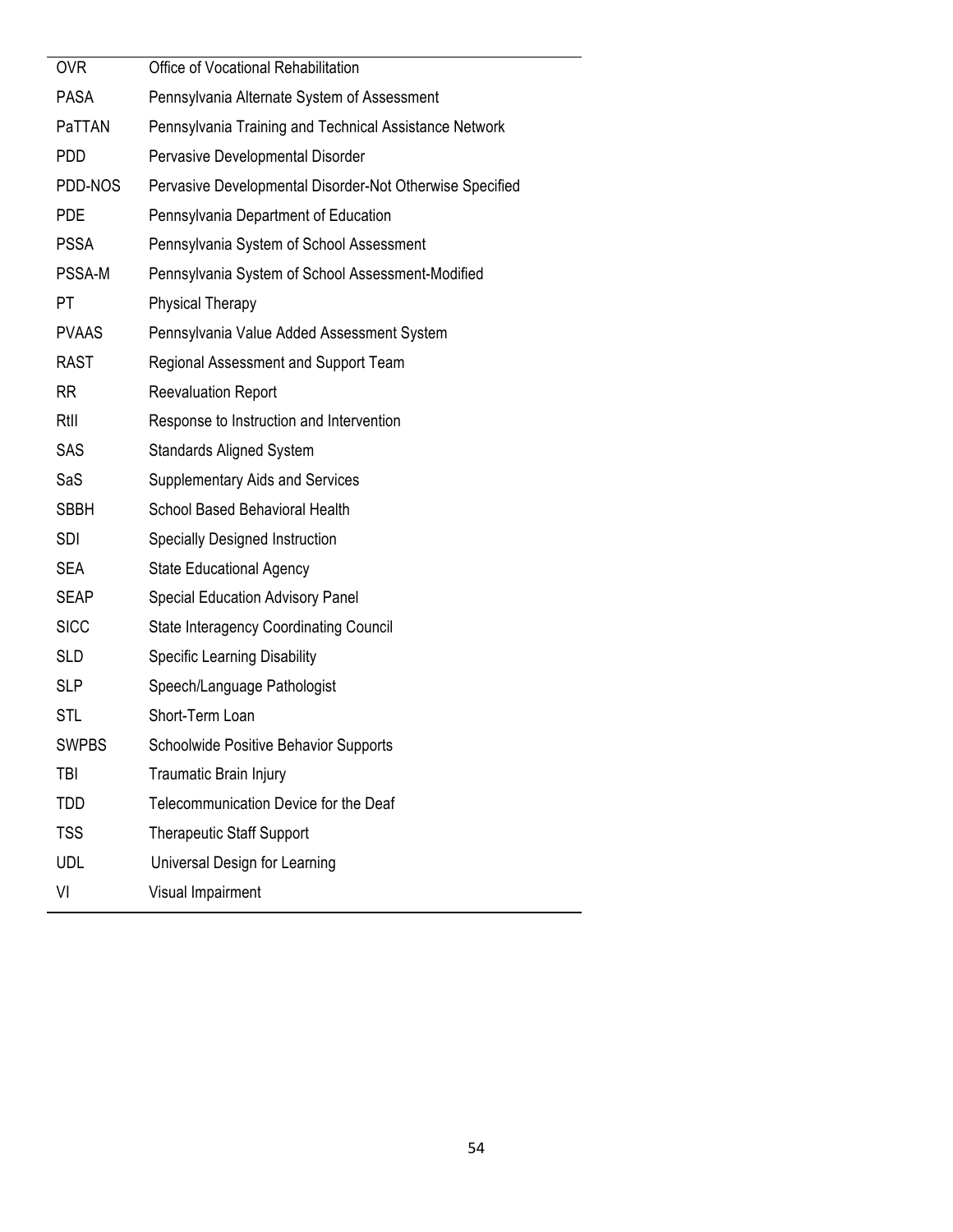#### **Additional Information for Parents**

The Bureau of Special Education published the **Pennsylvania Parent Guide to Special Education for School Age Children,** which provides an overview of the special education process. Visit www.pattan.net for the Guide and other useful information, or call 800-441-3215.

To get more information about parent rights or how to resolve disputes between parents and the school district, including how to request a hearing, contact the Bureau of Special Education's Consult Line at 800-879-2301.

Parents can also contact the following organizations to learn more about their rights, receive training, or receive advocacy services

| <b>Statewide Organizations</b>                                                                                                                                          |                                         |
|-------------------------------------------------------------------------------------------------------------------------------------------------------------------------|-----------------------------------------|
| <b>Bureau of Special Education ConsultLine</b><br>800-879-2301                                                                                                          |                                         |
| <b>The ARC of Pennsylvania</b><br>(Advocacy & Resources for Citizens With Cognitive, Intellectual, and Developmental Disabilities)<br>800-692-7258                      | www.thearcpa.org                        |
| <b>Disability Rights Network of PA (DRN)</b><br>800-692-7443 (Toll-Free Voice)                                                                                          | www.drnpa.org                           |
| <b>Education Law Center</b><br>215-238-6970                                                                                                                             | www.elc-pa.org                          |
| Pennsylvania State Task Force on the Right to Education<br>800-446-5607 x6830                                                                                           | http://parent.pattan.net/statetaskforce |
| <b>Pennsylvania Training and Technical Assistance Network (PaTTAN)</b><br>800-441-3215 (King of Prussia)<br>800-360-7282 (Harrisburg)<br>800-446-5607 (Pittsburgh)      | www.pattan.net                          |
| <b>Regional Advocacy Organizations</b>                                                                                                                                  |                                         |
| <b>Eastern and South Central Pennsylvania:</b><br><b>Parent Education Network (PEN)</b><br>717-600-0100 (V/TTY)<br>800-522-5827 (V/TTY)<br>800-441-5028 (Spanish in PA) | www.parentednet.org                     |
| <b>Central and Western Pennsylvania:</b><br><b>Parent Education and Advocacy Leadership (PEAL) Center</b><br>412-281-4404 (Voice)<br>866-950-1040 (Helpline)            | www.pealcenter.org                      |
| Philadelphia, Pennsylvania<br><b>Hispanics United for Exceptional Children (HUNE, Inc.)</b><br>215-425-6203 (Voice)<br>215-425-5112 (Helpline)                          | www.huneinc.org                         |
| Northwestern Pennsylvania:<br><b>The Mentor Parent Program</b>                                                                                                          |                                         |
| 814-563-3470 (Voice)<br>888-447-1431 (Voice in PA)<br>800-855-1155 (TTY)                                                                                                | www.mentorparent.org                    |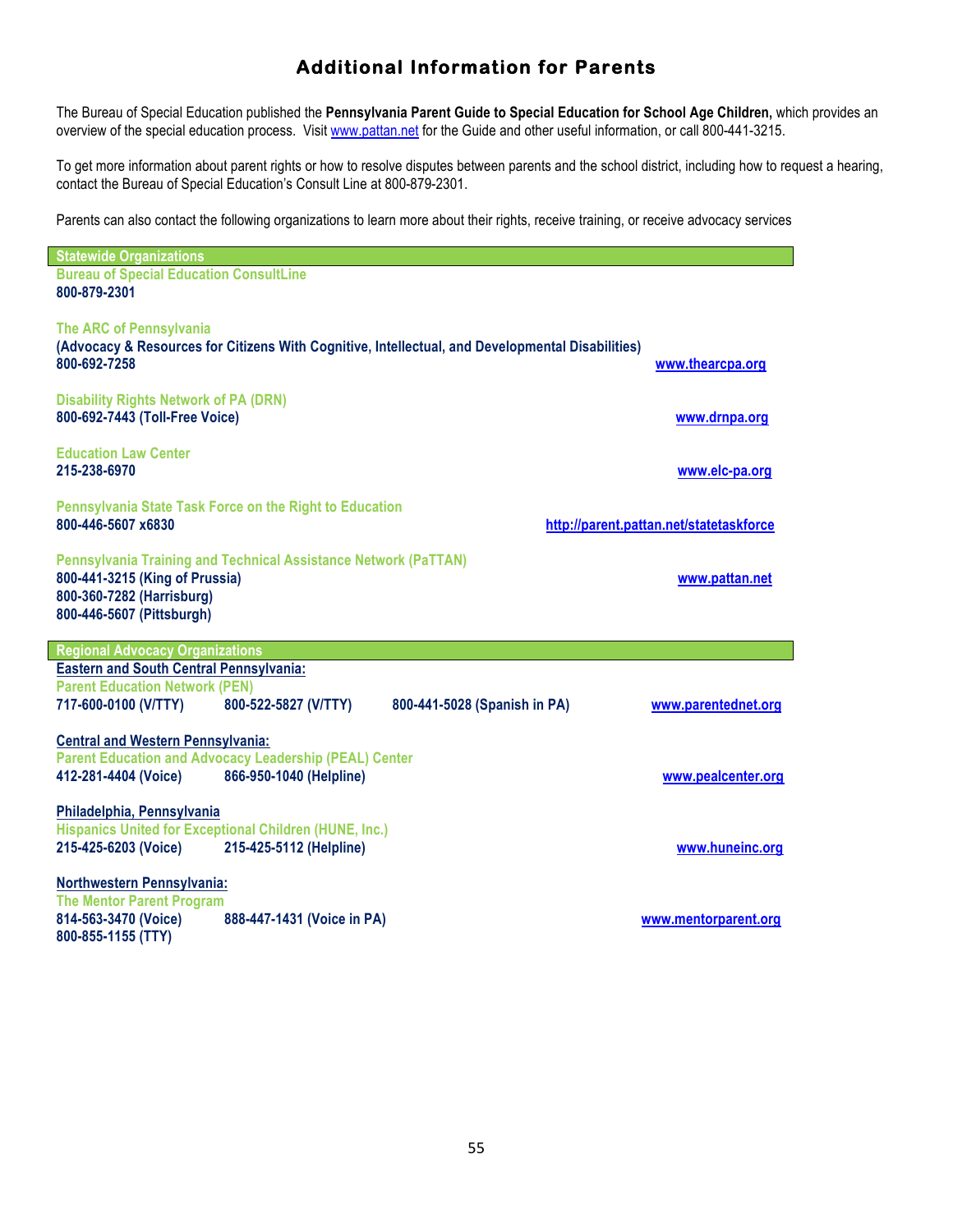### Notification of Teacher Responsibility for Accommodations or Modifications

| Student:                | Grade:          |  |
|-------------------------|-----------------|--|
| <b>IEP Case Manager</b> | Date of Notice: |  |
| <b>Teacher</b>          |                 |  |

The aids, benefits and services, specified below, are to afford this eligible student **equal opportunity to obtain** the same result, to gain the same benefit, or to reach the same level of achievement in the least restrictive environment appropriate to the student's needs. These aids, benefits, and services **are not required to produce the same result, or level of achievement** for both students with disabilities and students without disabilities. *(Reference: Section 504 of the Rehabilitation Act of 1973)*

*I have received notification of my responsibility to provide accommodations and/or modifications in my class for Student:* 

*I* understand this student's IEP/504 case manager,  $\blacksquare$ , is available for further explanation or *support. I understand that I am required to implement these adaptations. If I feel they are not meeting student needs or I wish to change them, I will contact the case manager to schedule an IEP meeting to do so.*

#### *I understand:*

- ◆ **Accommodations** are changes in course content, standards, test presentation, location, timing, scheduling, expectations, student responses, environmental structuring, and /or other attributes which provide access for a student with a disability to participate in a course/standard/test, which **DO NOT fundamentally alter or lower the standard or expectations of the course/standard/test.** Therefore, grading procedures are the same for all students.
- **Modifications** are changes in course content, standards, test presentation, location, timing, scheduling, expectations, student responses, environmental structuring and /or other attributes which provide access for a student with a disability to participate in a course/standard/test, which **DO fundamentally alter or lower the standard or expectations of the course/standard/test.** Therefore, this student will be graded according to methods specified in his/her individual plan.

Signature: Date: Date: Date: Date: Date: Date: Date: Date: Date: Date: Date: Date: Date: Date: Date: Date: Date: Date: Date: Date: Date: Date: Date: Date: Date: Date: Date: Date: Date: Date: Date: Date: Date: Date: Date: D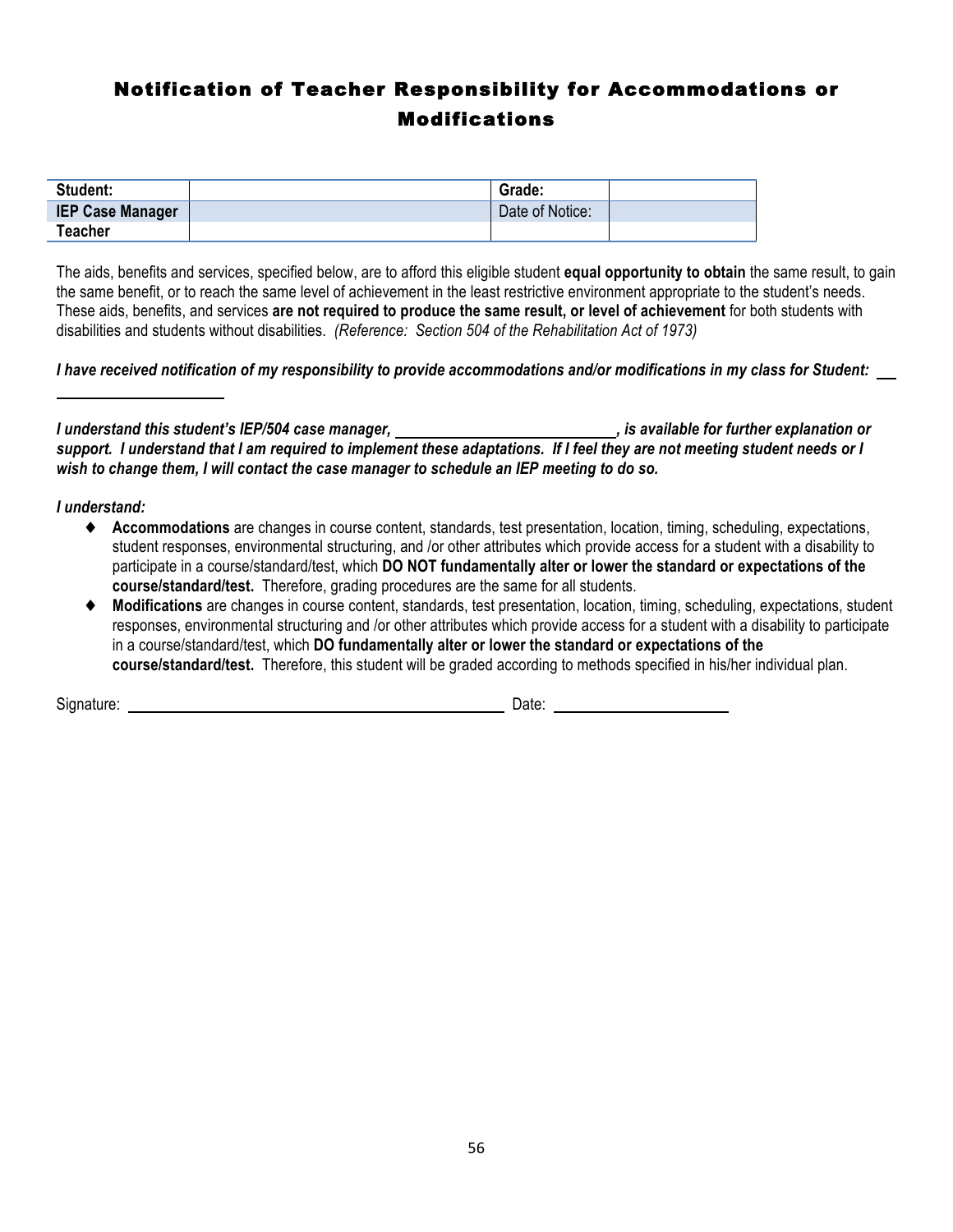## DISABILITY CATEGORIES

IDEA lists 13 different disability categories under which school-age students *may be eligible* for services. The disability categories listed in IDEA are:

- • autism
- • deaf-blindness
- • deafness
- emotional disturbance
- hearing impairment
- intellectual disability
- multiple disabilities
- orthopedic impairment
- other health impairment
- specific learning disability
- speech or language impairment
- traumatic brain injury
- visual impairment (including blindness)